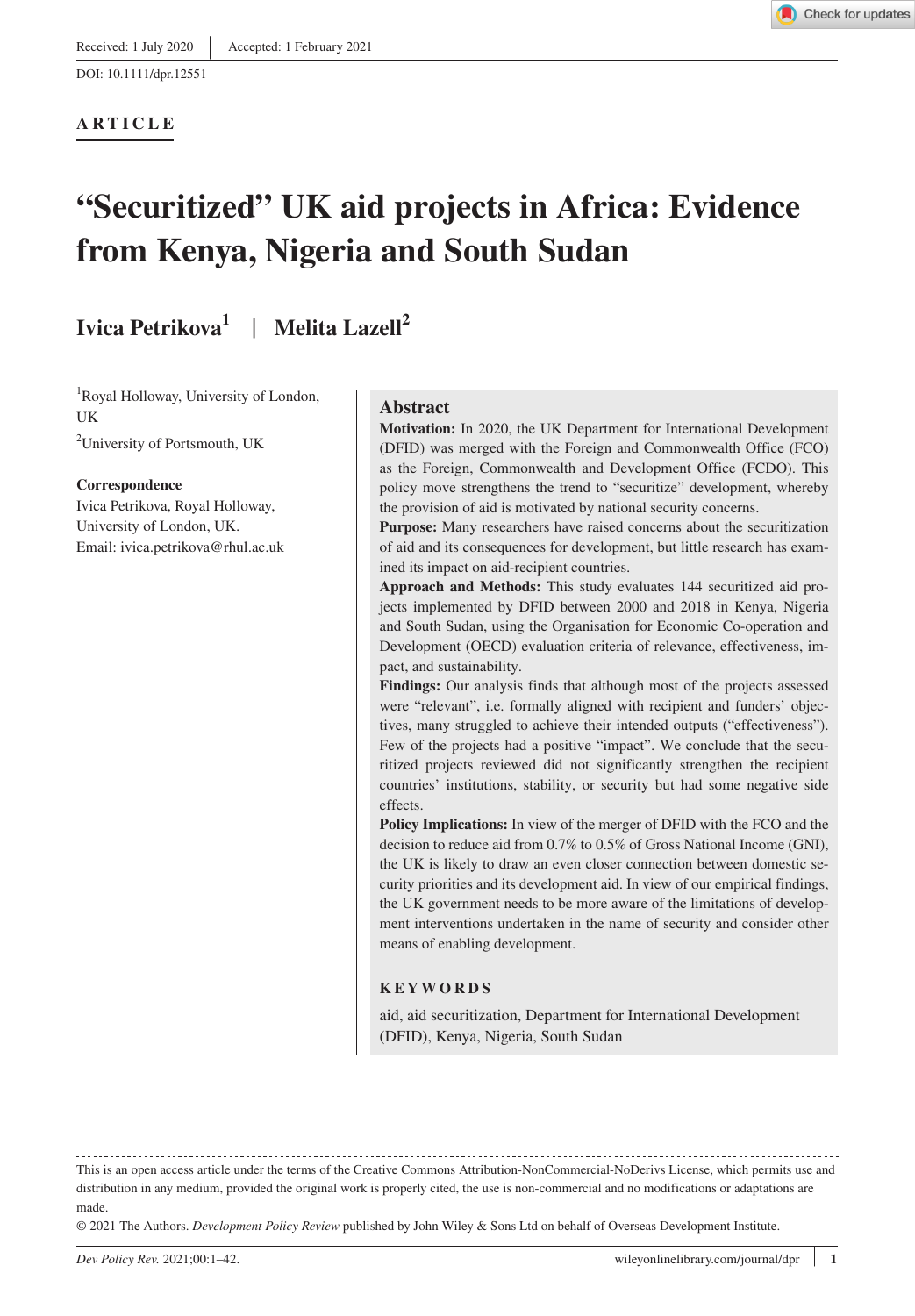## **1** | **INTRODUCTION**

In June 2020, the British Prime Minister, Boris Johnson, announced the merger of the UK Department for International Development (DFID) with the Foreign and Commonwealth Office (FCO) as the Foreign, Commonwealth and Development Office (FCDO). The stated rationale for the merger was that UK official development assistance (ODA) had for too long been "treated as some giant cashpoint in the sky without any reference to UK interests" and that the new joint department would lend "extra throw-weight and kilowattage" to the UK's goals overseas (BBC, 2020). Although more explicit than previously articulated, the merger of the two departments and the surrounding rhetoric are emblematic of "aid securitization," namely using its bilateral aid to support the donor's national security interests. This has been a trend in the UK in recent years through policy decisions such as the pledge to spend 50% of aid on fragile states and the establishment of a Conflict, Stability and Security Fund (CSSF) administered by the National Security Council but partially funded through development aid. Although the ongoing securitization of aid in many countries belonging to the Organization for Economic Co-operation and Development (OECD) has been extensively acknowledged, its effect on aid-recipient countries has not received the same attention.

Addressing this omission, this article sheds light on the impact of aid securitization on aid-recipient countries through evaluating projects funded by "securitized" UK aid. The article assesses all DFID "securitized aid" projects, 144 in total, funded in three African countries over the last two decades. (The projects are listed in Appendix 1.) Our analysis finds that while on paper most of the projects aligned the recipients' and donor's objectives, they struggled to achieve their intended outputs and provided only very limited long-term benefits. The local "ownership" of interventions is also questioned, as is the concept of ownership more generally. Through this comprehensive analysis, the ineffectiveness and occasionally negative effects of the projects broadly funded in the interest of "national security" become clear. With the recent establishment of the FCDO, this research comes at a pivotal moment for the securitization of UK development aid.

Existing analyses of aid trends suggest that the UK has, in line with its policy discourse, generally increased its provision of development aid to activities deemed to enhance security, broadly defined (Lazell & Petrikova, 2020). Building on this research, our article first assesses what kinds of projects "securitized" aid has actually funded and, second, uses OECD evaluation criteria to examine the projects' effects in three African countries—Kenya, Nigeria and South Sudan—between 2000 and 2018. These countries are diverse in terms of their experience of conflict and can therefore be used to draw some broader conclusions about the impact of aid.

Section 2 presents an overview of UK development policy discourse from the late 1990s to 2018, demonstrating the securitization of its development aid over this period. Section 3 summarizes existing empirical analyses of the securitization of UK aid, as well as the impacts of security-driven projects on aid recipients and explains our methodological approach. In section 4 we present the findings of the analysis and discuss their significance and section 5 presents a final discussion and conclusions.

## **2** | **THE SECURITIZATION OF DEVELOPMENT IN THE UK**

Drawing on academic research and UK policy documents, this section summarizes the trends concerning the securitization of development, looking first at policy discourse, then aid distribution, and finally impact. In summarizing these trends, this section provides a rationale for our methodology outlined in Section 3.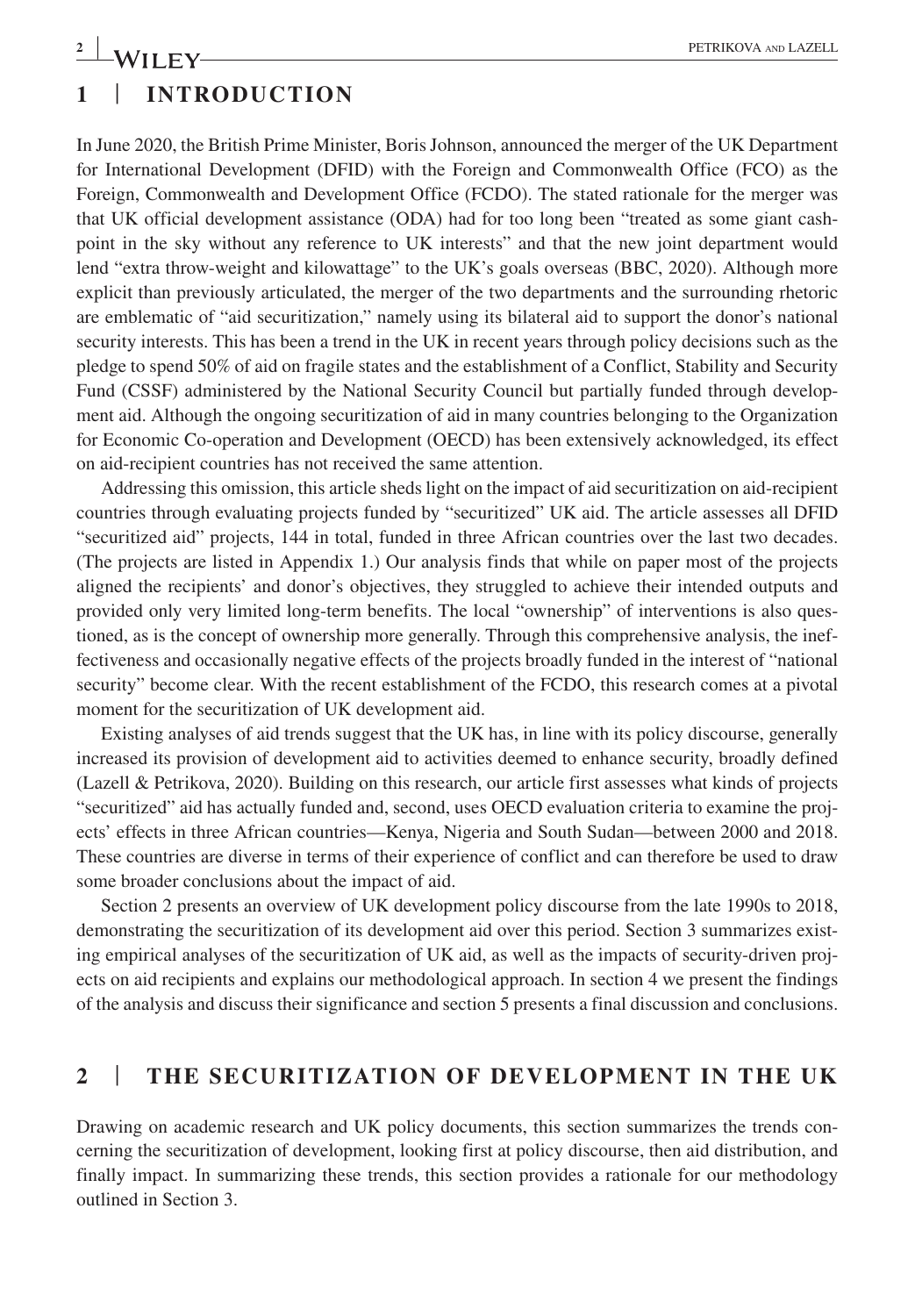$\frac{1}{2}$   $\frac{3}{2}$   $\frac{3}{2}$   $\frac{3}{2}$   $\frac{3}{2}$   $\frac{3}{2}$   $\frac{3}{2}$   $\frac{3}{2}$   $\frac{3}{2}$   $\frac{3}{2}$   $\frac{3}{2}$   $\frac{3}{2}$   $\frac{3}{2}$   $\frac{3}{2}$   $\frac{3}{2}$   $\frac{3}{2}$   $\frac{3}{2}$   $\frac{3}{2}$   $\frac{3}{2}$   $\frac{3}{2}$   $\frac{3}{2}$   $\frac{3}{2}$ 

The increased tendency for donors, including the UK, to link development intervention with domestic security has been well documented (e.g. Beall et al., 2005; Cliffe et al., 2003; Duffield, 2010; Hettne, 2010; McConnon, 2014, 2019; Thomas, 2001; Wilkin, 2002; Wilkinson, 2005; Woods, 2005). Academics and development non-government organizations (NGOs) have been concerned that Western donors increasingly portray conflict and instability in low- and middle-income countries (L&MICs) as a threat to their national security (Duffield, 2010; Hettne, 2010; McConnon, 2014). The literature on the securitization of development owes a debt to the Copenhagen School's original understanding of securitization both as an act of political will and a speech act (Buzan et al., 1998, p. 2; Wilkin, 2002). Furthermore, Buzan's understanding that there is no need for there to be a real existential threat for an issue to be securitized, only for it to be presented as such a threat (Buzan et al., 1998, p. 24), is also echoed in this literature. Duffield (2001), for example, argued that the empirical evidence that "underdevelopment" is a potential international security threat is very weak (see also Stern & Öjendal, 2010). Conversely, while the Copenhagen School argued for the legitimate widening of the traditional security framework to include, for instance, economic security, debates surrounding the securitization of development have tended to problematize the issue.

In terms of development policy, after a brief period following the end of the Cold War, when security concerns were delinked from development and donors were reluctant to engage in conflict zones (Suhrke & Buckmaster, 2006, p. 340), the late 1990s saw a resurgence of the securitization of development among OECD donors. In 2005, Hilary Benn, as Secretary of State for International Development, emphasized that in an interdependent world, conflict and crime crossed borders and therefore no country could "remain aloof from the effects of insecurity elsewhere" (DFID, 2005a, pp. 3–5). Global challenges, including conflict and instability, were no longer seen as contained by distance or borders; a notion that gained particular momentum in the context of the "War on Terror" (Straw, 2002). This discursive trend connecting conflict and fragility in L&MICs with domestic security has intensified in the ensuing 20 years, with conflict and weak governance in African countries highlighted as central to UK security concerns (e.g. DFID, 2007; HM Treasury & DFID, 2015).

The securitization of UK development policy has been underpinned by three related beliefs. The first is that underdevelopment and conflict in L&MICs are mutually reinforcing (e.g. DFID, 2005a, p. 3; HM Treasury & DFID, 2015, pp. 3–5). The second is that instability and conflict in L&MICs are potential sources of insecurity for OECD members and other wealthy countries, including the UK (DFID, 2005a, pp. 3–5; DFID, 2012a, p. 2; Greening, 2015a, pp. 7–8; Greening, 2015b, p. 2). DFID maintained that "conflict and instability overseas have clear consequences for UK peace, security, and prosperity" (HM Treasury & DFID, 2015, p. 13). There is a clear assumption that through terrorism, international crime, and refugee flows, insecurity and underdevelopment in L&MICs have the potential to erode security in the UK (for example DFID, 2005b, pp. 5, 10). The third belief is that development aid can be used to enhance national security (HM Treasury & DFID, 2015, p. 3; Watt, 2010). Unsurprisingly, given its *raison d'être*, DFID explicitly depicted aid as a powerful tool for reducing conflict in L&MICs and creating "a safer…world" in the national interest (DFID, 2012a, p. 1).

According to the UK policy discourse, reducing and preventing conflict in L&MICs requires two types of development intervention (Lazell & Petrikova, 2020). The first are development projects which seek to encourage the development of democratic, inclusive societies that respect human rights. Interventions promoting this "golden thread of democracy" (HM Treasury & DFID, 2015, p. 11) include strengthening the efficiency and accountability of institutions, civil society, and the rule of law, tackling marginalization and exclusion, and advancing the rights and opportunities of women and girls (Greening, 2015b). The second type of development projects aimed at reducing conflict and instability are explicit conflict-prevention and resolution measures, such as the disarmament of civilians and reforms of the security, police, and justice sectors (DFID, 2003, 2005a; Greening, 2015b).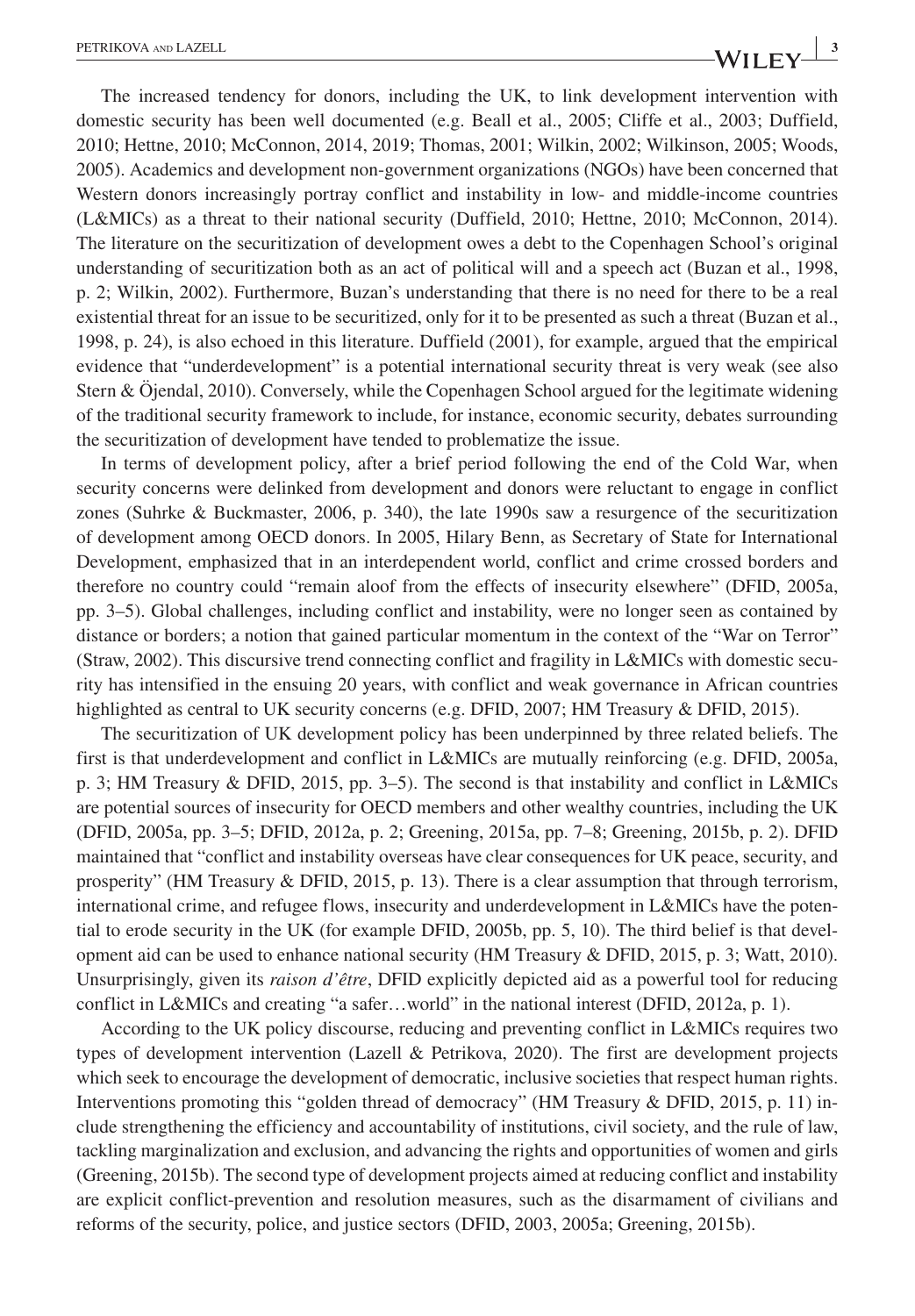The literature on the securitization of development has generally maintained that the trend has affected the distribution of development aid. McConnon (2014, p. 1146) argued that the "shift in [donor] discourse" coincided with the "prioritisation of fragile states in aid flows" and "specific programmes aimed at addressing [donor] security concerns." Brown and Grävingholt found that "international aid agencies revised their aid strategies to reflect new security concerns and increased aid to strategic conflict-affected countries" (2016, pp. 1–2). These studies, however, focused on aggregate aid levels rather than aid to the two sectors identified by the UK government as key to reducing security threats posed by L&MICs: democratization and good governance projects; and explicit conflict-prevention measures. Lazell and Petrikova's (2020) large-N analysis of aid to these sectors found that aid to both increased between 1995 and 2015 in absolute as well as relative terms. Interestingly, the provision of conflict-prevention aid rose faster in countries not affected by conflict than in conflict-affected countries. Aid to democratization programmes also grew over time, with the increase concentrated primarily in countries of strategic importance.<sup>1</sup>

The rationale for providing aid to the two sectors is to ensure peace and stability in recipient countries, which is then expected to positively affect the donor's security. As with the question of the effects on economic growth (e.g. Doucouliagos & Paldam, 2011), however, there is little consensus regarding the effects of aid projects specifically focused on conflict and instability. While Fearon et al. (2009) posited that even short-term aid projects could increase communities' social cohesion and thus reduce the likelihood of conflicts erupting, Crost et al. (2014) suggested that rebel groups in the Philippines, knowing that conflict-prevention aid projects may weaken their cause, tried to derail the projects, which increased civilian casualties. This discord supports Campbell and Spilker's (2020) observation that aid to conflict-affected countries has different effects in different contexts.

Most research examining democratization and conflict-prevention projects also considers the question of "ownership" (Barron et al., 2011; Kyamusugulwa, 2013). The 2005 Paris Declaration on Aid Effectiveness was a pivotal agreement in the donor–recipient relationship in this regard (Paris Declaration on Aid Effectiveness, 2005). The first of its five principles—ownership—became central to development policy and practice. This agreement acknowledged that people, communities, and states needed to define their own development priorities and strategies, and be responsible for implementation and monitoring. Ideally, the result of ownership would be that communities were empowered to lead the development agenda. Scholarly research generally agrees that aid projects can contribute to sustainable peace only when "owned" by local communities.

Much of the aid provided to fragile and conflict-affected states is, however, "stability" rather than "need-driven" (Steinwand, 2015, p. 411) and hence not "owned" by the population. Furthermore, even formally community-driven development initiatives often lack true participation of and ownership by local communities (King et al., 2010). Goodhand and Sedra (2010) problematized this issue further by highlighting that ownership is often violently contested in conflict-affected areas, which may require donors to choose sides in the conflict. While Addison and McGillivray (2004) saw the potential absence of authority in conflict settings as providing a beneficial power vacuum for donors to implement the type of policy reforms they regarded as most appropriate, evidence from conflictaffected countries such as Afghanistan, Colombia and Iraq suggests that despite billions of dollars spent on democratization and peace-building activities, donors failed to establish strong institutions (e.g. Bizhan, 2018; Elhawary, 2010; Goodhand & Sedra, 2010; Howard, 2015). Kilroy (2015, pp. 22– 24) identified genuine participatory approaches in development projects—going beyond consultation

<sup>1</sup> Strategic importance to the UK was estimated on the basis of the number of refugees the UK received from a given country, the number of arms the UK exported there, and the number of terrorist-attack casualties against OECD/EU citizens sustained in the country (Lazell & Petrikova, 2020, pp. 8–9).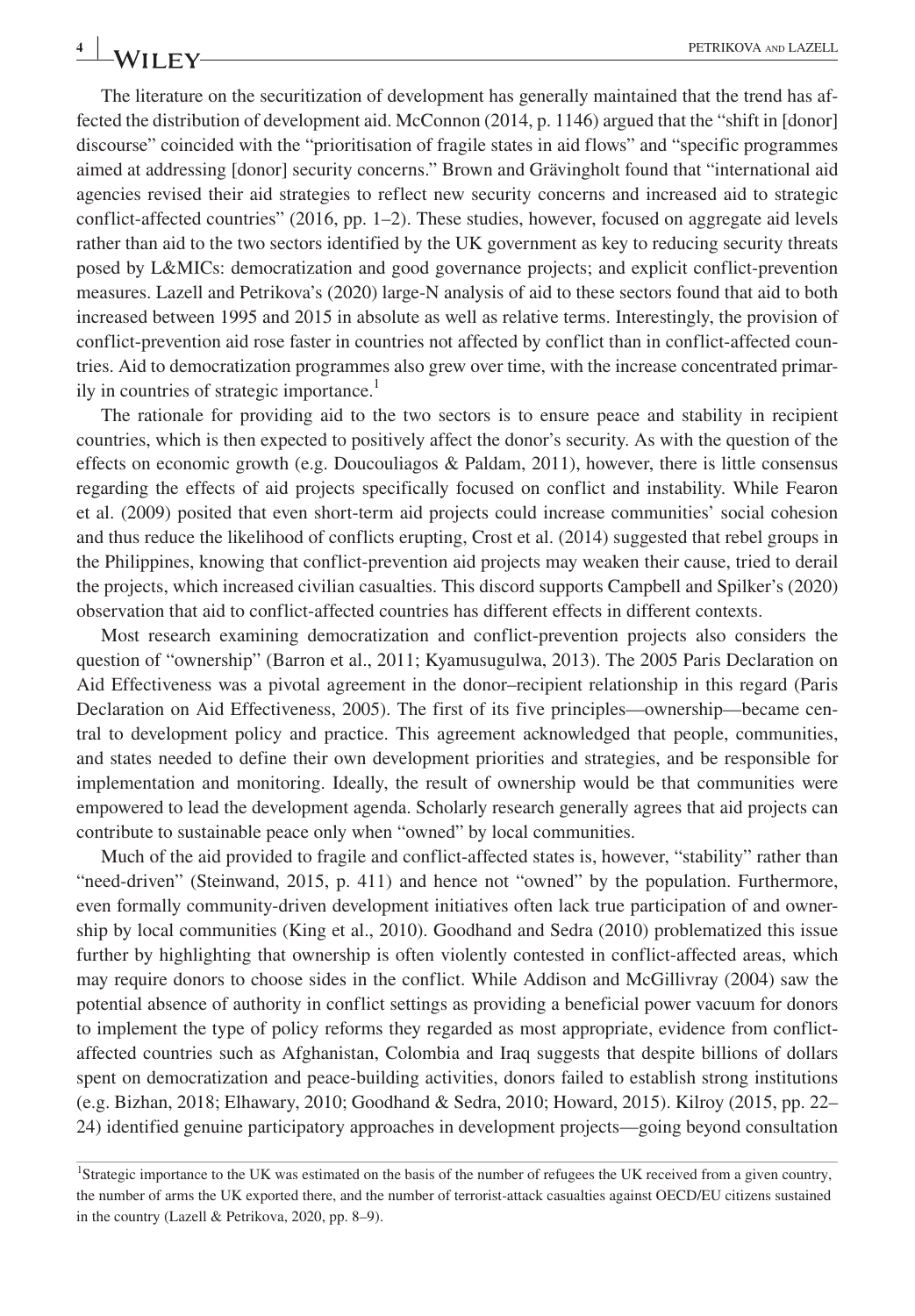to joint decision-making that involves even more marginalized groups in the community—as key to the "ownership" of external interventions.

Beyond the aforementioned studies that focused generally on a small number of specific aid projects, our study analysed all DFID-funded democratization and good governance and conflict, peace and security projects in three African countries between 2000 and 2018. It thus provides a robust analysis of how the UK's securitization of development aid has affected recipient countries and allows us to draw wider conclusions about the merits and limitations of development projects funded in the donor's national interest. Many researchers have raised doubts about the ability of aid projects to help build democratic and peaceful societies; this research makes an important contribution to the empirical base from which to make broader claims about the impact of such aid interventions.

## **3** | **METHODOLOGY**

### **3.1** | **Case selection**

We chose Kenya, Nigeria and South Sudan as our case studies because they represent a range on the conflict-affectedness scale and are all of high strategic interest to the  $UK<sup>2</sup>$ . They are also former British colonies. Our previous work has shown that securitization is more prevalent in countries of higher strategic interest to the donor (Lazell & Petrikova, 2020). African countries of lower strategic interest to the UK, for instance former French colonies Mali and Senegal, have had comparatively few aid projects funded by the UK and linked to the security agenda (OECD-Stat, n.d.-a), demonstrating the continent's continued division into its former colonial powers' spheres of influence.

Table 1 presents some key summary statistics for the case-study countries. All three fall in the category of low- or lower-middle-income countries (LICs or LMICs) according to the World Bank classification, with South Sudan being the poorest and Nigeria the richest of the three. The strategic interest of all three countries to the UK, calculated on the basis of their refugee flows, arms purchases, and terrorist activity, is relatively high<sup>3</sup> but it is lower in Kenya than in the other two countries. These characteristics are related to the level of conflict experienced by the three countries over the last 20 years. In that period of time, South Sudan suffered a high-intensity and Nigeria a moderate level of conflict, while Kenya experienced only a low level of conflict.

South Sudan gained independence from Sudan in 2011, after decades of intra-state fighting. Two years later, in December 2013, civil war erupted between the country's two main ethnic groups, the Dinka and the Nuer. Several ceasefire agreements were negotiated and subsequently broken in the following years, with the last one—still holding—in August 2018. Nigeria did not experience a nationwide conflict in the period examined but there were ongoing tensions in the Niger Delta, outbreaks of violence between farmers and pastoralist herders in the Middle Belt, and the conflict with the militant group Boko Haram in the North East, which peaked in intensity between 2014 and 2017. In comparison, Kenya was relatively peaceful, with the exception of a flare-up of violence following the 2007 election and sporadic terrorist attacks by the Al Shabab militant group.

Of the case-study countries, Nigeria received on average most UK aid in total but South Sudan most in per-capita terms. In all three countries, about 10% of all UK aid went to fund "securitized" projects in conflict prevention, and democratization and good governance. For comparison, Mali and

<sup>&</sup>lt;sup>2</sup>Strategic importance to the UK was estimated following Lazell and Petrikova's (2020) method, described in note 1.

 $3$ For comparison, Senegal's calculated strategic interest to the UK is 0 and Mali's 0.1.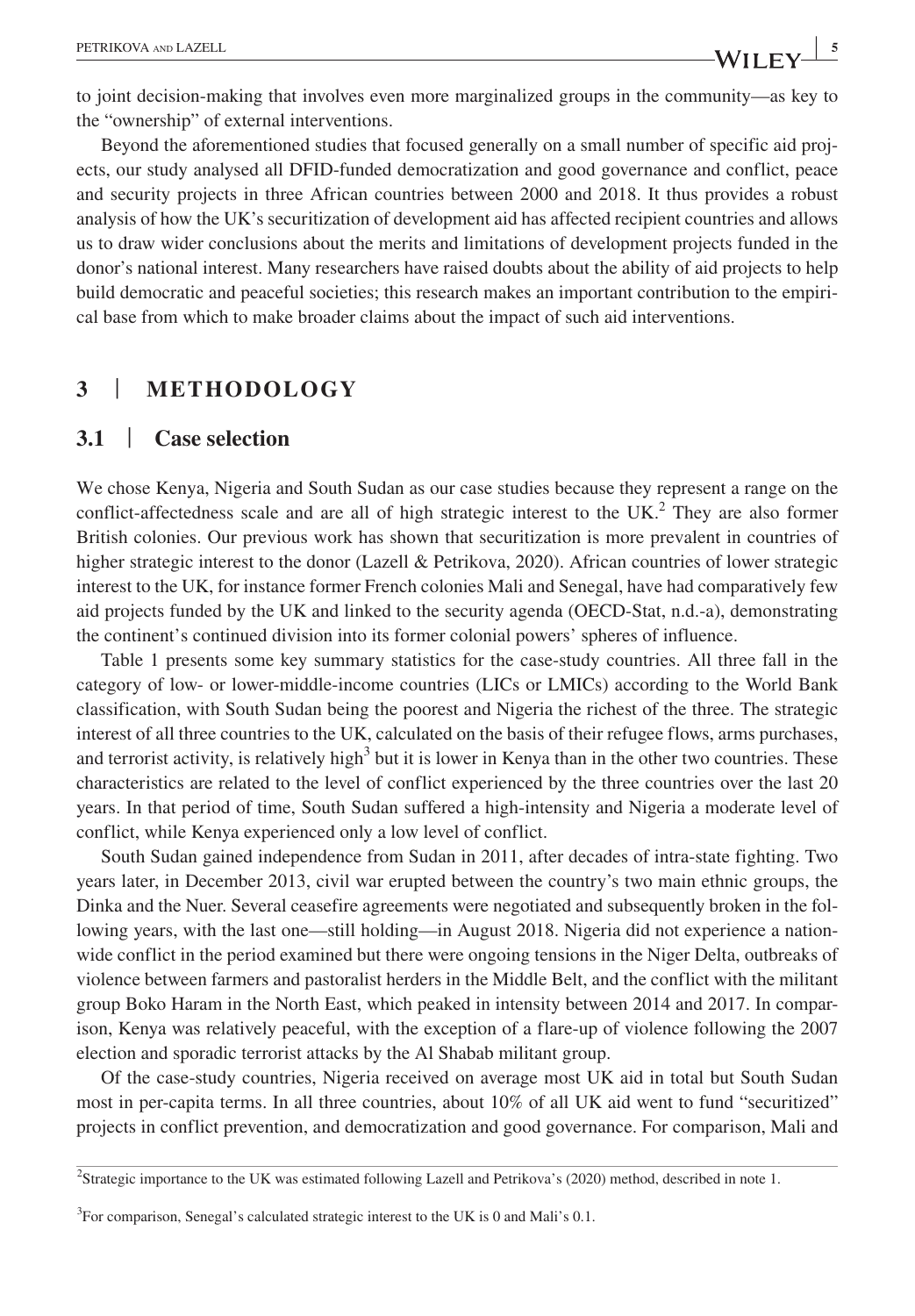| $\sqrt[6]{\text{LEY}}$                                                  |       |                | PETRIKOVA AND LAZELL |
|-------------------------------------------------------------------------|-------|----------------|----------------------|
|                                                                         |       |                |                      |
| <b>TABLE 1</b> Descriptive Statistics of the Three Case-study Countries |       |                |                      |
|                                                                         | Kenya | <b>Nigeria</b> | <b>South Sudan</b>   |
| GDP per capita (2018, PPP, 2018 USD)                                    | 4.204 | 5.155          | 1.678                |
| Population (2018 in millions)                                           | 51 4  | 195 Q          |                      |

|                                                                          | Kenya | <b>Nigeria</b> | <b>South Sudan</b> |
|--------------------------------------------------------------------------|-------|----------------|--------------------|
| GDP per capita (2018, PPP, 2018 USD)                                     | 4.204 | 5,155          | 1.678              |
| Population (2018, in millions)                                           | 51.4  | 195.9          | 11.0               |
| IDPs $(2018, \text{in thousands})$                                       | 162   | 2,216          | 1869               |
| UK aid (2000–2018 av., in millions. 2018 USD)                            | 127.4 | 472.5          | 202.6              |
| UK aid per capita (2000–2017 av. 2018 USD)                               | 2.5   | 2.4            | 18.4               |
| UK aid to securitized projects (2002–2018 av., in millions.<br>2018 USD) | 11.0  | 56.7           | 18.0               |
| UK aid to $D\&GG$ (2000–2018 av., in millions. 2018 USD)                 | 9.3   | 52.8           | 7.7                |
| UK aid to CPS (2000–2018 av., in millions, 2018 USD)                     | 4.0   | 5.8            | 9.7                |
| Strategic interest to the UK $(2000-2018, \text{ scale } 0-3)$           | 0.4   | 0.8            | 0.7                |
| Conflict (2000–2018)                                                     | mild  | medium         | high               |

*Notes:* GDP – Gross Domestic Product; PPP – adjusted for purchasing power parity; av. – average; D&GG – democratization and good governance projects; CPS – conflict, peace and security projects

*Sources*: World Development Indicators, Query Wizard for International Development Statistics (OECD-Stat, n.d.-b), Uppsala University Conflict Data Programme, United Nations High Commissioner for Refugees (UNHCR) database, Stockholm International Peace Research Institute and Global Terrorism Database

Senegal, of low strategic interest to the UK, received 50 to 100 times less UK support for similar projects (OECD-Stat, n.d.-a).

## **3.2** | **Methods**

As discussed above, UK policy discourse notes two types of projects as contributing to the recipient country's and, by extension, the donor's security — "democratization and good governance" projects (i.e. general investment in government and civil society) and conflict, peace and security projects. We therefore examined all such UK aid projects that began between 2000 and 2018 in the three countries. The documentation for these projects, where available, can be found on DFID's Development Tracker ([https://devtracker.DFID.gov.uk\)](https://devtracker.DFID.gov.uk).

In the period observed, in Kenya, Nigeria and South Sudan, the UK funded 37, 71 and 36 such projects, respectively.<sup>4</sup> Overall, the UK spent more than GBP 600 million in Kenya, over GBP 1 billion in Nigeria and over GBP 900 million on these projects in South Sudan. In South Sudan, the projects comprised an approximately equal mix of democratization and good governance and conflict-prevention activities, whereas in Kenya DFID funded mostly democratization and good governance projects in the 2000s with a more recent increase in the number of conflict-prevention projects. In Nigeria, despite moderate levels of conflict, the focus was predominantly on democratization activities. Finally, while in Kenya and South Sudan DFID worked on many projects with the national governments, in Nigeria DFID worked only with state governments rather than the national government—due to high levels of corruption, according to the UK government.

<sup>4</sup> For some projects, only one part was focused on democratization, governance, or conflict-prevention—which is the part evaluated here. All projects with brief descriptions are listed in Appendix 1.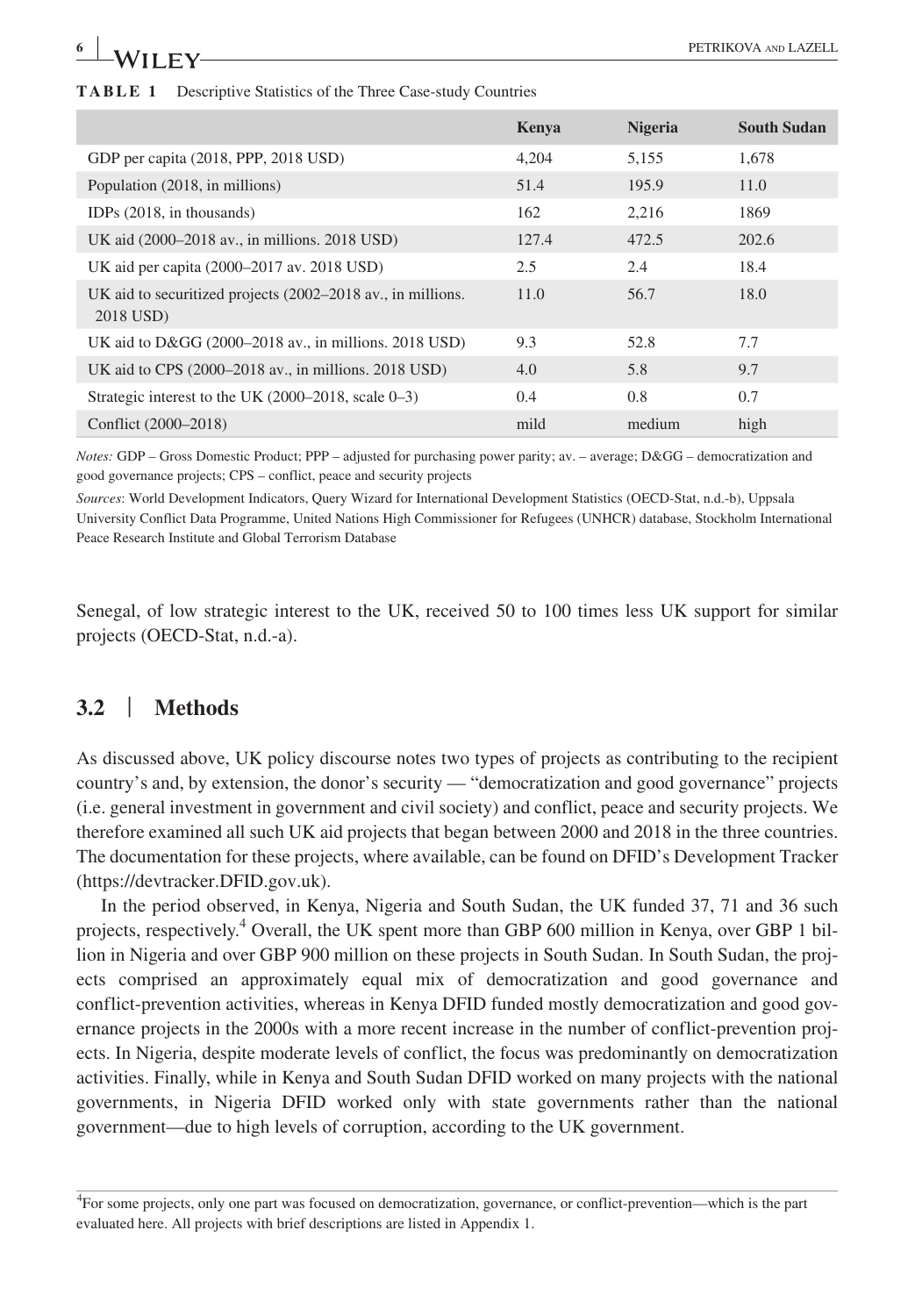In assessing the projects, we drew on four of the six OECD criteria<sup>5</sup> for evaluating development assistance: relevance, effectiveness, impact, and sustainability. Relevance refers to the extent to which aid activities are consistent with the priorities and policies of both recipients and donors. Effectiveness measures whether aid activities have attained their short- and long-term objectives. Impact denotes the positive and negative changes produced by the development interventions and, finally, sustainability assesses if any benefits are likely to continue after donor funding ceases.

In order to find relevant information about the four criteria, we employed qualitative content analysis of project documents from the three countries available on Development Tracker. An iterative process of analysis was used, with text coded to categories and patterns identified (Tracy, 2012). For completed projects, we focused primarily on Project Completion Reports and Impact Evaluations, and for ongoing projects on the most recent Annual Project Reviews. For several projects that began in the early 2000s, there were no documents available because DFID was not required to submit documentation online prior to 2011. There is also little documentation available on projects funded by the Conflict, Stability and Security Fund, which is partially funded by development aid but administered by the UK National Security Council. In an effort to counter any bias in DFID-produced evaluations, we triangulated sources of information where possible using reviews from the Independent Commission for Aid Impact (ICAI), independent impact evaluations, parliament reports, and academic studies.

### **4** | **FINDINGS**

#### **4.1** | **Relevance**

The OECD's relevance criterion assesses whether the funded development activities are in theory consistent with the goals of the donors and recipients. The broad goal of the UK as a donor is to contribute to building democratic peace in L&MICs in order to strengthen the recipient countries' and, by extension, its own national security (DFID, 2015). According to DFID, this can be achieved through both conflict-prevention and resolution measures (disarmament, demobilization and reintegration (DDR)); civilian peace building; and police, security and justice-sector reforms) and democratization and good governance activities (strengthening the efficiency and accountability of institutions, the role of civil society and the rule of law; tackling marginalization and exclusion; and advancing the rights of women and girls) (Greening, 2015b).

While DFID formulated specific goals for each country, they are all on paper in line with the overall objective of building stable and peaceful societies. A chief goal for DFID Kenya was "to improve government systems and accountability, tackle corruption and reduce conflict and the risks of radicalisation" (DFID, 2018a, p. 1). Similarly, the UK's long-term vision for South Sudan is of "a viable and stable [country], at peace with itself and its neighbours, democratic and respectful of human rights…" (DFID, 2012b, p. 3). In Nigeria, DFID argues that "UK aid contributes towards a more peaceful, democratic and prosperous [country]. This in turn prevents migration [to the UK] and reduces the risk of violent extremism" (DFID, 2018b, p. 2).

<sup>&</sup>lt;sup>5</sup><http://www.oecd.org/dac/evaluation/daccriteriaforevaluatingdevelopmentassistance.htm>. The criterion of "efficiency," which evaluates the costs of outputs in relation to inputs, was not included as we did not have access to the precise costs of different activities undertaken by the projects. The criterion of "coherence," which evaluates how well aid interventions fit with existing initiatives, was not included as at the time of analysis (2019) it had not yet become one of the official criteria.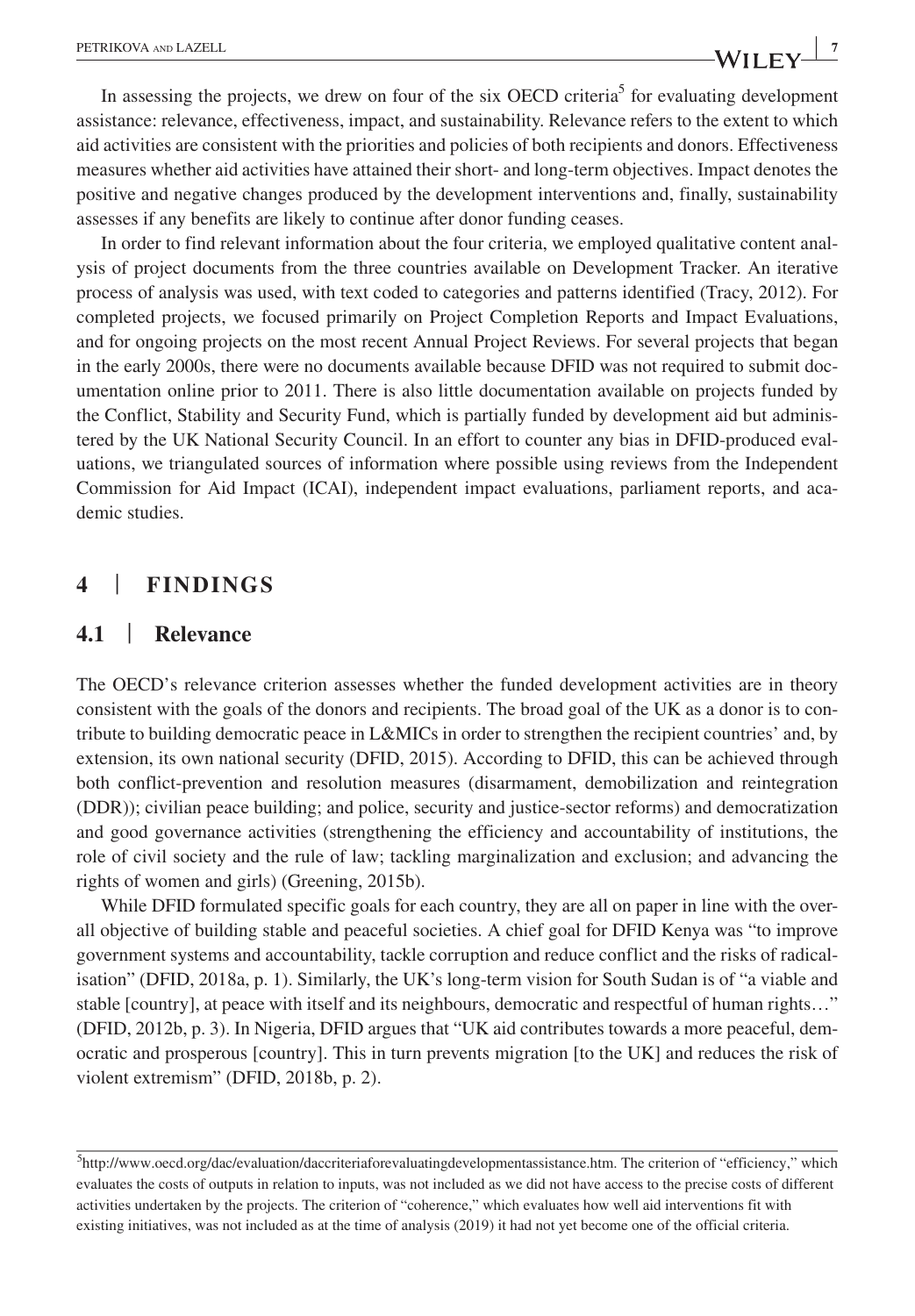These goals have been largely matched by the aid-recipient countries' own development aims. South Sudan's National Development Strategy lists "peace, security and the rule of law" and "democracy and good governance" as its first two objectives (Republic of South Sudan, 2018). Kenya also underlines the importance of maintaining peace and security for the country's sustainable development, but defines strengthening food security, housing, health care and manufacturing as its primary goals (Government of the Republic of Kenya, 2018). Similarly, Nigeria's Economic Recovery and Growth Plan for 2017–2022 described "restoring growth" as its main objective (Federal Republic of Nigeria, 2017, p. 12) although reducing corruption, promoting the rule of law and "win[ning] the peace" have also been listed among the government's many aims (ibid., p. 25).

DFID's democratization and governance and conflict-prevention projects in the three countries have funded a wide range of activities, from supporting elections free of violence; army, police and justice-sector reforms; and DDR activities through strengthening the rule of law and enhancing accountability mechanisms to facilitating the countries' devolution processes and improving publicsector institutions in order to provide more efficient services. These activities are thus broadly in line with both the UK's and recipient countries' priorities in the areas of stability and security, although it is worth highlighting that neither are the top development priorities for the governments of Kenya and Nigeria—unlike those of the South Sudanese government.

The relevance of DFID-funded activities in the three countries observed appears, on paper, to be satisfactory. The limitations of this observation—along with the inherent practical problems of trying to promote peace, democracy and good governance through aid—are discussed more in the following sections.

#### **4.2** | **Effectiveness**

The effectiveness criterion in the OECD evaluation framework refers to the extent to which development projects' objectives have been achieved. While at the level of outputs the UK aid projects have a relatively good record (with the exception of South Sudan), the situation is less positive in terms of outcomes, which projects achieved less frequently than outputs.<sup>6</sup> Common themes that emerged regarding some projects' failure to achieve their objectives include donors' incorrect assumptions about the political economy of aid-recipient countries, over-optimism and a lack of "ownership."

Many South Sudanese projects investigated were interrupted during their implementation by the outbreak of violence in 2013 (e.g. SSII; SSVII; SSXIX) and 2016 (SSXXVII). Although DFID could not fully have anticipated the eruption of the civil war nor the subsequent breaches of ceasefires, in some cases insufficient understanding of the country's political economy was described as ultimately responsible for project failure. For example, as part of the South Sudan Recovery Fund, a radio station was built and equipped in Jonglei State, to promote peace-building and reconciliation through broadcasting. However, the radio station was seen to have offered "extremely low value for money" because it failed to broadcast to more than one of the State's 11 counties or in local languages (SSVII, p. 22). Further, a road constructed as part of the same project was eventually (mis)used during the conflict to speed up troop movements. Other erroneous assumptions in the South Sudanese context led to the use of short-term (fly-in fly-out) training sessions, which similarly failed to achieve the project's intended outputs (SSVI). In the same way, incorrect assumptions about the Boko Haram conflict in North-East

6 Development agencies consider "outputs" results achievable immediately after implementing project activities, while "outcomes" are more mid-term results and assumed to follow on from outputs.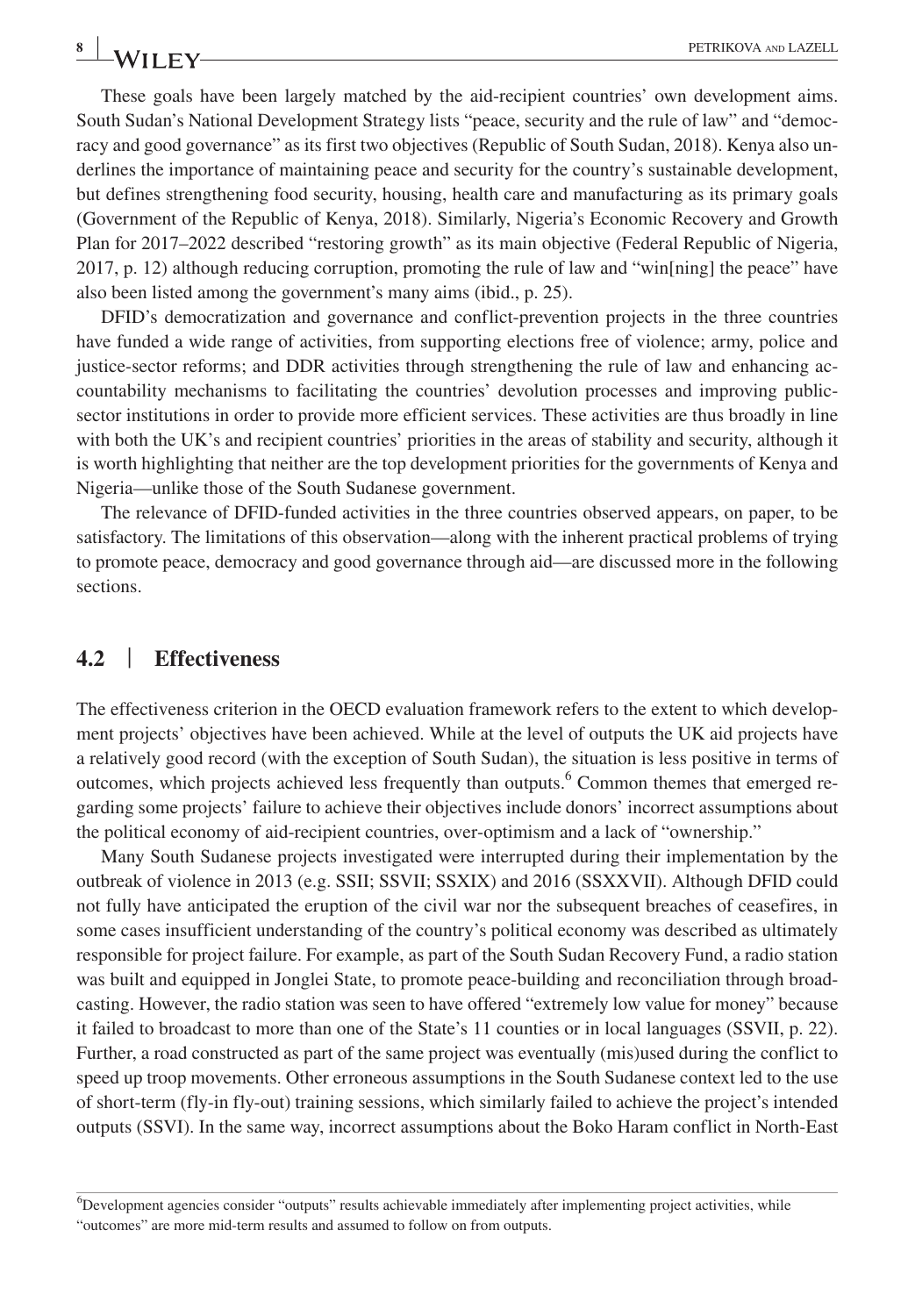Nigeria hindered the ability of several DFID projects to achieve their intended outputs (e.g. NXXXVI; NXLIV; NLII; NLVII).

Although the projects implemented in Kenya and most of Nigeria were more successful at attaining their intended outputs, DFID's incorrect assumptions often prevented them from translating into the envisaged outcomes. For example, in a programme aimed at strengthening Kenya's regional economic integration (KXXII), DFID assumed that project-driven reductions in trading times would translate into lower prices of goods, strengthening Kenya's economy and thus contributing to the country's stability. However, the prices of goods turned out to be "sticky" as the trading intermediaries did not pass on efficiency gains to consumers. Similarly, in a Nigerian programme aimed at improving the government's efficiency and accountability in infrastructure (NXX), DFID supported the privatization of Nigeria's power sector, under the assumption that this would improve access to electricity throughout the country. The electricity tariffs for poor households rose significantly as a result, however, as private investors took on large loans to purchase parts of the sector and subsequently increased prices to meet their debt obligations (House of Commons, 2016, pp. 26–27). More broadly, in both Kenya and Nigeria, projects aimed at improving the accountability of institutions often wrongly assumed that formal oversight bodies would act as DFID's allies in the fight against impunity—but party allegiances and self-interest generally prevented this (e.g. KXVII; NXVIII; NXLIX).

The second common issue hindering the effectiveness of DFID's interventions was the organization's excessive optimism. Numerous DFID projects in the three case-study countries were described in their final reviews as having been over-optimistic in their initial ideas about how the proposed outputs would lead to the anticipated outcomes. A review of a Community Security and Small Arms Control project in South Sudan (SSXIV) found that the initial expectation that the project would work closely with three state governments on eradicating the root causes of conflict was unrealistic as the state governments lacked both the will and the capacity to collaborate on the project. One of the project's lessons, according to DFID, was to "guard against optimism bias" in development programmes in countries like South Sudan (SSXIV, p. 1). A similar conclusion was reached by the Nigerian Policy Development Facility II programme (NXXXIX), which aimed to inspire key Nigerian institutions to a greater use of evidence in economic and social policy-making but eventually had to acknowledge over-optimism about the programme's potential reach, particularly during election years. The Kenyan Drivers of Accountability project was also criticized for having had unrealistic expectations regarding the timeframe needed to achieve institutional change (KXVII). Numerous other conflict-prevention and democratization and governance projects in the three countries were eventually deemed to have had over-ambitious initial expectations (e.g. SSXV; SSXIX; KXXX; NLVII; NLXIV).

One reason for the excessive optimism in the projects' initial designs lies in the nature of development programmes, which strive to appear capable of achieving major transformative changes to justify the use of taxpayers' money outside the national context (e.g. ICAI, 2011). It is thus probable that, in some instances, development workers were from the project-design stage aware that the projects' intended outcomes were too ambitious and unlikely to ever be fully achieved. But the issue of "ownership" is also connected with the frequent failure of achieved outputs to translate into intended outcomes, which brings us to the third common theme.

The effectiveness of many projects in the three case-study countries was arguably reduced due to the lack of aid recipients' "country ownership." Some programmes lacked support from senior political leadership. The intended output of South Sudan Peace Building Programme (SSV) of improving co-ordination between the country's peace-building institutions was undermined by the lack of buy-in from senior officials, who refused to participate in the programme-organized training. Nigeria's State Partnership for Accountability, Responsiveness and Capability (NXVIII) and State Accountability and Voice Initiative (NXLIX) were particularly unsuccessful in the states (e.g. Enugu, Kaduna, Kano)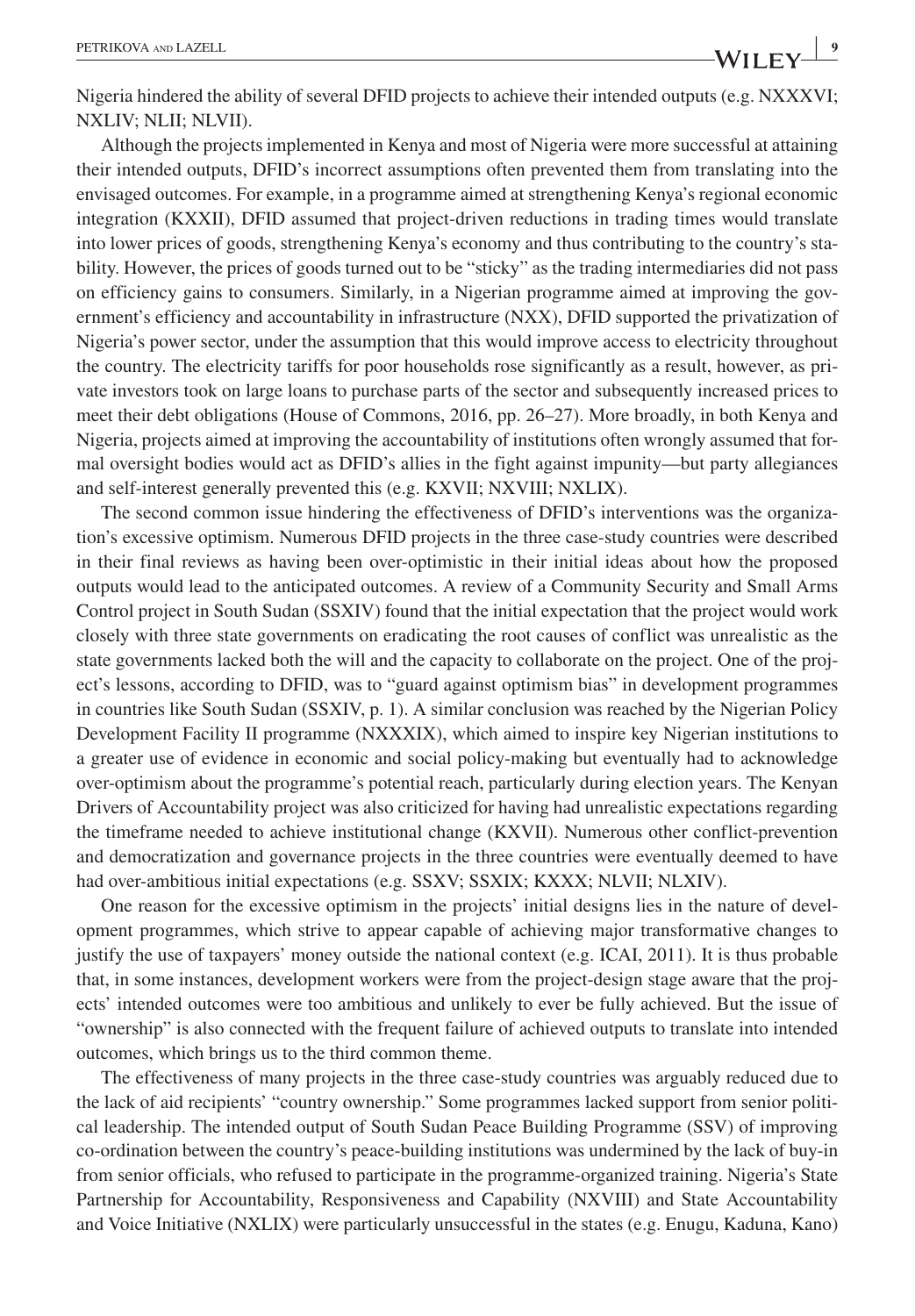whose governments did not align with the programmes' priorities (ECORYS, 2017, p. 87). The lack of support from key Kenyan ministries undermined DFID's long-term strategy for public-sector reform in Kenya (KIV). In other cases, programmes had political support but lacked wider participation. The attainment of the South Sudan Recovery Fund project's (SSVII) outcomes was hindered by the lack of consultation with wider groups of beneficiaries beyond senior officials. Meanwhile, Nigeria's Mobilisation for Development (NXXXIV) project, aimed at empowering community-based organizations (CBOs) to demand better local government services, ended up struggling with the fact that as the programme progressed, participating CBOs became gradually less representative of their wider communities and more focused on capturing donor funds. Few of the projects examined even attempted to achieve the kind of inclusive communal participation that allows for joint decision-making and is seen as key to genuine "ownership" (Kilroy, 2015). One potential exception was Nigeria's Facility for Oil Sector Transparency (NXXXII), which was highly praised for its "commitment to local ownership and [successfully] building consensus amongst the government, private sector and civil society" (Bhalla et al., 2016, p. 17).<sup>7</sup>

However, DFID did not always consider strong ownership of interventions by the recipients as positive either, which was particularly notable in Kenya and to some extent in Nigeria. A project aimed at financial and legal-sector reform in Kenya was described as "front[ing] the Government of Kenya… as the real owners and winners," which was allegedly a "sine non qua to maintaining political and institutional will to drive difficult reforms" but meant that donor visibility in the project was reduced—which was noted as something to address in future projects (KIII, pp. 13–14). In Kenya's Devolution Support Programme, reservations about the lack of ownership and the devolution process resulted in DFID calling for a permanent presence of its representatives in all key devolved Kenyan counties (KXXX, p. 10). Similarly, in Nigeria's institutional part of Partnership for Transforming Health Systems 2, DFID reflected on the failure of co-operating state governments to maintain good records of useful project documentation with the resolve not to have "unrealistic expectations" of the local partners' abilities and to instead enhance its own role in "capturing [and storing] key learning" from the projects (NXXI, p. 6).

#### **4.3** | **Impact and sustainability**

The last two OECD assessment criteria relate to the changes, both positive and negative, brought about by the "securitized" development projects and the likelihood of such changes lasting beyond the withdrawal of donors' financial support. As mentioned earlier, many of the projects examined were very optimistic about their potential to achieve positive transformative changes in the three case-study countries. In South Sudan, most projects identified "improved safety and security" as their overall goal. They sought to achieve this through developing a more skilled and organized security sector, enhancing the accountability of government institutions and ultimately establishing a peaceful and secure environment. In Kenya, the projects reviewed aimed to improve the efficiency and accountability of the country's safety and security institutions, tackle the root causes of conflict and strengthen the effectiveness of local governance. In Nigeria, the final goals of the projects examined ranged from a greater accountability of its formal and informal institutions (including the police and the justice system) to an enhanced effectiveness of the country's use of its own resources in inducing inclusive growth and strengthening the country's peace and stability.

 $^{7}$ It should be borne in mind, however, that the project was described in this way by DFID employees.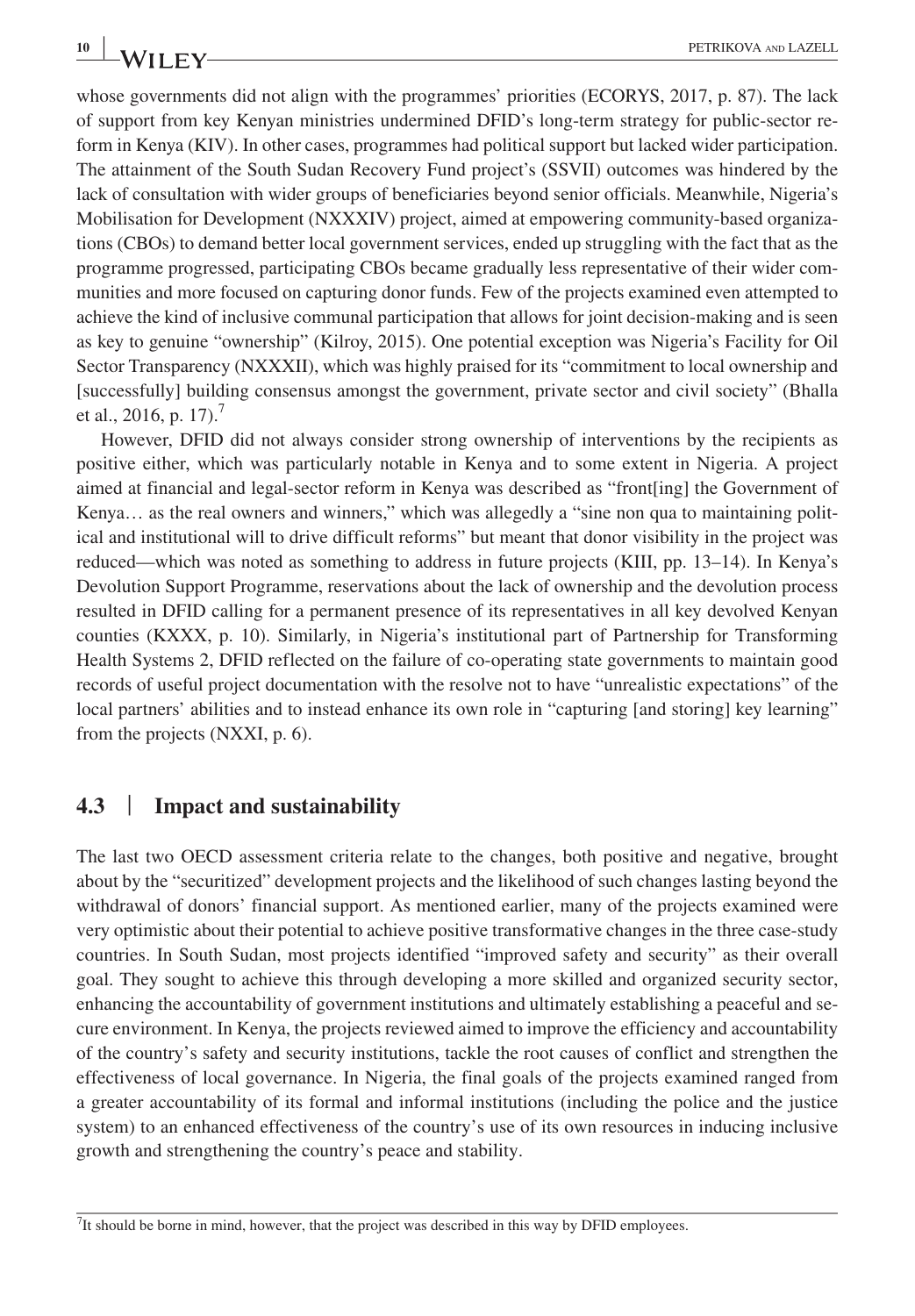In South Sudan, most of the envisaged goals were not attained. Those related to enhanced peace and stability were not achieved, with active fighting in the country between 2013 and 2018. Moreover, since many other projects failed to realize their intended outputs, in turn they also failed to achieve their intended outcomes and impact. Nor does it seem that the South Sudanese projects had other positive effects. Some of the activities undertaken, such as training of civil servants or provision of international advisers, were described by DFID as having had a positive and potentially lasting (i.e. sustainable) impact in the country, but given the dramatic turnover of staff in South Sudanese institutions (SV; SXXII) and general instability, this does not seem plausible. This lack of positive impact was in some cases further exacerbated by DFID's bringing overly-complex technological "solutions" into "difficult environments" (SII; SV; SXI)—a fact also observed by the ICAI (2012, p. 15) about DFID's work more generally.

DFID's beneficiaries in South Sudan, according to one of the project reviews, expressed their preference for receiving capital investments rather than training or technical support. Although things that are built may, by their nature, have more sustainable impact than other donor-funded activities, several DFID-financed constructions in South Sudan did not fare well after the cessation of funding. A police-officer training academy was constructed in Rambour, South Sudan as part of the Safety and Access to Justice Programme (SIV); but since the project funding did not cover the costs of equipment and maintenance for the building, the academy was never used. A new court building in Bor, built as part of a multi-donor United Nations Development Programme (UNDP) project (SXIII), met a similar fate as the donors failed to build an access route to it.

The evidence regarding the impact and sustainability of projects in Nigeria and Kenya is more mixed. Many of the projects reviewed in the two countries achieved or even surpassed their intended outputs. These outputs often failed to translate into the anticipated outcomes, however, for a variety of reasons including the incorrect assumptions mentioned earlier, excessive optimism and a lack of beneficiaries' ownership, and hence could not bring about their intended impact. In other cases, it was not even possible to draw conclusions about the projects' impacts because of insufficient monitoring and evaluation processes (e.g. NXVII; NXX; NXXXIV; NXXXVII; KIV; KXX; KXXIII). Other projects were too optimistic about the changes that they achieved without supporting evidence. We highlight two such projects in Nigeria—Justice for All (NXXII) and Anti-Corruption in Nigeria (NLVI) and two in Kenya—Kenya Conflict Prevention Programme (KXVI) and Drivers of Accountability Programme (KXVII).

The intended impact of both Nigerian projects was reduced corruption. One component of the Justice for All project (NXII) was the promotion of effective and accountable police services through providing technical assistance to several Model Police Stations across five Nigerian states. DFID concluded that the project increased people's satisfaction with and trust in the police. However, not only did ICAI's review of DFID's work on anti-corruption conclude that in general it had little impact on corruption in Nigeria (ICAI, 2014, p. 1), but also an ICAI-commissioned survey of the Model Police Stations found no significant improvement in people's perception of the police as a result of the project (ibid., p. 23).

The Anti-Corruption in Nigeria programme (NLVI, p. 1) aimed to reduce corruption by "providing stronger incentives not to loot public resources and changing public attitudes". A DFID-funded survey conducted in 2019 found a slight decline in the percentage of Nigerians reporting having paid a bribe in the previous year when compared to 2016, from 32 to 30 (UNODC, 2019). DFID took this as evidence of the programme's success and, without any closer scrutiny of causal mechanisms, wondered how much worse the situation would have been without its intervention (NLVI, p. 2). The fact that Nigeria's Corruption Perception Index score in 2019 was two points below (i.e. worse than) its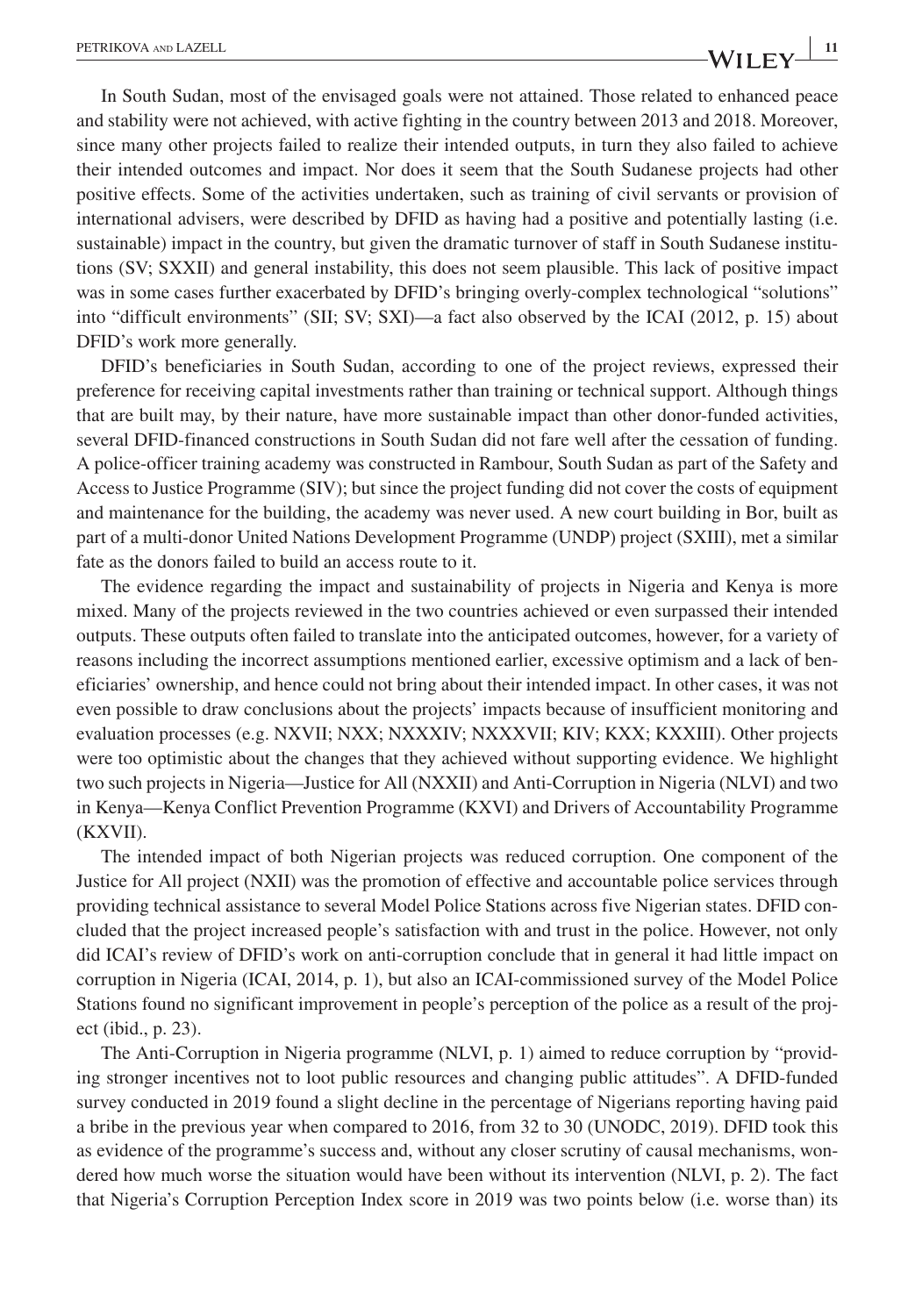**12 WILEY PETRIKOVA** AND **LAZELL** 

2016 score was not deemed sufficient to overturn the perception of the programme's accomplishment (Transparency International, 2020).

A similar lack of impact analysis clouded DFID's positive assessment of the impact of Kenya's Conflict Prevention (KXVI) and Drivers of Accountability (KXVII) programmes. The Conflict Prevention (KXVI) programme funded interventions to support free and fair elections and resolve the root causes of violence after Kenya's outburst of post-election violence in 2007. Based on relatively peaceful subsequent elections in Kenya, DFID concluded that, with the help of other DFID projects and the UK's Foreign Office, the project was successful. However, at least eight other international donors conducted similar projects in the country at the time (OECD-Stat, n.d.-b) and there was no analysis made to establish whether any reduction of violence could have been attributed to the project or to DFID's work specifically. ICAI (2012, p. 1) also questioned the project's sustainability, arguing that DFID's election projects generally lacked the ability to strengthen recipients' independent capacities to conduct peaceful and fair elections.

Finally, one of the Drivers of Accountability programme's goals (KXVII) was to improve Kenya's rating on Voice and Accountability (V&A) by the World Bank. The ranking indeed improved throughout the project, declining from -0.3 in 2010 to -0.1 in 2016. Nevertheless, given the multitude of development projects in Kenya during that time, and different drivers of corruption, it is hard to attribute the country's improvement on the measure wholly or even partially to the project, particularly without an actual impact analysis. This is further supported by the fact that the project designers had originally wrongly assumed that "formal [Kenyan corruption] oversight bodies would be [DFID's] allies in fighting impunity" (KXVII, p. 3).

From the projects reviewed, those with the greatest potential to instigate durable change were activities aimed at institutional and/or legislative transformation with good "ownership" by all relevant stakeholders. For example, DFID's work with Kenyan civil society organizations (CSOs) to block legislation restricting such organizations from receiving foreign funding (KXVII), and its work with the government in establishing the Kenya School of Government (KIV), seem to have had a positive impact beyond the duration of the projects. Similar positive results can be noted from the UK Action against Corruption (NXXVII) project in Nigeria, which tried to reduce avenues through which corrupt individuals from Nigeria could use the UK to launder money. DFID projects in Nigeria also claimed at least partial responsibility for the passage and signing of the Violence against Persons Prohibition (NXXXV) and Police (NLVII) Bills, aimed at improving the legislative protection of women's rights and reforming the Federal Police. Again, however, the links between the projects' activities and the eventual success of the legislation were left under-explored and it is clear, particularly in the Police Bill case, that the political context of Nigerian protests against the police must have also influenced President Buhari to finally sign it into law in September 2020. The complex nature of Nigerian legislation is further illustrated by the so-far-lacking presidential signature on the Climate Change Commission and Federal Audit bills, the passing of which by the National Assembly had already been celebrated as successful outcomes by the Coalitions for Change (NXVII) and Partnership to Engage, Reform, and Learn (NXLVII) projects.

## **5** | **DISCUSSION AND CONCLUSIONS**

Since 2000, the UK development policy discourse, in line with that of other traditional bilateral (Lazell & Petrikova, 2020) and multilateral (Petrikova & Lazell, 2017) donors, has become increasingly securitized. A relatively high provision of official development assistance (ODA) has been justified by the need to protect the UK's domestic security from threats posed by fragility and instability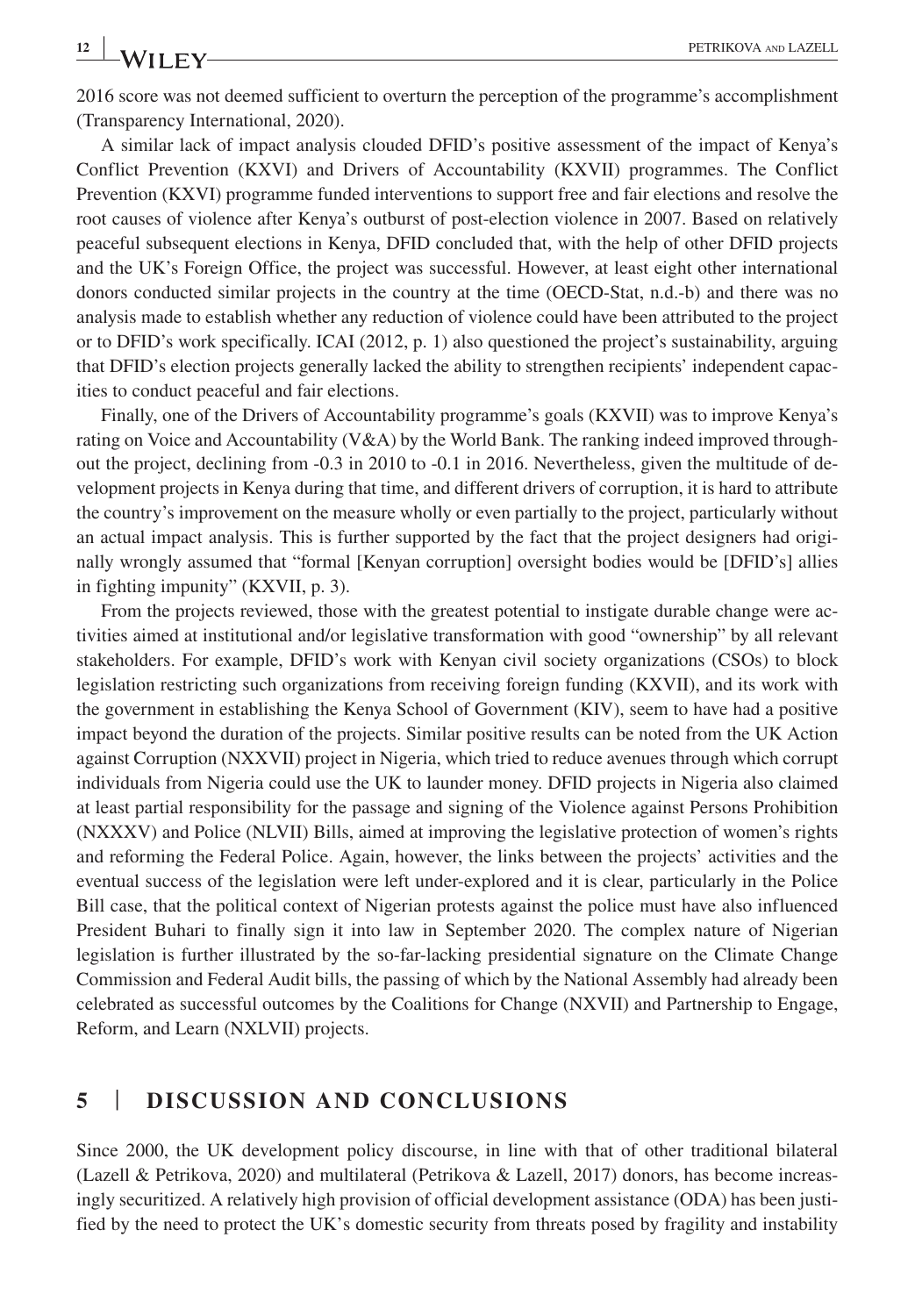in L&MICs. Aid has been portrayed as a powerful tool for building sustainable democratic peace in recipient countries, with particular emphasis on investments in conflict prevention and resolution and in democratic, efficient and accountable governance (Greening, 2015b). Empirical analyses have also demonstrated that the securitization of development discourse has affected UK aid disbursement trends, with increasing investment in building democratic institutions and in conflict-prevention activities, particularly in countries of high strategic interest to the UK (Lazell & Petrikova, 2020).

The effects of these "securitized" projects on recipients have not been systematically scrutinized to date, however, which is where our article makes a contribution. Specifically, this study has assessed all "democratisation and good governance" and "conflict, peace and security" projects funded by UK development assistance between 2000 and 2018 in three African countries of high strategic interest to the UK—Kenya, Nigeria and South Sudan—according to the four OECD evaluation criteria of relevance, effectiveness, impact and sustainability.

With regard to relevance, the activities funded within the projects examined were largely in line with both the UK's overall and country-specific development goals and with the aid-recipient countries' own national strategies. However, recipient countries' goals are frequently influenced by donor agendas; a number of studies have highlighted how aid-recipient countries regularly adjust their priorities to fit donor preferences (Carrie & Malbrough, 2010; Clist, 2016; In'airat, 2014). In fact, it is clear from most recent national development plans in Kenya and Nigeria that peace, stability and democratic institution-building, which are among DFID's key development goals for these countries, are secondary to their primary goals of achieving higher economic growth (Nigeria) and better living conditions for citizens (Kenya). While greater stability and stronger democratic institutions may facilitate the achievement of both sets of goals, it is interesting to note this discrepancy.

The projects assessed performed generally less well on the "effectiveness" criterion than on "relevance." They struggled to translate outputs (immediate objectives) into outcomes (more long-term objectives), and, due to recurrent conflict in South Sudan and North-East Nigeria, even to achieve their intended outputs. Although the specific reasons for this varied by project, common themes included incorrect assumptions at the project-design stage, over-optimism about the projects' transformative potential and deficient project "ownership." Within the scholarly literature and donor documentation, "ownership" is frequently cited as crucial when engaging in institution- and peace-building (Keijzer & Black, 2020); without the recipients "owning" the results, any short-term positive change is likely to disappear with the end of donor funding.

Although projects where all subgroups in a community are involved in the co-design and joint decision-making are regarded as the ideal form of "ownership" (e.g. Kilroy, 2015; Rubin, 2000), this ideal is often difficult to achieve in conflict-affected settings, where even defining a "community" may be problematic (Goodhand & Sedra, 2009). Furthermore, there is frequently a clash between "ownership" by the government (and its different levels) and by civil society (Hellsten, 2012) and the failure on either front, as this research has demonstrated, may impede the achievement of projects' intended outcomes. In Kenya and South Sudan, many of the conflict-resolution and institution-building projects had, at least nominally, the support of the government but lacked genuine engagement by civil society or wider communities (SSVII; SSX; SSXXII; KIX; KXIX). In Nigeria, DFID tried to avoid this issue in several projects by working simultaneously with state governments and relevant elements of civil society, but by omitting the local government level, the material effects of its projects were diminished (NXIX; NXLIX). At the same time, not working directly with the federal government undermined the effectiveness of the projects' efforts to promote legislation, many of which ultimately floundered due to the lack of presidential support (NXVII; NXXXII; NLVII). The issue of the projects' local ownership was further complicated by DFID's concern with maintaining its own "ownership" of the interventions, alluding several times to the desire to increase its "visibility and presence"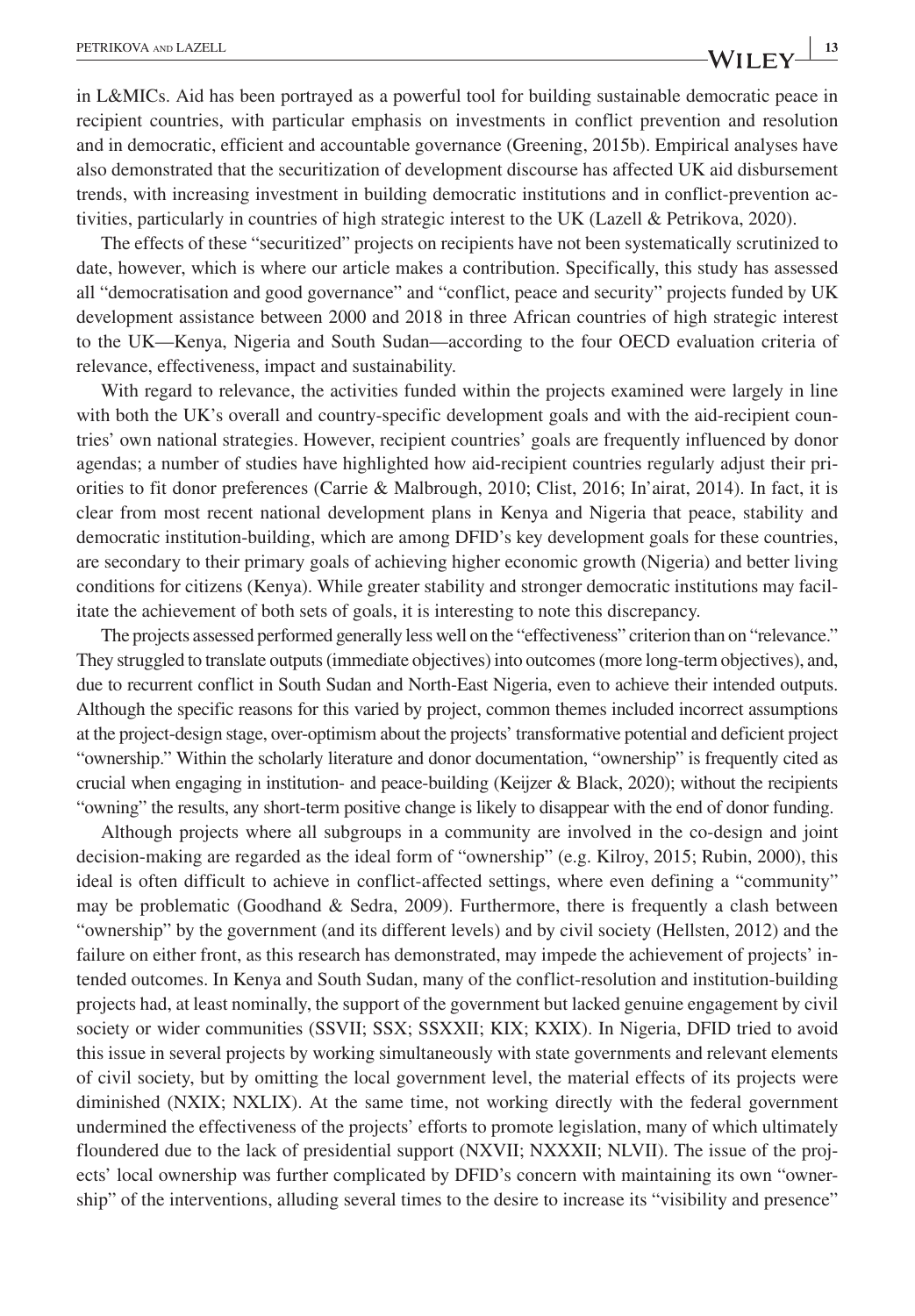(KIII, pp. 13–14; KXXIX; KXXX, p. 10) and thus to maintain "prominence and [gain] increased influencing potential" (NXLI, p. 7; NXX; NXXXIX) in the aid-recipient countries.

As most of the projects we examined were unable to fully achieve their intended outcomes, it follows that they could not achieve their intended impacts. Our finding—that aid-funded projects linked to the UK's security agenda have struggled to positively affect either the security of recipients or the strength and effectiveness of their democratic institutions—fits within broader scholarship. Previous research has emphasized the contradictory nature of the relationship between democratization and stability (Nur-tegin & Czap, 2012) and raised the problems arising from promoting democracy in post-conflict and conflict-affected settings (Diamond, 2006). More generally, attempts to build or strengthen state institutions through development projects have often turned out to be unsuccessful, with aid frequently shaping institutions in aid-recipient countries in the *form* of successful institutions in the donor countries, but without their *functionality* (Pritchett at al., 2013, pp. 14–15; see also e.g. Easterly, 2013; Eriksen, 2017; Gisselquist, 2014).

The projects did lead to some "changes" on the ground, however. Although in South Sudan and to a lesser extent North-East Nigeria, there was limited positive change resulting from DFID's projects because of the recurrent outbursts of conflict, donor activity has had an impact. As Jansen (2017, p. 349) argues, DFID's presence in South Sudan contributed to the political economy of aid, which in turn has promoted the establishment of a "humanitarian protectorate" in the country (this is also arguably the case in North-East Nigeria, see Olojo, 2019). Within such a protectorate, United Nations troops are deployed to protect international humanitarian and development workers, whose presence powerfully affects the character of and relations between the state institutions and civil society.<sup>8</sup>

In the rest of Nigeria and in Kenya, some of the projects reviewed had a positive and possibly even long-lasting effect in specific areas. Nevertheless, our broad conclusion, in line with the findings of independent impact evaluations, is that the aid projects were unable to achieve significant structural, transformative or behavioural change, and that some had negative side effects (e.g. ECORYS, 2017; ICAI, 2011, 2012, 2014; House of Commons, 2016). DFID's refusal to work with the federal government in Nigeria may have not only weakened the "ownership" of some aid initiatives but also undermined the existing federal institutions in place (Katoka, 2018). In Kenya, DFID worked more closely with the government but its desire to build "democratic stability" in a country that already had nominally democratic institutions in place has been queried (Hellsten, 2012). Moreover, Fisher and Anderson (2015) have shown how Western aid support for security-sector reforms in African countries has been used by the countries' governments to strengthen their military–state complexes—with frequently negative consequences for civil society space.

The purpose of this comprehensive review was to systematically evaluate the effects of DFID's projects in democratization and good governance and in conflict, peace, and security—the sectors identified by the UK government as contributing to UK domestic security—on recipients in Kenya, Nigeria and South Sudan. The overall conclusion is that these "securitized" projects did not significantly strengthen the recipient countries' institutions, stability or security<sup>9</sup> but had some negative side effects. The lack of positive impact is at least partially due to the securitization of development aid itself. Not only has the securitization trend increased the volume of aid invested in democracy,

<sup>8</sup> DFID thus operates in the country as an inherently political actor, continuing a long line of British intervention in South Sudan, including the decision in 1947 to unify South Sudan with a very culturally distinct but more powerful northern Sudan (Okeny, 1991) and to subsequently enforce, along with the US and Norway, a hasty separation from northern Sudan in 2011: a decision which the African Union linked to the outbreak of the civil war in 2013 (Jansen, 2017, p. 352).

<sup>9</sup> Even if these projects did increase the countries' security, as Denney (2011) shows in the example of Sierra Leone, security does not automatically translate into "development."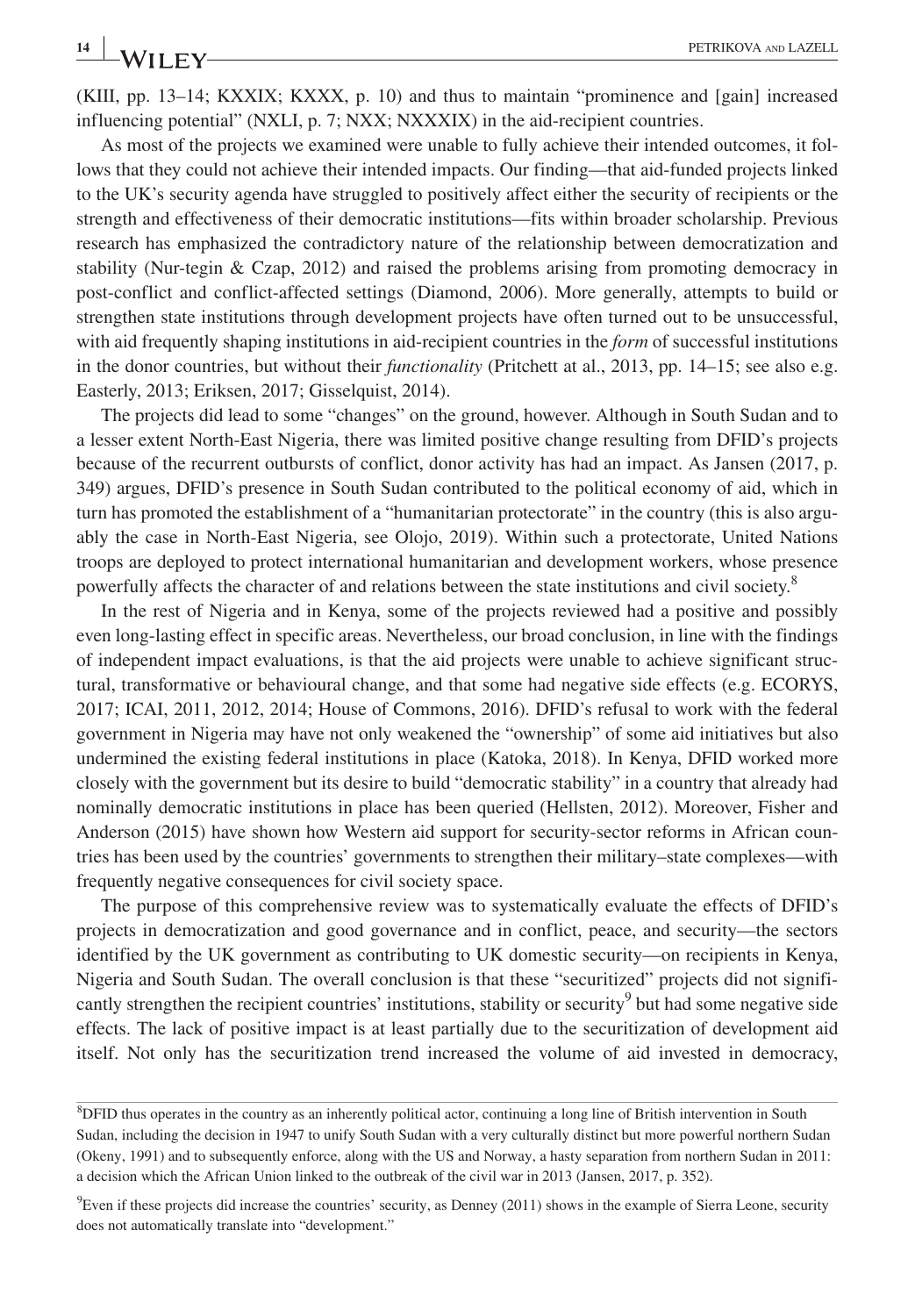governance and conflict-prevention activities, it has also, for example, led to the increased oversight of such projects by the CSSF rather than DFID. Available documentation on the CSSF projects (e.g. NXLIV; NLII; NLVII; ICAI, 2018) suggests that they suffer from the wrong assumptions, overoptimism and ownership issues that undermine their effectiveness rather more than DFID-implemented projects. But the lack of the projects' positive impact is also more broadly related to the self-interested nature of aid<sup>10</sup> provision, of which the securitization trend is one possible demonstration (e.g. Apodaca, 2017). As we have briefly illustrated, the UK views its "securitized" development projects as a means of maintaining presence and influence in countries considered to be of its own national strategic inter-

development activities. In view of the merger of DFID with the FCO in 2020 and the decision to reduce aid from 0.7% to 0.5% of gross national income (GNI), the UK is in the near future likely to draw an even closer connection between domestic security priorities and provision of development aid. In doing so, it should be cognisant of the limitations of development interventions undertaken in the name of security and consider using other means of enabling development, such as reducing global money laundering, advocating for fairer international trade rules, and mitigating climate change and biodiversity loss (e.g. Ziai, 2017).

est. This consideration has undermined the local ownership and hence potential success of some of the

#### **ACKNOWLEDGEMENTS**

We would like to thank discussants at the International Studies Association conference 2019 in Toronto, members of the Transnational Politics and Society Research Group at the University of Portsmouth and the two anonymous reviewers for their helpful feedback on earlier drafts of this article. We also extend deep and sincere gratitude to the editors at *Development Policy Review* and our research assistant Mariana Petrikova for their time and effort.

#### **REFERENCES**

- Addison, T., & McGillivray, M. (2004). Aid to conflict-affected countries: Lessons for donors. *Conflict, Security & Development*, *4*(3), 347–367. <https://doi.org/10.1080/1467880042000319926>
- Apodaca, C. (2017). Foreign aid as foreign policy tool. In *Oxford Research Encyclopaedia of Politics*. [https://doi.](https://doi.org/10.1093/acrefore/9780190228637.013.332) [org/10.1093/acrefore/9780190228637.013.332](https://doi.org/10.1093/acrefore/9780190228637.013.332)
- Barron, P., Diprose, R., & Woolcock, M. J. (2011). *Contesting development: participatory projects and local conflict dynamics in Indonesia*. Yale University Press.
- BBC. (2020, June 16). *International development and Foreign Office to merge*. [https://www.bbc.co.uk/news/uk-polit](https://www.bbc.co.uk/news/uk-politics-53062858) [ics-53062858](https://www.bbc.co.uk/news/uk-politics-53062858)
- Beall, J., Goodfellow, T., & Putzel, J. (2005). Introductory article: On the discourse of terrorism, security and development. *Journal of International Development*, *18*(1), 51–67.<https://doi.org/10.1002/jid.1262>
- Bhalla, J., Waddell, N., & Ough, R. (2016). The spoils of oil: Working politically on extractives in Nigeria. In D. Booth (Ed.), *Politically smart support to economic development: DFID experiences* (pp. 17–21). .
- Bizhan, N. (2018). Aid and state-building, Part II: Afghanistan and Iraq. *Third World Quarterly*, *39*(5), 1014–1031. <https://doi.org/10.1080/01436597.2018.1447369>
- Brown, S., & Grävingholt, J. (2016). Security, development and the securitization of foreign aid. In S. Brown & J. Grävingholt (Eds.), *The securitization of foreign aid* (pp. 1–17). Palgrave Macmillan.
- Buzan, B., Wæver, O., Wæver, O., & De Wilde, J. (1998). *Security: A new framework for analysis*. Lynne Rienner Publishers.

 $10$ This aspect of aid, along with its fungibility, short-termism, volatility and deficient co-ordination (which we did not have space to discuss in this article), have been described as underlying the lack of aid's transformational impact also on other intended outcomes, including achieving high economic growth, poverty reduction or long-term food security.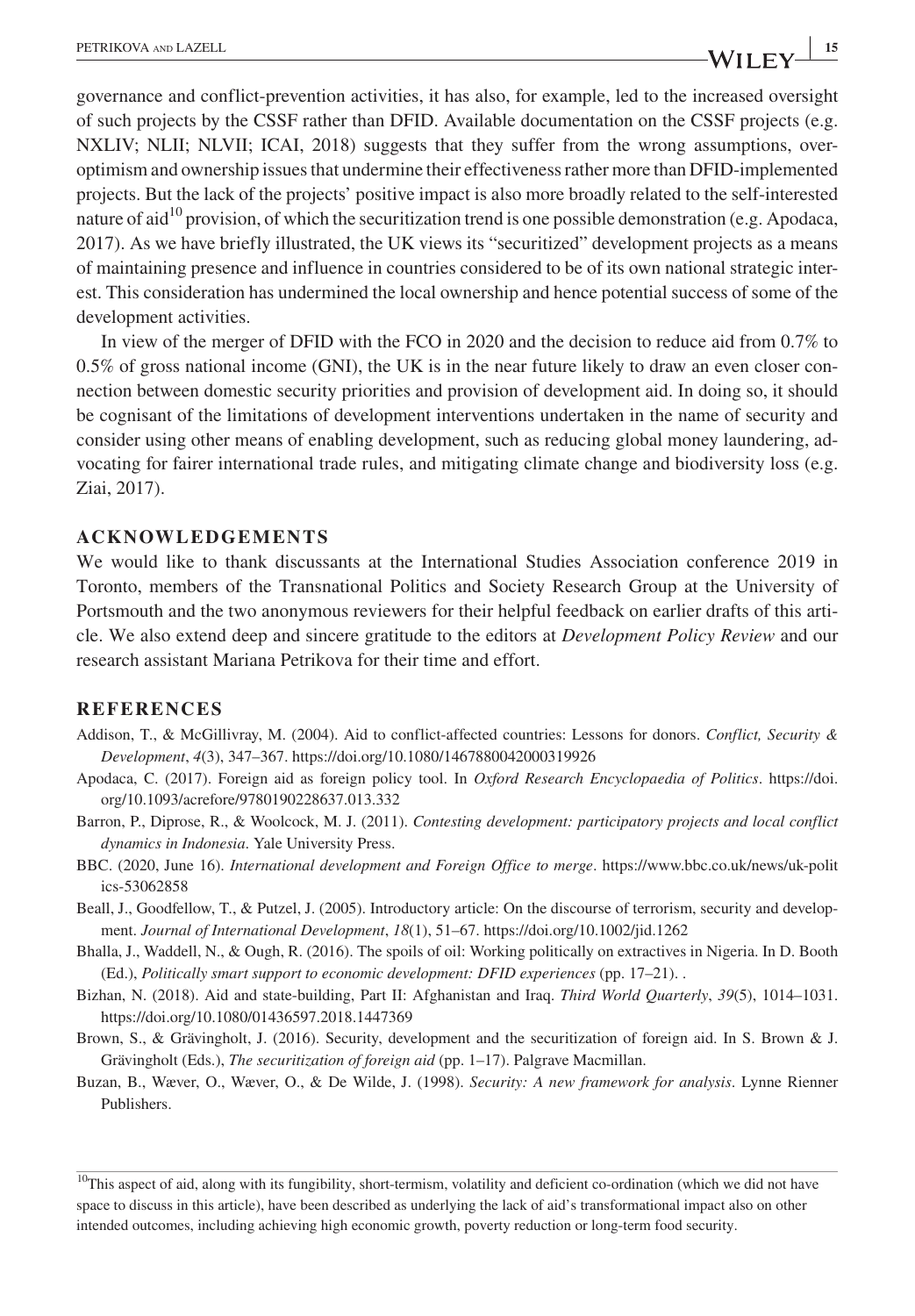- **16 |**  $\bullet$  **PETRIKOVA** AND **LAZELL**
- Carrie, M., & Malbrough, M. (2010). Bilateral donors and aid conditionality in post-conflict peacebuilding: The case of Mozambique. *Journal of Modern African Studies*, *48*(1), 143–169.<https://doi.org/10.1017/S0022278X09990255>
- Campbell, S. P., & Spilker, G. (2020). Aiding war or peace? The insiders' view on aid to post-conflict transitions. [https://](https://doi.org/10.2139/ssrn.3576116) [doi.org/10.2139/ssrn.3576116](https://doi.org/10.2139/ssrn.3576116)
- Cliffe, S., Guggenheim, S., & Kostner, M. (2003). *Community-driven reconstruction as an instrument in war-to-peace transitions*. World Bank.
- Clist, P. (2016). Payment by results in development aid: All that glitters is not gold. *World Bank Research Observer*, *31*(2), 290–313.<https://doi.org/10.1093/wbro/lkw005>
- Crost, B., Felter, J., & Johnston, P. (2014). Aid under fire: development projects and civil conflict. *American Economic Review*, *104*(6), 1833–56.<https://doi.org/10.1257/aer.104.6.1833>
- Denney, L. (2011). Reducing poverty with teargas and batons: The security–development nexus in Sierra Leone. *African Affairs*, *110*(439), 275–294.<https://doi.org/10.1093/afraf/adr004>
- DFID. (2003). *Security sector reform*. DFID.
- DFID. (2005a). *Fighting poverty to build a safer world: a strategy for security and development*. [https://resourcecentre.](https://resourcecentre.savethechildren.net/node/2383/pdf/2383.pdf) [savethechildren.net/node/2383/pdf/2383.pdf](https://resourcecentre.savethechildren.net/node/2383/pdf/2383.pdf)
- DFID. (2005b). *Why we need to work more effectively in fragile states*. DFID.
- DFID. (2007). *Governance, development and democratic politics: DFID's work in building more effective states*. [http://](http://webarchive.nationalarchives.gov.uk/+/http:/www.DFID.gov.uk/pubs/files/governance.pdf) [webarchive.nationalarchives.gov.uk/+/http:/www.DFID.gov.uk/pubs/files/governance.pdf](http://webarchive.nationalarchives.gov.uk/+/http:/www.DFID.gov.uk/pubs/files/governance.pdf)
- DFID. (2012a). *Operational plan 2012–2015*. DFID.
- DFID. (2012b). *Summary of DFID's work in South Sudan 2011–2015*. [https://assets.publishing.service.gov.uk/gover](https://assets.publishing.service.gov.uk/government/uploads/system/uploads/attachment_data/file/67346/south-sudan-2011-summary.pdf) [nment/uploads/system/uploads/attachment\\_data/file/67346/south-sudan-2011-summary.pdf](https://assets.publishing.service.gov.uk/government/uploads/system/uploads/attachment_data/file/67346/south-sudan-2011-summary.pdf)
- DFID. (2015). *2010 to 2015 government policy: Overseas aid effectiveness*. [www.gov.uk/government/publications/2010](http://www.gov.uk/government/publications/2010-to-2015-government-policy-overseas-aid-effectiveness/2010-to-2015-government-policy-overseas-aid-effectiveness) [to-2015-government-policy-overseas-aid-effectiveness/2010-to-2015-government-policy-overseas-aid-effectiveness](http://www.gov.uk/government/publications/2010-to-2015-government-policy-overseas-aid-effectiveness/2010-to-2015-government-policy-overseas-aid-effectiveness)
- DFID. (2018a). *Kenya country profile*. [https://assets.publishing.service.gov.uk/government/uploads/system/uploads/](https://assets.publishing.service.gov.uk/government/uploads/system/uploads/attachment_data/file/723198/Kenya-July-2018.pdf) [attachment\\_data/file/723198/Kenya-July-2018.pdf](https://assets.publishing.service.gov.uk/government/uploads/system/uploads/attachment_data/file/723198/Kenya-July-2018.pdf)
- DFID. (2018b). *Nigeria country profile*. [https://assets.publishing.service.gov.uk/government/uploads/system/uploads/](https://assets.publishing.service.gov.uk/government/uploads/system/uploads/attachment_data/file/913349/Nigeria-Profile.pdf) [attachment\\_data/file/913349/Nigeria-Profile.pdf](https://assets.publishing.service.gov.uk/government/uploads/system/uploads/attachment_data/file/913349/Nigeria-Profile.pdf)
- Diamond, L. (2006). Promoting democracy in post-conflict and failed states. *Taiwan Journal of Democracy*, *2*(2), 93– 116. <http://www.tfd.org.tw/export/sites/tfd/files/publication/journal/dj0202/05.pdf>
- Doucouliagos, H., & Paldam, M. (2011). The ineffectiveness of development aid on growth: An update. *European Journal of Political Economy*, *27*(2), 399–404.<https://doi.org/10.1016/j.ejpoleco.2010.11.004>
- Duffield, M. (2001). *Global governance and the new wars: the merging of development and security*. Zed Books. <https://doi.org/10.1111/1467-7660.t01-1-00260>
- Duffield, M. (2010). The liberal way of development and the development-security impasse: Exploring the global lifechance divide. *Security Dialogue*, *41*(1), 53–76. <https://doi.org/10.1177/0967010609357042>
- Easterly, W. (2013). *The tyranny of experts: Economists, dictators, and the forgotten rights of the poor*. Basic Books.
- ECORYS. (2017). *The independent monitoring and evaluation project for the DFID Nigeria State Level Programmes*. [https://assets.publishing.service.gov.uk/government/uploads/system/uploads/attachment\\_data/file/678856/Indep](https://assets.publishing.service.gov.uk/government/uploads/system/uploads/attachment_data/file/678856/Independent-Monitoring-and-Evaluation-Project-for-the-DFID-Nigeria-State-Level-Programmes-IMEP.pdf) [endent-Monitoring-and-Evaluation-Project-for-the-DFID-Nigeria-State-Level-Programmes-IMEP.pdf](https://assets.publishing.service.gov.uk/government/uploads/system/uploads/attachment_data/file/678856/Independent-Monitoring-and-Evaluation-Project-for-the-DFID-Nigeria-State-Level-Programmes-IMEP.pdf)
- Elhawary, S. (2010). Security for whom? Stabilisation and civilian protection in Colombia. *Disasters*, *34*, s388–s405. <https://doi.org/10.1111/j.1467-7717.2010.01211.x>
- Eriksen, S. S. (2017). State effects and the effects of state building: institution building and the formation of statecentred societies. *Third World Quarterly*, *38*(4), 771–786. <https://doi.org/10.1080/01436597.2016.1176854>
- Fearon, J. D., Humphreys, M., & Weinstein, J. M. (2009). Can development aid contribute to social cohesion after civil war? Evidence from a field experiment in post-conflict Liberia. *American Economic Review*, *99*(2), 287–91. [https://](https://doi.org/10.1257/aer.99.2.287) [doi.org/10.1257/aer.99.2.287](https://doi.org/10.1257/aer.99.2.287)
- Federal Republic of Nigeria. (2017). *Economic Recovery and Growth Plan 2017–2020*. [https://nigeriaembassygermany.](https://nigeriaembassygermany.org/mosaic/_M_userfiles/Economic-Recovery-Growth-Plan-2017-2020.pdf) [org/mosaic/\\_M\\_userfiles/Economic-Recovery-Growth-Plan-2017-2020.pdf](https://nigeriaembassygermany.org/mosaic/_M_userfiles/Economic-Recovery-Growth-Plan-2017-2020.pdf)
- Fisher, J., & Anderson, D. M. (2015). Authoritarianism and the securitization of development in Africa. *International Affairs*, *91*(1), 131–151. <https://doi.org/10.1111/1468-2346.12190>
- Gisselquist, R. M. (2014). Aid and institution-building in fragile states: What do we know? What can comparative analysis add? *The Annals of the American Academy of Political and Social Science*, *656*(1), 6–21. [https://doi.](https://doi.org/10.1177/0002716214546991) [org/10.1177/0002716214546991](https://doi.org/10.1177/0002716214546991)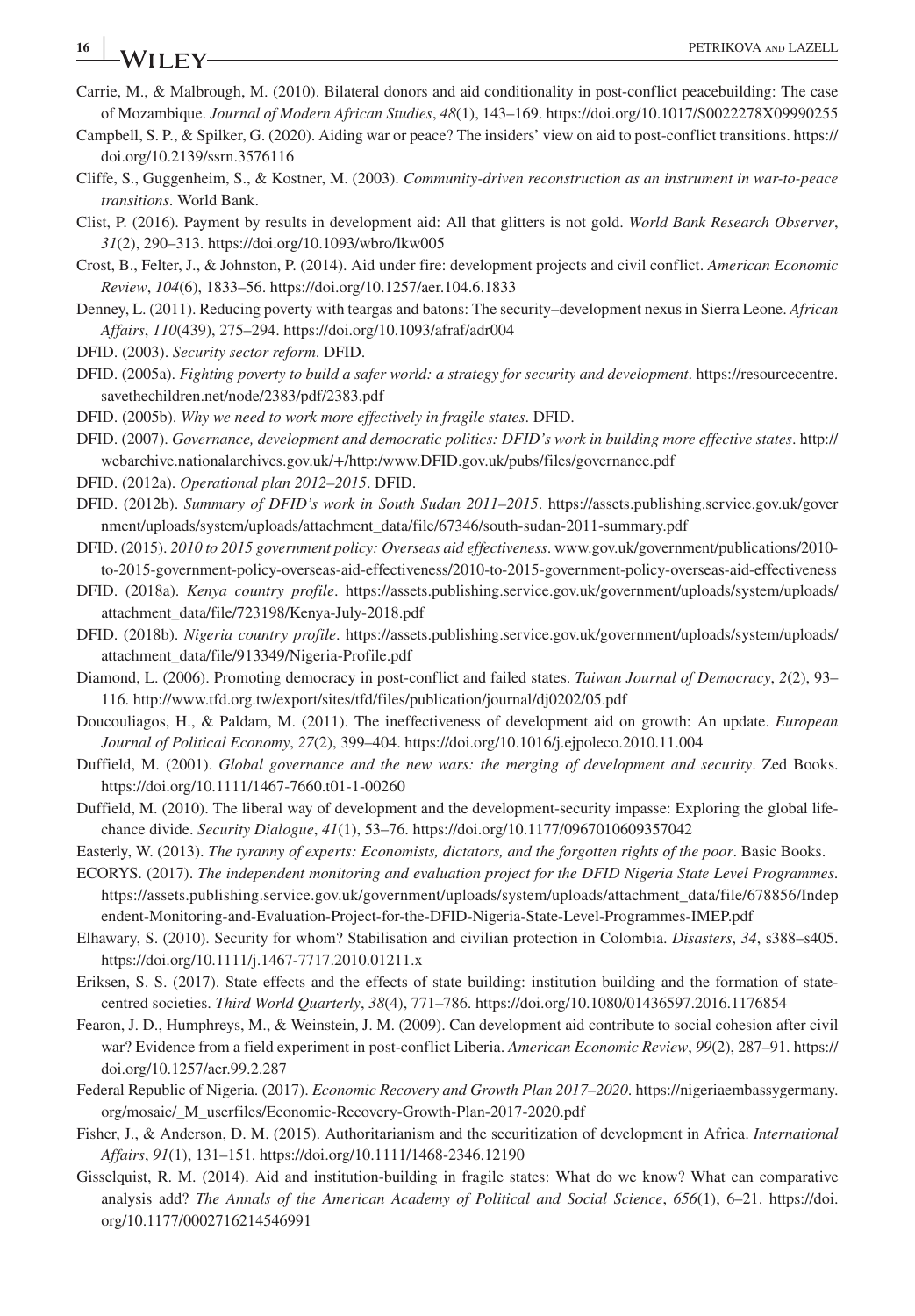- Goodhand, J., & Sedra, M. (2010). Who owns the peace? Aid, reconstruction, and peacebuilding in Afghanistan. *Disasters*, *34*, S78–S102. <https://doi.org/10.1111/j.1467-7717.2009.01100.x>
- Government of the Republic of Kenya. (2018). *The Medium term plan 2018–2022*. [http://planning.go.ke/wp-content/](http://planning.go.ke/wp-content/uploads/2018/12/THIRD-MEDIUM-TERM-PLAN-2018-2022.pdf) [uploads/2018/12/THIRD-MEDIUM-TERM-PLAN-2018-2022.pdf](http://planning.go.ke/wp-content/uploads/2018/12/THIRD-MEDIUM-TERM-PLAN-2018-2022.pdf)
- Greening, J. (2015a, March 8). UK aid in 2015: The progress so far and the priorities ahead. Speech given at the Institute of Development Studies, Brighton.
- Greening, J. (2015b, July 2). Changing world, changing aid: Where international development needs to go next. Speech given at the Overseas Development Institute, London.
- Hellsten, S. K. (2012). *Transitional justice and aid* (WIDER Working Paper 6). UNU-WIDER.
- Hettne, B. (2010). Development and security: origins and future. *Security Dialogue*, *41*(1), 31–52. [https://doi.](https://doi.org/10.1177/0967010609357040) [org/10.1177/0967010609357040](https://doi.org/10.1177/0967010609357040)
- House of Commons. (2016). *DFID's programme in Nigeria*. [https://publications.parliament.uk/pa/cm201617/cmselect/](https://publications.parliament.uk/pa/cm201617/cmselect/cmintdev/110/110.pdf) [cmintdev/110/110.pdf](https://publications.parliament.uk/pa/cm201617/cmselect/cmintdev/110/110.pdf)
- Howard, L. M. (2015). US foreign policy habits in ethnic conflict. *International Studies Quarterly*, *59*(4), 721–734. <https://doi.org/10.1111/isqu.12213>
- HM Treasury & DFID. (2015). *UK Aid: Tackling global challenges in the national interest*. HM Treasury.
- ICAI. (2011). *DFID's approach to anti-corruption* (Report 2). [https://icai.independent.gov.uk/wp-content/uploads/](https://icai.independent.gov.uk/wp-content/uploads/DFIDs-Approach-to-Anti-Corruption3.pdf) [DFIDs-Approach-to-Anti-Corruption3.pdf](https://icai.independent.gov.uk/wp-content/uploads/DFIDs-Approach-to-Anti-Corruption3.pdf)
- ICAI. (2012). *Evaluation of DFID's electoral support through UNDP* (Report 8). [https://icai.independent.gov.uk/wp](https://icai.independent.gov.uk/wp-content/uploads/UNDP-report-FINAL.pdf)[content/uploads/UNDP-report-FINAL.pdf](https://icai.independent.gov.uk/wp-content/uploads/UNDP-report-FINAL.pdf)
- ICAI. (2014). *DFID's approach to anti-corruption and its impact on the poor* ( Report 37). [https://icai.independent.gov.](https://icai.independent.gov.uk/wp-content/uploads/DFIDs-Approach-to-Anti-Corruption-and-its-Impact-on-the-Poor-FINAL.pdf) [uk/wp-content/uploads/DFIDs-Approach-to-Anti-Corruption-and-its-Impact-on-the-Poor-FINAL.pdf](https://icai.independent.gov.uk/wp-content/uploads/DFIDs-Approach-to-Anti-Corruption-and-its-Impact-on-the-Poor-FINAL.pdf)
- ICAI. (2018). *The Conflict, Stability and Security Fund's aid spending*. [https://icai.independent.gov.uk/wp-content/](https://icai.independent.gov.uk/wp-content/uploads/The-CSSFs-aid-spending-ICAI-review.pdf) [uploads/The-CSSFs-aid-spending-ICAI-review.pdf](https://icai.independent.gov.uk/wp-content/uploads/The-CSSFs-aid-spending-ICAI-review.pdf)
- In'airat, M. (2014). Aid allocation, selectivity, and the quality of governance. *Journal of Economics, Finance & Administrative Science*, *19*(36), 63–68. <https://doi.org/10.1016/j.jefas.2014.03.002>
- Jansen, B. J. (2017). The humanitarian protectorate of South Sudan? Understanding insecurity for humanitarians in a political economy of aid. *Journal of Modern African Studies*, *55*(3), 349–370. [https://doi.org/10.1017/S0022278X1](https://doi.org/10.1017/S0022278X17000271) [7000271](https://doi.org/10.1017/S0022278X17000271)
- Katoka, B. (2018). How good is aid for institution building in the Democratic Republic of Congo? *Global Social Policy*, *18*(2), 228–234.<https://doi.org/10.1177/1468018118789810>
- Keijzer, N., & Black, D. (2020). Ownership in a post-aid effectiveness era: Comparative perspectives. *Development Policy Review*, *38*, O1–O12. <https://doi.org/10.1111/dpr.12490>
- Kilroy, W. (2015). *Reintegration of ex-combatants after conflict: participatory approaches in Sierra Leone and Liberia*. Palgrave Macmillan.
- King, E., Samii, C., & Snilstveit, B. (2010). Interventions to promote social cohesion in sub-Saharan Africa. *Journal of Development Effectiveness*, *2*(3), 336–370.<https://doi.org/10.1080/17449057.2010.504552>
- Kyamusugulwa, P. M. (2013). Local ownership in community-driven reconstruction in the Democratic Republic of Congo. *Community Development*, *44*(3), 364–385.<https://doi.org/10.1080/15575330.2013.800128>
- Lazell, M., & Petrikova, I. (2020). Is development aid securitized? Evidence from a cross-country examination of aid commitments. *Development Policy Review*, *38*(3), 323–343. <https://doi.org/10.1111/dpr.12426>
- McConnon, E. (2014). Security for all, development for some? The incorporation of security in UK's development policy. *Journal of International Development*, *26*(8), 1127–1148.<https://doi.org/10.1002/jid.3011>
- McConnon, E. (2019). *Risk and the security-development nexus: The policies of the US, the UK, and Canada*. Palgrave Macmillan.
- Nur-Tegin, K., & Czap, H. J. (2012). Corruption: Democracy, autocracy, and political stability. *Economic Analysis and Policy*, *42*(1), 51–66. [https://doi.org/10.1016/S0313-5926\(12\)50004-4](https://doi.org/10.1016/S0313-5926(12)50004-4)
- OECD-Stat. (n.d.-a). Creditor Reporting System [database].<https://stats.oecd.org/Index.aspx?DataSetCode=crs1#>
- OECD-Stat. (n.d.-b) Query Wizard for International Development Statistics [database].<https://stats.oecd.org/qwids/>
- Okeny, K. (1991). The 1947 Juba Conference. *Northeast African Studies*, *13*(1), 39–58. [https://www.jstor.org/stabl](https://www.jstor.org/stable/43660336) [e/43660336](https://www.jstor.org/stable/43660336)
- Olojo, A. (2019, July 31). Humanitarian aid in Nigeria's north-east: Helping or hurting? *ReliefWeb*. [https://reliefweb.int/](https://reliefweb.int/report/nigeria/humanitarian-aid-nigeria-s-north-east-helping-or-hurting) [report/nigeria/humanitarian-aid-nigeria-s-north-east-helping-or-hurting](https://reliefweb.int/report/nigeria/humanitarian-aid-nigeria-s-north-east-helping-or-hurting)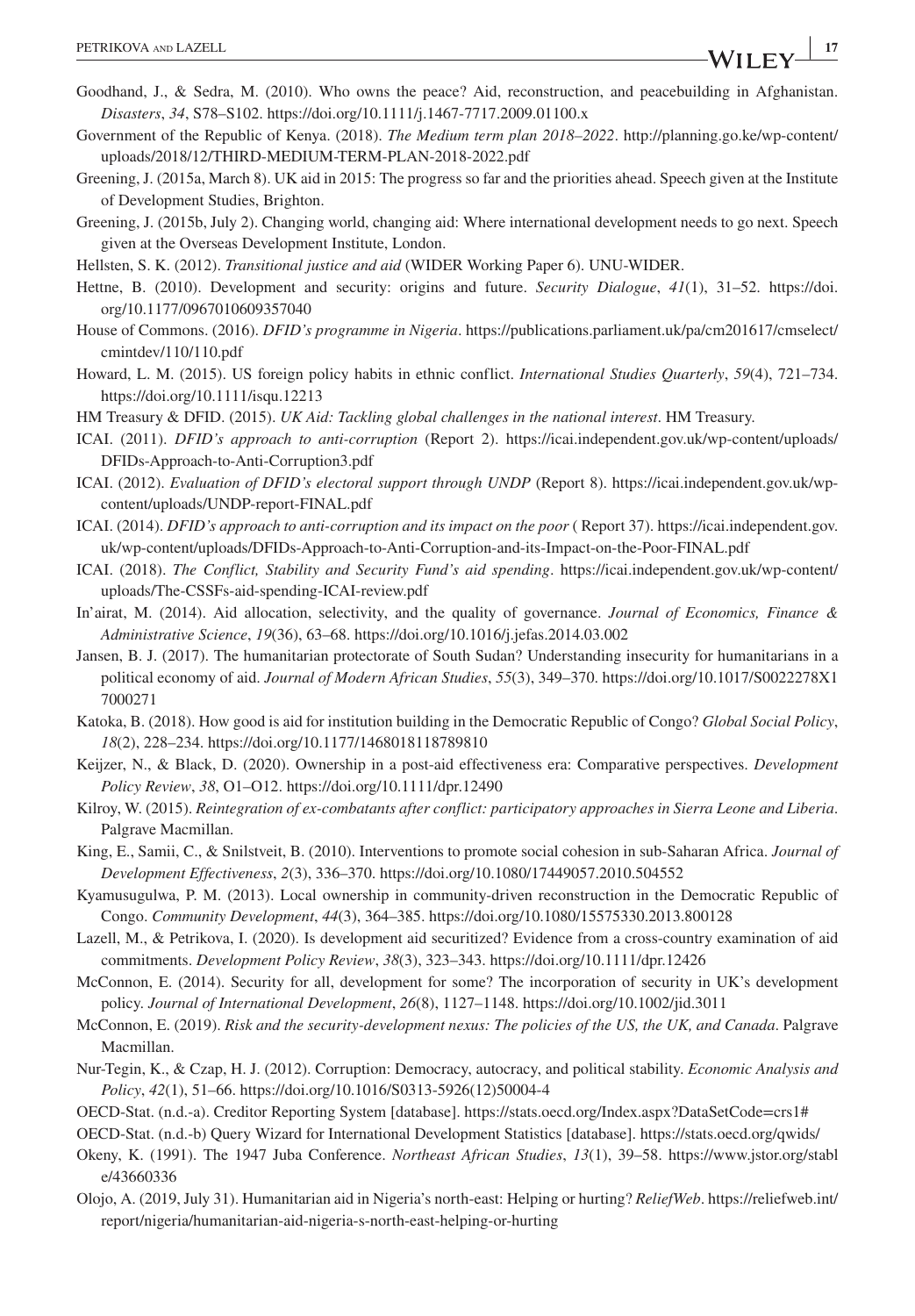**<sup>18</sup> <sup>|</sup>** PETRIKOVA and LAZELL

Paris Declaration on Aid Effectiveness. (2005). <https://www.oecd.org/dac/effectiveness/34428351.pdf>

Petrikova, I., & Lazell, M. (2017). Multilateral donors and the security-development nexus: discourse and practice in conflict-affected states. *Conflict, Security and Development*, *17*, 493–516. [https://doi.org/10.1080/14678](https://doi.org/10.1080/14678802.2017.1401841) [802.2017.1401841](https://doi.org/10.1080/14678802.2017.1401841)

- Pritchett, L., Woolcock, M., & Andrews, M. (2013). Looking like a state: techniques of persistent failure in state capability for implementation. *The Journal of Development Studies*, *49*(1), 1–18. [https://doi.org/10.1080/00220](https://doi.org/10.1080/00220388.2012.709614) [388.2012.709614](https://doi.org/10.1080/00220388.2012.709614)
- Republic of South Sudan. (2018). *National Development Strategy*. [http://grss-mof.org/wp-content/uploads/2018/11/](http://grss-mof.org/wp-content/uploads/2018/11/NDS-4-Print-Sept-5-2018.pdf) [NDS-4-Print-Sept-5-2018.pdf](http://grss-mof.org/wp-content/uploads/2018/11/NDS-4-Print-Sept-5-2018.pdf)
- Rubin, B. R. (2000). The political economy of war and peace in Afghanistan. *World Development*, *28*(10), 1789–1803. [https://doi.org/10.1016/S0305-750X\(00\)00054-1](https://doi.org/10.1016/S0305-750X(00)00054-1)
- Steinwand, M. C. (2015). Foreign aid and political stability. *Conflict Management and Peace Science*, *32*(4), 395–424. <https://doi.org/10.1177/0738894214541227>
- Stern, M., & Öjendal, J. (2010). Mapping the security–development nexus—conflict, complexity, cacophony, convergence? *Security Dialogue*, *41*(1), 5–29. <https://doi.org/10.1177/0967010609357041>
- Suhrke, A., & Buckmaster, J. (2006). Aid, growth and peace: a comparative analysis. *Conflict, Security and Development*, *6*(3), 337–363. <https://doi.org/10.1080/14678800600933514>
- Straw, J. (2002, March 25). Full text of Jack Straw's speech to the Foreign Policy Centre. *The Guardian*. [https://www.](https://www.theguardian.com/politics/2002/mar/25/foreignpolicy.thinktanks) [theguardian.com/politics/2002/mar/25/foreignpolicy.thinktanks](https://www.theguardian.com/politics/2002/mar/25/foreignpolicy.thinktanks)
- Thomas, C. (2001). Global governance, development and human security: exploring the links. *Third World Quarterly*, *22*(2), 159–175.<https://doi.org/10.1080/01436590120037018>
- Tracy, S. J. (2012). *Qualitative research methods: collecting evidence, crafting analysis, communicating impact*. John Wiley & Sons.
- Transparency International. (2020). Corruption Perceptions Index.<https://www.transparency.org/en/cpi>
- UNODC. (2019). *Corruption in Nigeria: Patterns and trends*. [https://www.unodc.org/documents/nigeria/Corruption\\_](https://www.unodc.org/documents/nigeria/Corruption_Survey_2019.pdf) [Survey\\_2019.pdf](https://www.unodc.org/documents/nigeria/Corruption_Survey_2019.pdf)
- Watt, N. (2010, August 29). Protests as UK security put at heart of government's aid policy. *The Guardian*. [www.thegu](http://www.theguardian.com/politics/2010/aug/29/protests-uk-security-aid-policy) [ardian.com/politics/2010/aug/29/protests-uk-security-aid-policy](http://www.theguardian.com/politics/2010/aug/29/protests-uk-security-aid-policy)
- Wilkin, P. (2002). Global poverty and orthodox security. *Third World Quarterly*, *23*(4), 633–645. [https://doi.](https://doi.org/10.1080/0143659022000025498) [org/10.1080/0143659022000025498](https://doi.org/10.1080/0143659022000025498)
- Wilkinson, R. (2005). Introduction: Concepts and issues in global governance. In R. Wilkinson (Ed.), *The global governance reader* (pp. 1–22). Routledge.
- Woods, N. (2005). The shifting politics of foreign aid. *International Affairs*, *81*(2), 393–409. [https://doi.](https://doi.org/10.1111/j.1468-2346.2005.00457.x) [org/10.1111/j.1468-2346.2005.00457.x](https://doi.org/10.1111/j.1468-2346.2005.00457.x)
- Ziai, A. (2017). Post-development 25 years after *The Development Dictionary*. *Third World Quarterly*, *38*(12), 2547– 2558. <https://doi.org/10.1080/01436597.2017.1383853>

**How to cite this article:** Petrikova, I., & Lazell M. (2021). "Securitized" UK aid projects in Africa: Evidence from Kenya, Nigeria and South Sudan. *Development Policy Review*, 00, 1–42. <https://doi.org/10.1111/dpr.12551>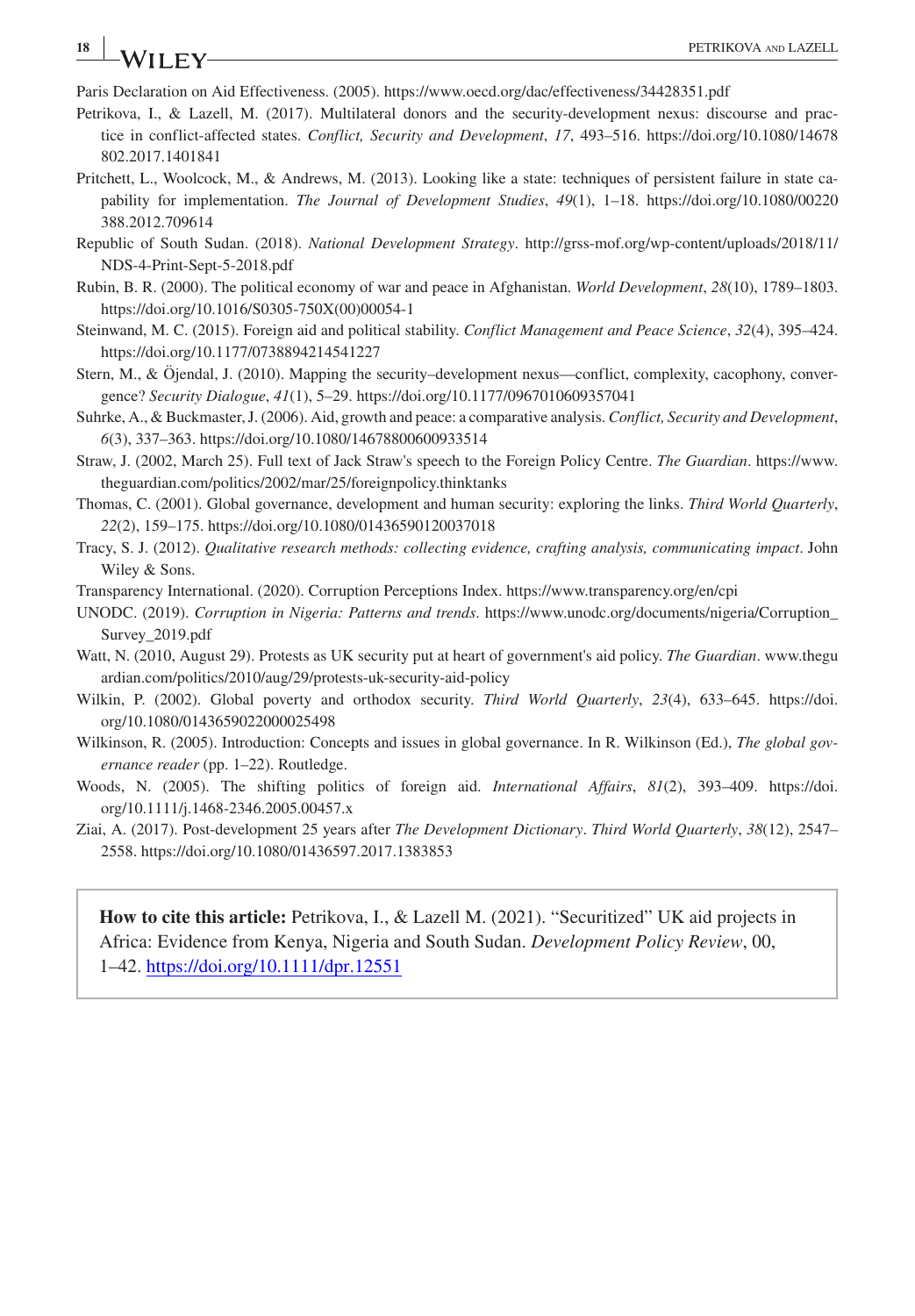| $\overline{\phantom{0}}$ |  |
|--------------------------|--|
| ✕<br>-                   |  |
| ≘                        |  |
| Z<br>⊡                   |  |
| ≏                        |  |
| ≏<br>◀                   |  |

| <b>APPENDIX</b> | List of all the projects examined in the articl          | le (from: https://devtracker.DFID.gov.uk) |           |                                                                                                                                                                                                                                                                                                                                                                                                                                                                                                                                                                                                                                                                                                                                                                                                                                                    |
|-----------------|----------------------------------------------------------|-------------------------------------------|-----------|----------------------------------------------------------------------------------------------------------------------------------------------------------------------------------------------------------------------------------------------------------------------------------------------------------------------------------------------------------------------------------------------------------------------------------------------------------------------------------------------------------------------------------------------------------------------------------------------------------------------------------------------------------------------------------------------------------------------------------------------------------------------------------------------------------------------------------------------------|
| Code            | Name                                                     | <b>Budget (GBP)</b> Duration              |           | Description                                                                                                                                                                                                                                                                                                                                                                                                                                                                                                                                                                                                                                                                                                                                                                                                                                        |
| South Sudan     |                                                          |                                           |           |                                                                                                                                                                                                                                                                                                                                                                                                                                                                                                                                                                                                                                                                                                                                                                                                                                                    |
| SSI             | South Sudan Service Delivery                             | 56,882,504                                |           | 2006-2013 To achieve expanded coverage and the use of quality basic services to the people of South Sudan.                                                                                                                                                                                                                                                                                                                                                                                                                                                                                                                                                                                                                                                                                                                                         |
| <b>IISS</b>     | Programme in South Sudan<br>Safety and Access to Justice | 6,705,277                                 | 2007-2015 | effectiveness of security arrangements for citizens. To increase capacity of South Sudan Police<br>citizens. To increase capacity of South Sudan Police Service improving coverage, accessibility<br>To increase capacity of South Sudan Police Service improving coverage, accessibility and<br>Service improving coverage, accessibility and effectiveness of security arrangements for<br>and effectiveness of security arrangements for citizens.                                                                                                                                                                                                                                                                                                                                                                                              |
| SSIII           | Electoral Processes in Sudar<br>Supporting Legislative & | 12,092,286                                | 2008-2012 | To ensure that the Electoral Processes is peaceful, free and fair                                                                                                                                                                                                                                                                                                                                                                                                                                                                                                                                                                                                                                                                                                                                                                                  |
| <b>SSIV</b>     | Safety and Access to Justice<br>Programme                | 16,073,923                                | 2008-2014 | build capacity in key police and justice sector institutions, increasing the coverage, accessibility<br>police and justice sector institutions, increasing the coverage, accessibility and effectiveness of<br>and effectiveness of the services offered to citizens. To build capacity in key police and justice<br>increasing the coverage, accessibility and effectiveness of the services offered to citizens. To<br>the services offered to citizens. To build capacity in key police and justice sector institutions,<br>accessibility and effectiveness of the services offered to citizens. To build capacity in key<br>sector institutions, increasing the coverage, accessibility and effectiveness of the services<br>To build capacity in key police and justice sector institutions, increasing the coverage,<br>offered to citizens. |
| SSV             | South Sudan Peace Building<br>Programme                  | 5,503,065                                 | 2009-2012 | To improve the effectiveness of key institutions to mitigate conflict and foster peace in southern<br>Sudan                                                                                                                                                                                                                                                                                                                                                                                                                                                                                                                                                                                                                                                                                                                                        |
| <b>IASS</b>     | Security Sector Development<br>& Defence Transformation  | 14,955,118                                | 2009-2013 | security decision-making architecture. To transform the SPLA into an affordable, professional,<br>disciplined army operating under and accountable to democratic civil control, and to support<br>To transform the Sudan People's Liberation Army (SPLA) from a loose guerrilla force into<br>an affordable, professional, disciplined armed force operating under emerging democratic<br>civil control, and to support development of broader Government of South Sudan (GoSS)<br>development of broader civilian GoSS security decision-making architecture.                                                                                                                                                                                                                                                                                     |
|                 |                                                          |                                           |           | (Continues)                                                                                                                                                                                                                                                                                                                                                                                                                                                                                                                                                                                                                                                                                                                                                                                                                                        |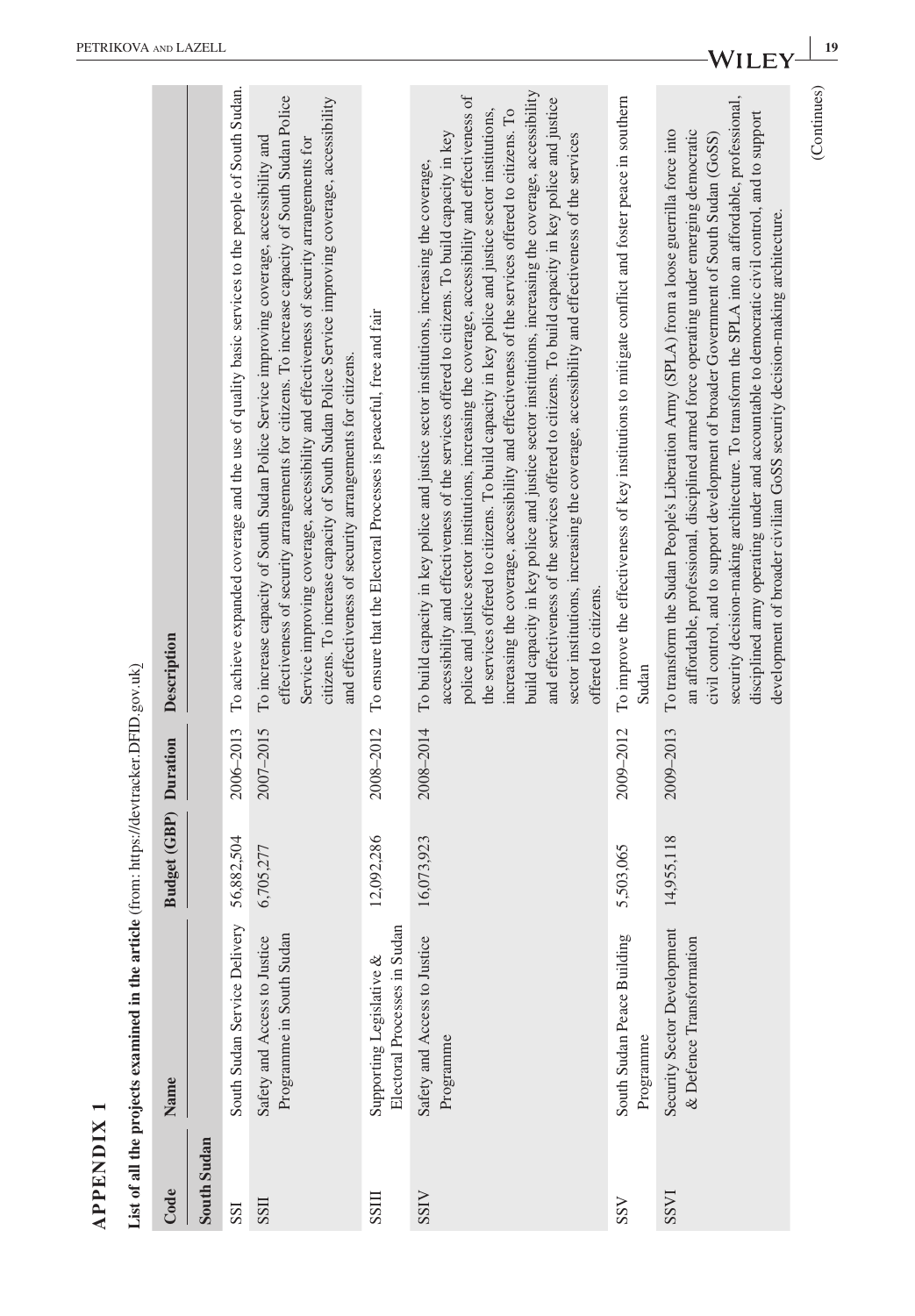| 20                |                              | WH          |                                                                                                                                                                                                                                                        |                                                                                                                                          |                                                                                                                                                                                                                   |                                                                                                                                                              |                                                                                                       |                                                                                  |                                                                                                                                                                                                                  | PETRIKOVA AND LAZELI                                                                                                                                                                                                                                                                                                                                                                                                                                                                                                                                                                                                                                                                                                                                                                                                                                                               |
|-------------------|------------------------------|-------------|--------------------------------------------------------------------------------------------------------------------------------------------------------------------------------------------------------------------------------------------------------|------------------------------------------------------------------------------------------------------------------------------------------|-------------------------------------------------------------------------------------------------------------------------------------------------------------------------------------------------------------------|--------------------------------------------------------------------------------------------------------------------------------------------------------------|-------------------------------------------------------------------------------------------------------|----------------------------------------------------------------------------------|------------------------------------------------------------------------------------------------------------------------------------------------------------------------------------------------------------------|------------------------------------------------------------------------------------------------------------------------------------------------------------------------------------------------------------------------------------------------------------------------------------------------------------------------------------------------------------------------------------------------------------------------------------------------------------------------------------------------------------------------------------------------------------------------------------------------------------------------------------------------------------------------------------------------------------------------------------------------------------------------------------------------------------------------------------------------------------------------------------|
|                   | Description                  |             | To assist the Government of South Sudan expedite delivery of post conflict recovery assistance<br>to affected States in South Sudan - meeting priority needs for livelihoods, basic services and<br>infrastructure, community security and governance. | To support the establishment of stable and effective institutions for political conflict resolution<br>and economic management in Sudan. | To strengthen democratic governance and equitable delivery of public services through capable,<br>accountable and responsive government, at Federal, State and local levels resulting in<br>reduction in poverty. | To strengthen the capacity of the international community to deliver the development assistance<br>and policy advice to the Government of South Sudan (GOSS) | To improve Government of Southern Sudan (GOSS) ability to allocate resources and deliver<br>services. | To improve Government of South Sudan's capacity in executing its economic policy | To strengthen democratic governance and equitable delivery of public services through capable,<br>accountable and responsive government, at Federal, State and local levels resulting in<br>reduction in poverty | Sensitive Development Projects (CSDPs) in Lakes State, B) Consolidation of peace-building and<br>authorities to address disputes in Lakes and Jonglei States and support the Bureau of Community<br>prone counties. Specifically, these funds will be invested in: A) Design and delivery of Conflict<br>for the Southern Sudan Bureau for Community Security and Small arms Control (SSBCSSAC),<br>conflict resolution in Jonglei and Lakes States, C) Building of state and national level capacity<br>D) Development and implementation of a national small arms policy framework. To improve<br>To provide improved security, governance and Rule of Law in South Sudan's most conflict<br>community security in Jonglei State, establish partnerships between local and traditional<br>Security and Small Arms Control to roll out a nation-wide public information campaign. |
|                   |                              |             | 2009-2014                                                                                                                                                                                                                                              | 2010-2013                                                                                                                                | 2010-2013                                                                                                                                                                                                         | 2010-2014                                                                                                                                                    | 2010-2014                                                                                             | 2011-2012                                                                        | 2011-2013                                                                                                                                                                                                        | 2011-2017                                                                                                                                                                                                                                                                                                                                                                                                                                                                                                                                                                                                                                                                                                                                                                                                                                                                          |
|                   | <b>Budget (GBP)</b> Duration |             | 53,353,210                                                                                                                                                                                                                                             | 13,708,196                                                                                                                               | 13,006,923                                                                                                                                                                                                        | 1,549,357                                                                                                                                                    | 4,799,999                                                                                             | 649,508                                                                          | 6,500<br>2,51                                                                                                                                                                                                    | 11,999,997                                                                                                                                                                                                                                                                                                                                                                                                                                                                                                                                                                                                                                                                                                                                                                                                                                                                         |
| (Continued)       | Name                         |             | South Sudan Recovery Fund<br>(SSRF)                                                                                                                                                                                                                    | Agreement Delivery &<br>Comprehensive Peace<br>Transition - Sudan                                                                        | Governance Partnership<br>Programme Sudan                                                                                                                                                                         | Support to the Joint Donor<br>Office                                                                                                                         | Capacity Building Trust Fund<br>Phase II                                                              | Overseas Development<br>Institute Fellowship                                     | United Nations Development<br>Partnership Programme<br>Programme-Strategic<br>Phase II South Sudan                                                                                                               | Small Arms Control (CSAC)<br>Community Security and<br>Extension                                                                                                                                                                                                                                                                                                                                                                                                                                                                                                                                                                                                                                                                                                                                                                                                                   |
| <b>APPENDIX 1</b> | Code                         | South Sudan | <b>IIASS</b>                                                                                                                                                                                                                                           | <b>TIINSS</b>                                                                                                                            | <b>SSIX</b>                                                                                                                                                                                                       | SSX                                                                                                                                                          | <b>IXSS</b>                                                                                           | <b>IIXSS</b>                                                                     | <b>TIXSS</b>                                                                                                                                                                                                     | <b>SSXIV</b>                                                                                                                                                                                                                                                                                                                                                                                                                                                                                                                                                                                                                                                                                                                                                                                                                                                                       |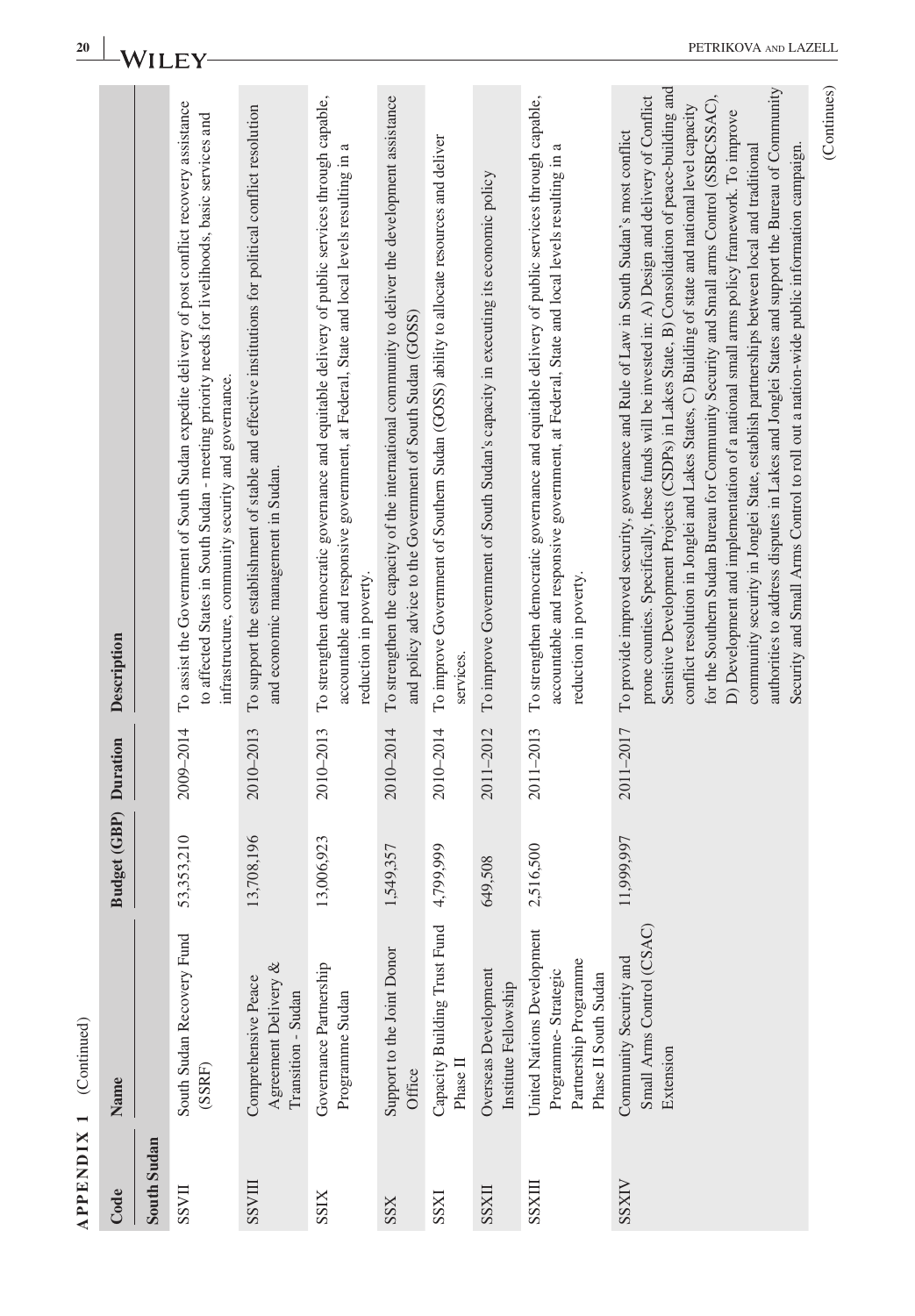| $(Cont$ nuec             |  |
|--------------------------|--|
| $\overline{\phantom{0}}$ |  |
| XION                     |  |
| EN                       |  |
| $\mathbf{P}[\mathbf{P}]$ |  |

|                | $APPENDIX 1$ (Continued)                                                      |                       |           |                                                                                                                                                                                                                                                                                                                                                                                                                                                                                                                                                                                                                                                                    |
|----------------|-------------------------------------------------------------------------------|-----------------------|-----------|--------------------------------------------------------------------------------------------------------------------------------------------------------------------------------------------------------------------------------------------------------------------------------------------------------------------------------------------------------------------------------------------------------------------------------------------------------------------------------------------------------------------------------------------------------------------------------------------------------------------------------------------------------------------|
| Code           | Name                                                                          | Budget (GBP) Duration |           | Description                                                                                                                                                                                                                                                                                                                                                                                                                                                                                                                                                                                                                                                        |
| South Sudan    |                                                                               |                       |           |                                                                                                                                                                                                                                                                                                                                                                                                                                                                                                                                                                                                                                                                    |
| <b>SSXV</b>    | Institutions in South Sudan,<br>Support to Accountability<br>2012-2014        | 1,332,095             | 2012-2016 | To support the South Sudan Anti-Corruption Commission to be able to effectively discharge its<br>anti-corruption mandate in terms of countering corruption and enhancing accountability to the<br>South Sudan population and the international donor community.                                                                                                                                                                                                                                                                                                                                                                                                    |
| <b>INXSS</b>   | Custom Development & Trade<br>Facilitation Support in South<br>Sudan          | 8,139,568             | 2012-2016 | associated trade related institutions in South Sudan (Ministry of Trade, Bureau of Standards, as<br>well as private and civil society organisations). The impact of the work is expected to be felt in<br>To provide an effective and transparent customs service at the border with Uganda and improve<br>benefit the people of South Sudan and will directly contribute to the 8th Millennium Develop<br>an increase in the volume and value of dutiable trade, an increase in business confidence and<br>investment and a decrease in the number of harmful products entering the country. This will<br>Goal (Developing a Global Partnership for Development). |
| <b>IIAXSS</b>  | Governance (SEG) in South<br>Strengthening Economic<br>Sudan                  | 6,509,788             | 2012-2017 | Human Resources Development, Ministry of Finance and Economic Planning, National Bureau<br>To enable Ministries and key institutions in South Sudan (Ministry of Labour, Public Service and<br>policies and decision-making. This will assist the Government of South Sudan to acquire the<br>technical capacity necessary to improve governance and strengthen the country's economy.<br>of Statistics) to strengthen their knowledge, skills and systems, and their ability to improve                                                                                                                                                                           |
| <b>III/XSS</b> | South Sudan Health Pooled<br>Fund II                                          | 108,126,314           | 2012-2018 | To provide a government led effective health system that will deliver improved access to quality<br>health services across six states in South Sudan with a specific focus on reducing maternal and<br>child mortality.                                                                                                                                                                                                                                                                                                                                                                                                                                            |
| SSXIX          | Security Sector Development<br>and Defence Transformation<br>(SSDDT)-Phase II | 3,658,827             | 2013-2014 | Sudan to ensure that the military are held accountable to stronger civilian oversight contributing<br>and security for the citizens of South Sudan. To assist the Government of the Republic of South<br>military, with stronger civilian oversight and accountability, contributing to improved safety<br>To assist Government of the Republic of South Sudan to professionalise and right size its<br>to the improved safety and security for the citizens of South Sudan.                                                                                                                                                                                       |
| <b>SSXX</b>    | 2015 Election Planning(South<br>Sudan)                                        | 114,173               | 2013-2015 | assistance, to better demonstrate democracy through its delivery of impartial and independent<br>Supporting South Sudan through targeted baseline research and the provision of technical<br>elections, thereby building the trust and confidence of South Sudanese citizens.                                                                                                                                                                                                                                                                                                                                                                                      |
|                |                                                                               |                       |           | (Continues)                                                                                                                                                                                                                                                                                                                                                                                                                                                                                                                                                                                                                                                        |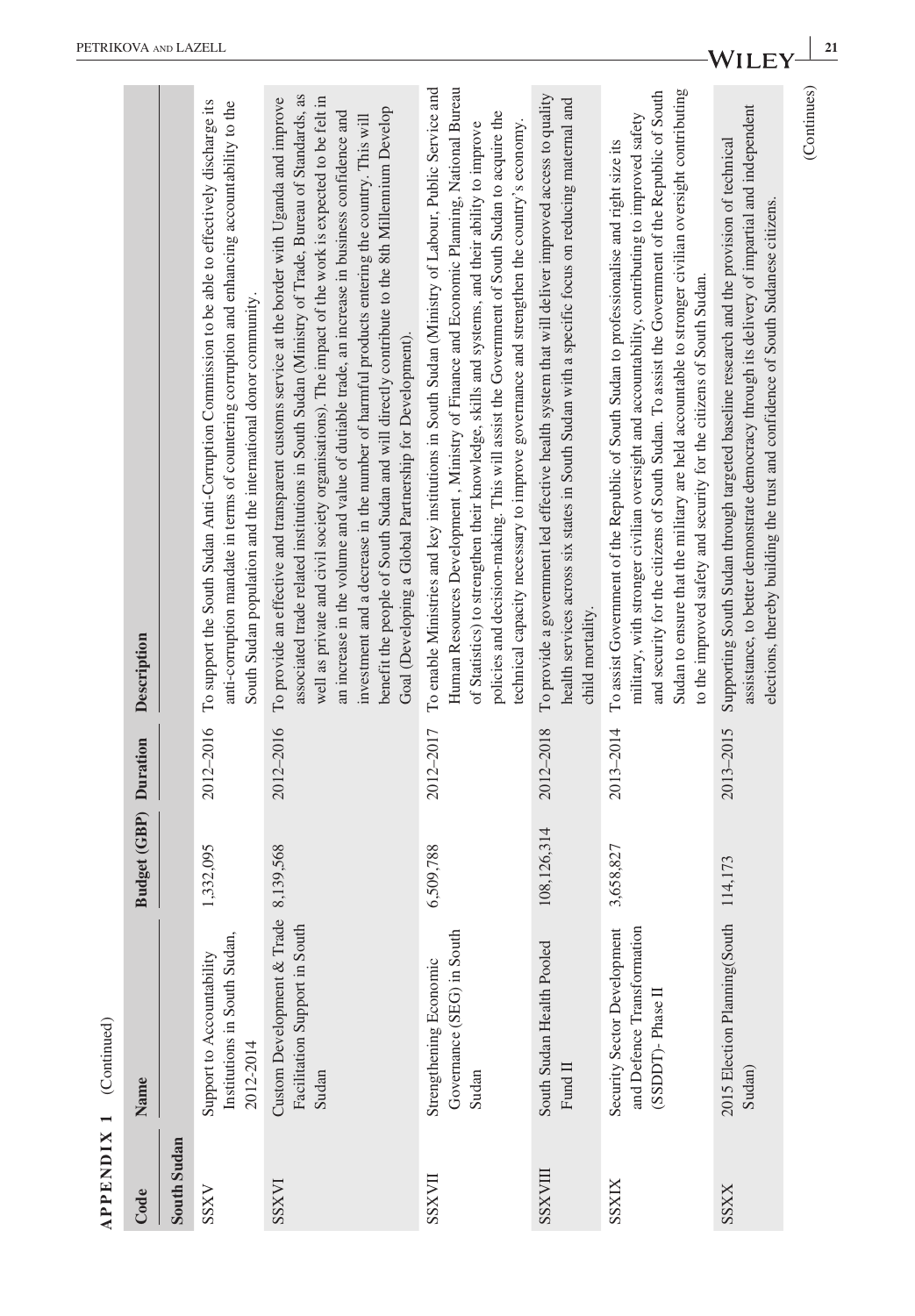| <b>APPENDIX 1</b> | (Continued)                                                                |                              |           |                                                                                                                                                                                                                                                                                                                                                                                                                                                                                                                                                                                                                                                                                                                                                                                                                                                                                                                                                                                                                                                               |
|-------------------|----------------------------------------------------------------------------|------------------------------|-----------|---------------------------------------------------------------------------------------------------------------------------------------------------------------------------------------------------------------------------------------------------------------------------------------------------------------------------------------------------------------------------------------------------------------------------------------------------------------------------------------------------------------------------------------------------------------------------------------------------------------------------------------------------------------------------------------------------------------------------------------------------------------------------------------------------------------------------------------------------------------------------------------------------------------------------------------------------------------------------------------------------------------------------------------------------------------|
| Code              | Name                                                                       | <b>Budget (GBP)</b> Duration |           | Description                                                                                                                                                                                                                                                                                                                                                                                                                                                                                                                                                                                                                                                                                                                                                                                                                                                                                                                                                                                                                                                   |
| South Sudan       |                                                                            |                              |           |                                                                                                                                                                                                                                                                                                                                                                                                                                                                                                                                                                                                                                                                                                                                                                                                                                                                                                                                                                                                                                                               |
| <b>EXXSS</b>      | South Sudan Partnership Fund                                               | 654,094                      | 2013-2016 | South Sudan, taking decisions supportive of peace-building and state-building and making more<br>To support the Government of the Republic of South Sudan in driving development outcomes in<br>effective use of its financial resources. This will help strengthen core state institutions, support<br>service delivery and build the foundations for economic diversification and wealth creation for<br>the people of South Sudan.                                                                                                                                                                                                                                                                                                                                                                                                                                                                                                                                                                                                                         |
| <b>IIXXSS</b>     | Institute (ODI) Budget<br>Overseas Development<br>Strengthening Project    | 6,759,538                    | 2013-2017 | To support budget Strengthening initiative for the improvement of Public Financial Management<br>in South Sudan                                                                                                                                                                                                                                                                                                                                                                                                                                                                                                                                                                                                                                                                                                                                                                                                                                                                                                                                               |
| SSXXIII           | Extremes and Disasters<br>Building Resilience and<br>Adaptation to Climate | 156,375                      | 2013-2019 | and also respond to the Humanitarian and Emergency Response Review recommendation that<br>and South Asia that help people withstand, and more quickly recover, from climate extremes.<br>programme's overall impact. By supporting national governments to strengthen their policies<br>Development Goals on the eradication poverty and hunger, and environmental sustainability,<br>To help up to 10 million people, especially women and children, in developing countries cope<br>By identifying the best ways of doing this, and share this knowledge globally to increase the<br>organisations to scale up proven technologies and practices in the Sahel, sub-Saharan Africa<br>extremes). This will be achieved by doing three things. By making grants to civil society<br>with extreme climate and weather events such as droughts, cyclones and floods (climate<br>and actions to respond to climate extremes. These will all contribute to the Millennium<br>DFID should integrate the threat from climate change into a Disaster Risk Reduction. |
| <b>AIXXSS</b>     | Programme(South Sudan)<br>Improved Community<br>Safety and Security        | 80,943                       |           | Sudan National Police Service, working in partnership with local government and communities.<br>2013-2019 Improved safety and security for citizens through a more professional and accountable South                                                                                                                                                                                                                                                                                                                                                                                                                                                                                                                                                                                                                                                                                                                                                                                                                                                         |
|                   |                                                                            |                              |           | (Continues)                                                                                                                                                                                                                                                                                                                                                                                                                                                                                                                                                                                                                                                                                                                                                                                                                                                                                                                                                                                                                                                   |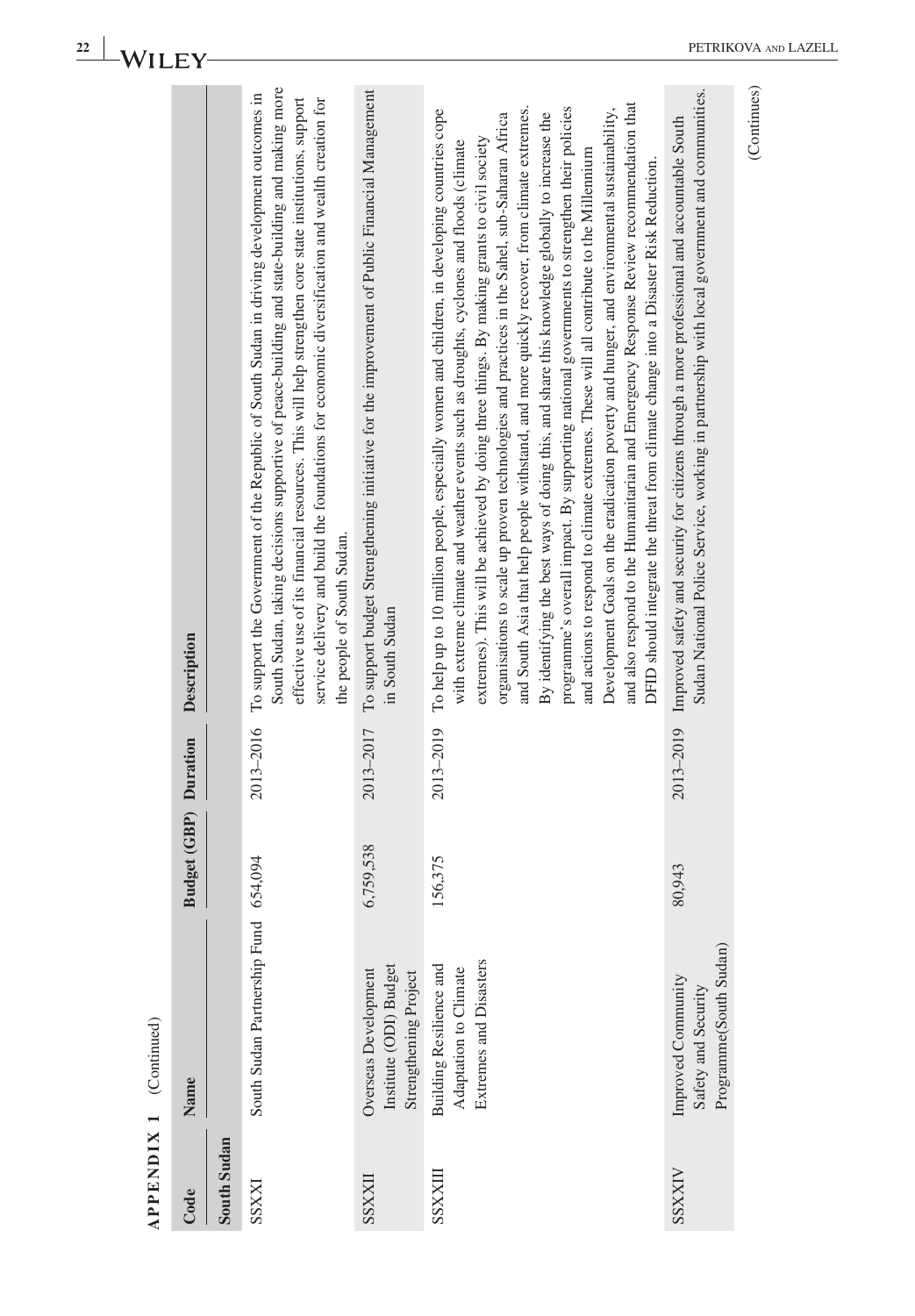|                  | $APPENDIX 1$ (Continued)                                                                                                                               |                              |           |                                                                                                                                                                                                                                                                                                                                                                                                                                                                                                                                                                                                                                                                                                                            |
|------------------|--------------------------------------------------------------------------------------------------------------------------------------------------------|------------------------------|-----------|----------------------------------------------------------------------------------------------------------------------------------------------------------------------------------------------------------------------------------------------------------------------------------------------------------------------------------------------------------------------------------------------------------------------------------------------------------------------------------------------------------------------------------------------------------------------------------------------------------------------------------------------------------------------------------------------------------------------------|
| Code             | Name                                                                                                                                                   | <b>Budget (GBP)</b> Duration |           | Description                                                                                                                                                                                                                                                                                                                                                                                                                                                                                                                                                                                                                                                                                                                |
| South Sudan      |                                                                                                                                                        |                              |           |                                                                                                                                                                                                                                                                                                                                                                                                                                                                                                                                                                                                                                                                                                                            |
| SSXXV            | of the South Sudan National<br>Supporting the Development<br>Police Service (SSNPS)                                                                    | 857,658                      | 2014-2016 | Protection Units and Police Development Committee, strengthening the focus on accountability;<br>This project aims to increase the effectiveness of United Nations Police (UNPOL) by embedding<br>UK police officers to work on community policing in the capital of Juba. In addition, technical<br>support the South Sudan National Police Service's (SSNPS) registration of personnel; Special<br>(IDPs) in United Nations Mission in South Sudan (UNMISS) Protection of Civilian Sites in<br>assistance through United Nations Development Programme (UNDP) and civil society will<br>human rights and Sexual and Gender Based Violence. 28,000 Internally Displaced Persons<br>Juba are the target beneficiary group. |
| <b>INXXSS</b>    | Monitoring and Verification<br>on Development's (IGAD)<br>Mediation and Ceasefire<br>Governmental Authority<br>Support to the Inter-<br>in South Sudan | 779,379                      | 2014-2017 | To contribute towards a resolution of the conflict in South Sudan, by supporting and enhancing<br>the Inter-Governmental Authority on Development's (IGAD) mediation between the two<br>political parties to maintain the                                                                                                                                                                                                                                                                                                                                                                                                                                                                                                  |
| <b>HAXXSS</b>    | Access to Justice Programme<br>in South Sudan                                                                                                          | 1,734,338                    | 2014-2019 | reducing conflict and building a more stable South Sudan at peace with itself and its neighbours.<br>impunity and increasing access to justice for them. This will by 2019, contribute towards<br>To enhance the effectiveness of essential justice services for 250,000 women by reducing                                                                                                                                                                                                                                                                                                                                                                                                                                 |
| <b>III/XXSSS</b> | Reducing sexual violence in<br>South Sudan                                                                                                             | $\circ$                      | 2015-2016 | This project will establish women's peacekeeping teams in two counties in South Sudan. It aims<br>to achieve a sustainable reduction in sexual violence in Aerial and Rumbek counties.                                                                                                                                                                                                                                                                                                                                                                                                                                                                                                                                     |
| SSXXIX           | Programme (CSP in South<br>CSSF - Conflict Sensitivity<br>Sudan)                                                                                       | 1,588,427                    | 2015-2018 | are able to deliver more effective and more conflict sensitive programmes which will contribute<br>To provide a Resource Centre that will assist in ensuring that Donors and Implementing partners<br>towards the peace building process in South Sudan.                                                                                                                                                                                                                                                                                                                                                                                                                                                                   |
| <b>SSXXX</b>     | Programme (HARISS) 2015<br>South Sudan Humanitarian<br>$-2020$                                                                                         | 564,999,988                  | 2015-2020 | humanitarian assistance; and build the capacity of an estimated one million people to recover and<br>cope better with shocks. Over five years this programme will provide food, shelter and access to<br>To help approximately three million South Sudanese by providing critical life-saving support and<br>helping people to better cope with shocks from conflict, drought and flooding. This programme<br>aims to save the lives of an estimated two million people who will receive at least one form of<br>water and health services to millions of vulnerable people, including women and children.                                                                                                                 |
|                  |                                                                                                                                                        |                              |           | (Continues)                                                                                                                                                                                                                                                                                                                                                                                                                                                                                                                                                                                                                                                                                                                |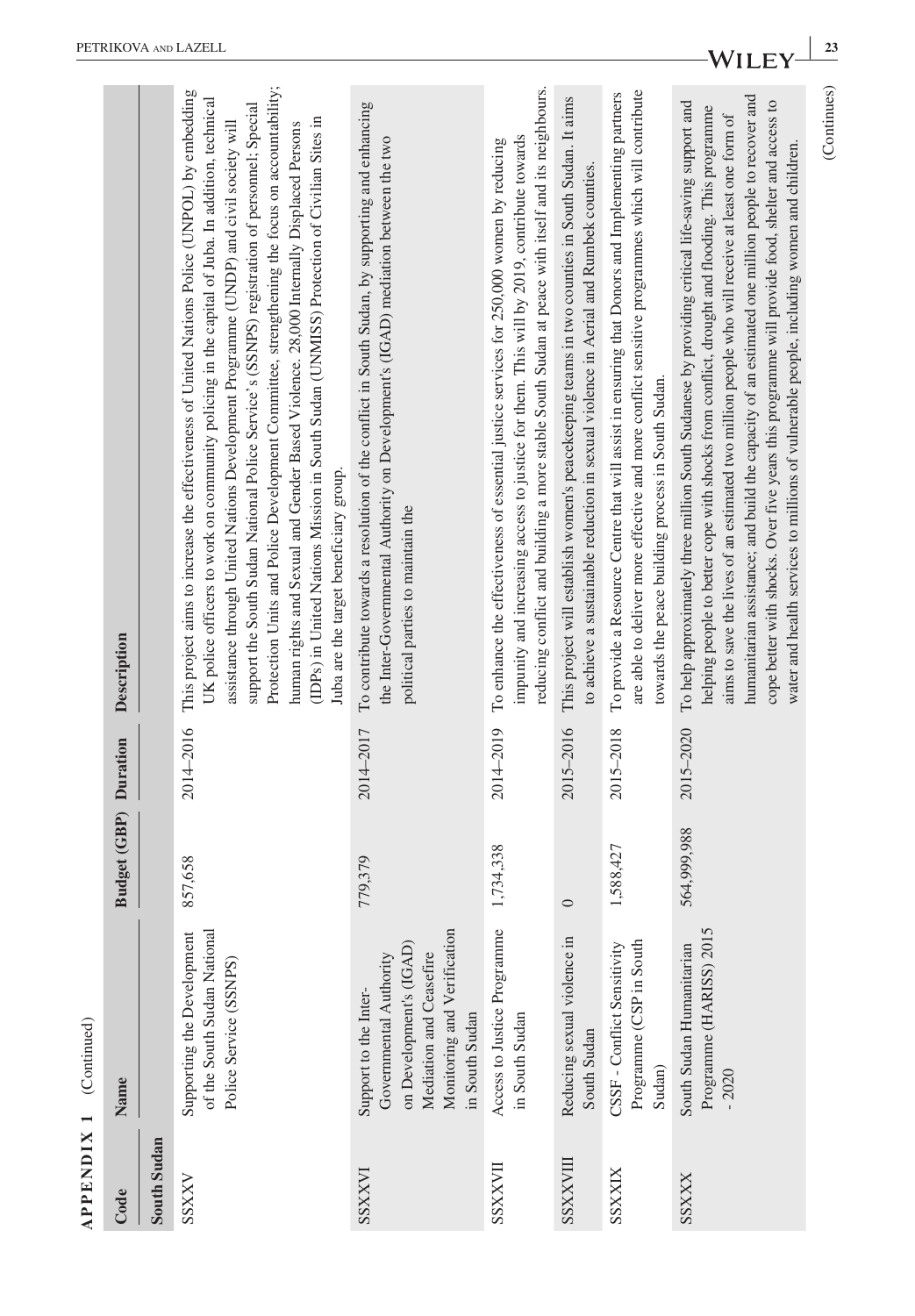|   | ۰      |
|---|--------|
| ۵ | d<br>í |
|   |        |
|   |        |
| Ľ | J<br>í |
| í |        |
|   | ⋖<br>j |

| <b>APPENDIX 1</b> | (Continued)                                                                                       |                              |           |                                                                                                                                                                                                                                                                                                                                                                                                                                                                                                                                                                                                         |
|-------------------|---------------------------------------------------------------------------------------------------|------------------------------|-----------|---------------------------------------------------------------------------------------------------------------------------------------------------------------------------------------------------------------------------------------------------------------------------------------------------------------------------------------------------------------------------------------------------------------------------------------------------------------------------------------------------------------------------------------------------------------------------------------------------------|
| Code              | Name                                                                                              | <b>Budget (GBP)</b> Duration |           | Description                                                                                                                                                                                                                                                                                                                                                                                                                                                                                                                                                                                             |
| South Sudan       |                                                                                                   |                              |           |                                                                                                                                                                                                                                                                                                                                                                                                                                                                                                                                                                                                         |
| SSXXXI            | Widening democratic space in<br>South Sudan                                                       | 219,528                      | 2016-2017 | To improve citizen engagement on the Agreement on Resolution of Conflict in South Sudan<br>(ARCISS) and its implementation, through radio discussions, dialogues and talk shows.                                                                                                                                                                                                                                                                                                                                                                                                                        |
| SSXXXII           | Accountability Institutions in<br>Financial Management and<br>Strengthening Public<br>South Sudan | 202,773                      | 2017      | and represent the interests of citizens of South Sudan- including women and youth, by March 2020.<br>This will lead to improved PFM and accountability institutions that hold the executive to account<br>planning, budgeting & financial management for improved service delivery and empowerment.<br>To enhance the capacity & capability of public financial management (PFM) and accountability<br>institutions and processes in South Sudan by strengthening Ministry of Finance & Economic<br>Development's senior leadership to lead PFM reforms; enhance State, County & local level            |
| SSXXXIV           | Women and Girls in South<br>Sudan                                                                 | $\circ$                      | 2017      | supporting gender equality, empowering women and girls, and safeguarding them from violence<br>Assistance in line with UK objectives on Women and Girls in South Sudan which can include                                                                                                                                                                                                                                                                                                                                                                                                                |
| SSXXXV            | South Sudan National Level<br><b>Conflict Reduction</b>                                           | 1,830,000                    | 2017-2019 | the Ceasefire and Transitional Security Arrangements Monitoring Mechanism (CTSAMM), as well<br>as provide ad hoc training courses or support to activities relating to the implementation of ARCSS<br>South Sudan (ARCSS). In addition, it includes a project that will allow provision of both long term<br>and short term technical support to the Joint Monitoring and Evaluation Commission (JMEC) and<br>coordinate internally and engage externally on Agreement on the Resolution of the Conflict in<br>This programme aims to place temporary members of HMG staff, in both Juba and London, to |
| <b>IAXXXSS</b>    | South Sudan Conflict<br>Reduction                                                                 | 3,520,000                    | 2018-2019 | local voices to support advocacy on the national peace; and a Peacebuilding Opportunities Fund<br>incidents between communities and helping them resolve the issues peacefully; work with local<br>communities to reduce violence against civilians; strengthening local networks and facilitating<br>national level. This will include: advice to other donors on the drivers of conflict; identifying<br>This programme will support peace building and reconciliation in South Sudan at the sub-<br>providing flexible support to peacebuilding opportunities.                                       |
| SSXXXVII          | Girls' Education in South<br>Sudan Phase II                                                       | 1,082,075                    | 2018-2022 | learning outcomes, completion rates and a decrease in drop-out/repetition rates in all 10 states of<br>primary and secondary education by providing them with a broad package of support. This will<br>by allowing more children to complete a full course of education and will result in improved<br>benefit 240,000 girls, 300,000 boys and 2,600 schools. This contributes towards our MDG's<br>To increase access and the capacity for Girls' in South Sudan to stay in school and complete<br>South Sudan by the end of 2018.                                                                     |

PETRIKOVA AND LAZELL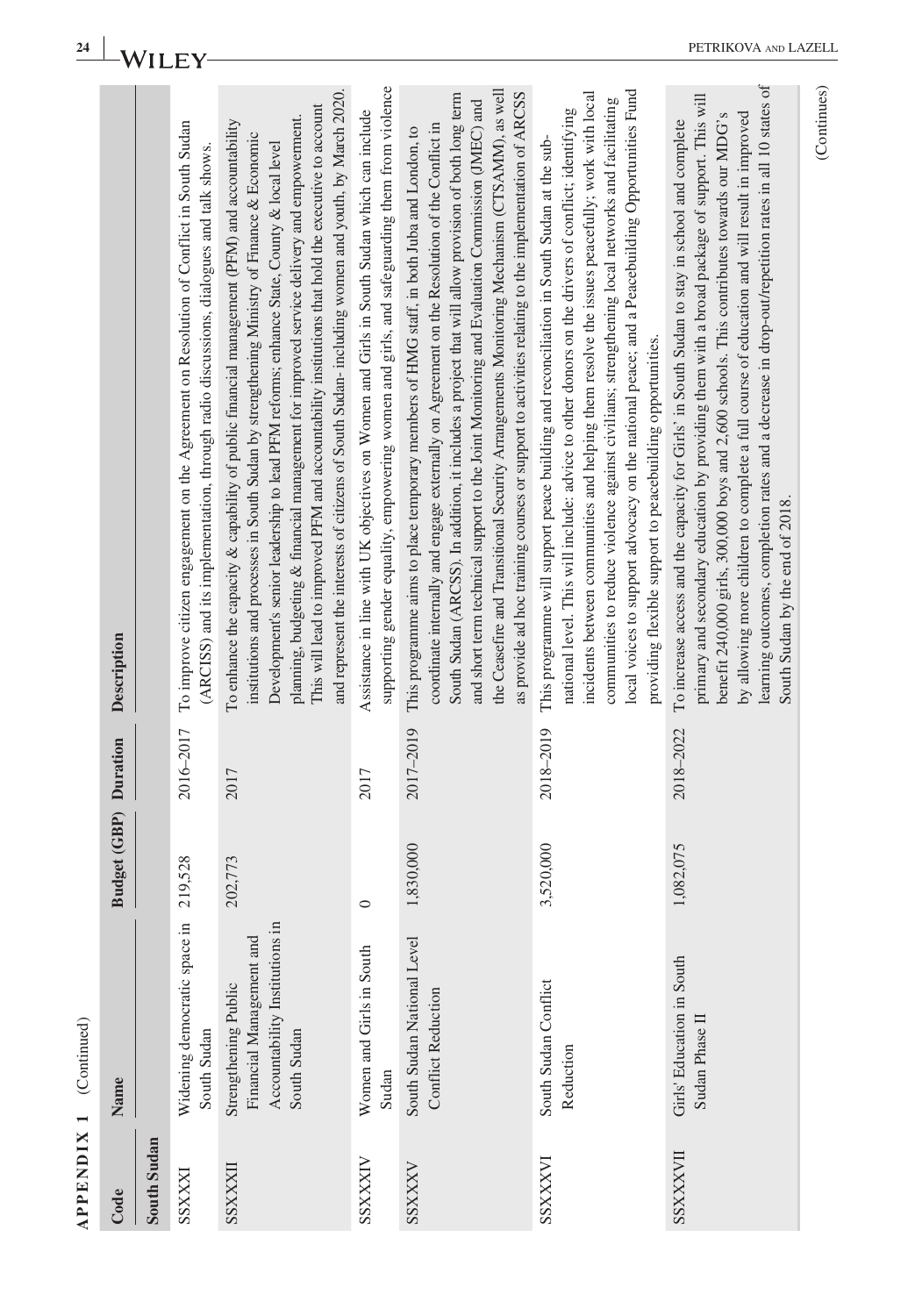| <b>APPENDIX 1</b> | (Continued)                                                                    |                     |                 |                                                                                                                                                                                                                                                                                    |
|-------------------|--------------------------------------------------------------------------------|---------------------|-----------------|------------------------------------------------------------------------------------------------------------------------------------------------------------------------------------------------------------------------------------------------------------------------------------|
| Code              | Name                                                                           | <b>Budget (GBP)</b> | <b>Duration</b> | Description                                                                                                                                                                                                                                                                        |
| Kenya             |                                                                                |                     |                 |                                                                                                                                                                                                                                                                                    |
| М                 | Political Empowerment Project                                                  | 7,545,970           | 2000-2010       | To enable poor and disadvantaged men and women to more effectively participate in<br>democratisation and decision making processes                                                                                                                                                 |
| KII               | Support to Kenya Land Reform<br>- Phase $2 - 2004 - 2010$                      | 1,628,112           | 2004-2010       | development of a comprehensive policy and institutional framework that strengthens<br>To contribute to sustainable growth and poverty reduction in Kenya through the<br>the governance of land and ensures access to land for poor people.                                         |
| KIII              | Programme (FLSTAP) - Kenya<br>Financial & Legal Sector<br>Technical Assistance | 6,565,354           | 2004-2013       | To create a sound financial system and strengthened legal framework and judicial<br>capacity that will ensure broad access to financial and related services                                                                                                                       |
| KIN               | Public Sector Reform                                                           | 3,089,399           | 2006-2012       | To improve public sector management for a more efficient, effective and ethical<br>delivery of targeted results for Kenyans                                                                                                                                                        |
| KV                | Public Financial Management<br>Reform                                          | 229,246             | 2006-2010       | To support the Government of Kenya's efforts to achieve a well-functioning Public<br>Financial Management system                                                                                                                                                                   |
| KVI               | Improving Livelihoods for Small<br>Holder Dairy Sector CSCF421                 | 302,875             | 2007-2011       | institutional frameworks that are responsive to their needs and the needs of the poor.<br>To enable raw milk traders to effectively contribute to the creation of policy and                                                                                                       |
| KVII              | Improving Livelihoods Through<br>Sustainable Govt CSCF413                      | 246,135             | 2007-2013       | To improve the livelihoods od forest-adjacent communities to claim their rights to<br>manage forest resources and influence local decision making processes.                                                                                                                       |
| <b>KVIII</b>      | Kenya Social Protection<br>Programme                                           | 66,967,078          | 2007-2013       | To establish a government-led national system for long-term and guaranteed cash<br>transfers to the poorest and most vulnerable 10% of households in Kenya.                                                                                                                        |
| KIX               | Parliamentary Strengthening<br>Programme (PSP)                                 | 1,277,691           | 2007-2010       | To strengthen and professionalise the National Assembly of Kenya                                                                                                                                                                                                                   |
| KX                | Kenya Health Programme                                                         | 105,730,041         | 2007-2017       | Support the Kenya Ministry of Health (MoH) and implementing partners to strengthen<br>capacity for service delivery support systems and governance.                                                                                                                                |
| KXI               | Africa Crisis Prevention Pool                                                  | 3,334,305           | 2008-2010       | To tackle the root causes of conflict in Kenya so as to prevent conflict erupting<br>(specifically preparing for the 2012 elections)                                                                                                                                               |
| KXII              | Needs of Mentally Ill People<br>Respecting the Rights &<br>CSCF450             | 275,034             | 2008-2011       | the communities of Nyeri, Laikipia, Nyandarua and Meru South through the support of four<br>To integrate 3,200 mentally ill people and their 2,900 carers socially and economically into<br>partner organizations in the implementation of the mental health and development model |
|                   |                                                                                |                     |                 | (Continues)                                                                                                                                                                                                                                                                        |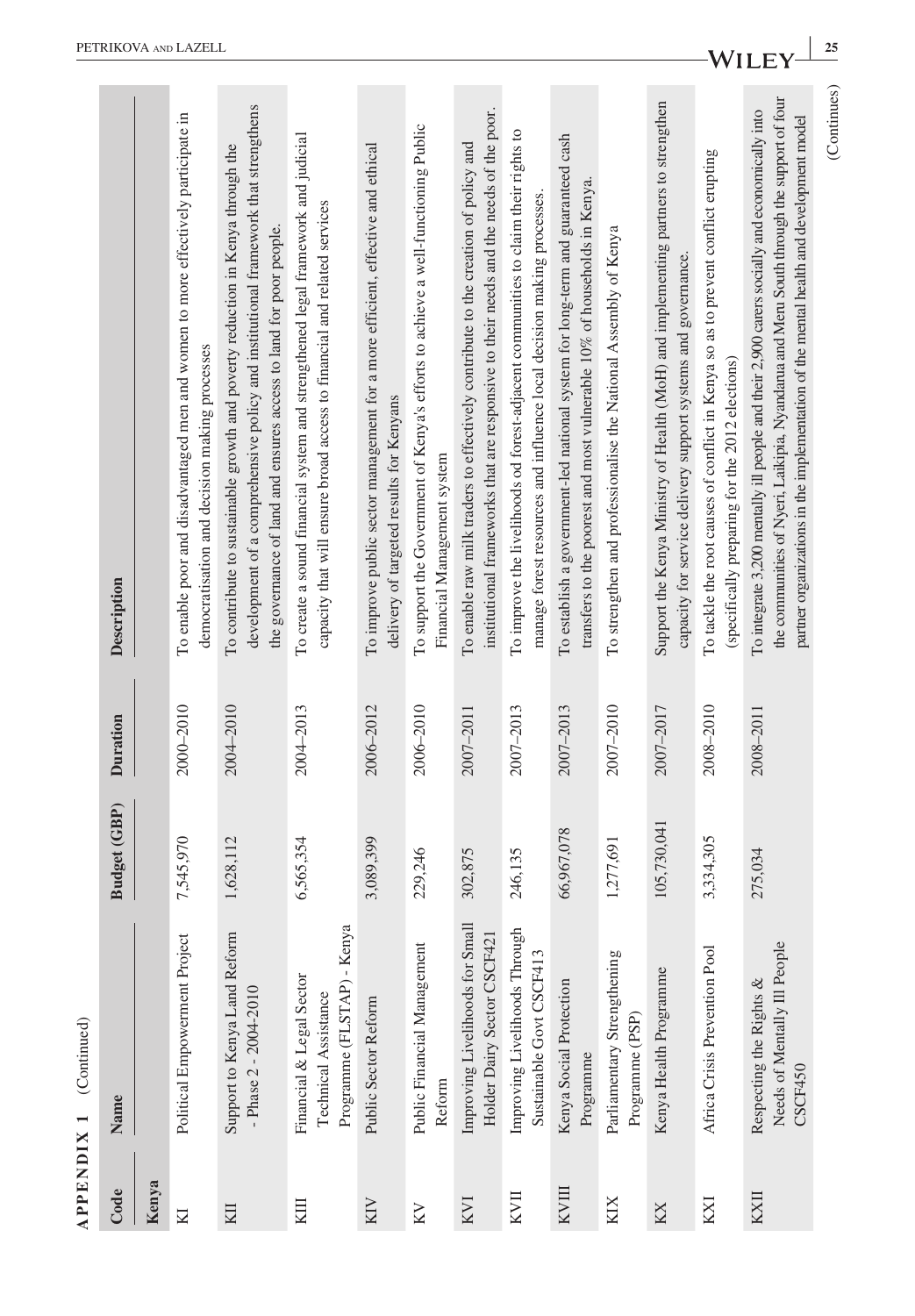| <b>APPENDIX 1</b> | (Continued)                                                                                                  |              |                 |                                                                                                                                                                                                                                                                                                                                                                                                                                                                     |
|-------------------|--------------------------------------------------------------------------------------------------------------|--------------|-----------------|---------------------------------------------------------------------------------------------------------------------------------------------------------------------------------------------------------------------------------------------------------------------------------------------------------------------------------------------------------------------------------------------------------------------------------------------------------------------|
| Code              | Name                                                                                                         | Budget (GBP) | <b>Duration</b> | Description                                                                                                                                                                                                                                                                                                                                                                                                                                                         |
| Kenya             |                                                                                                              |              |                 |                                                                                                                                                                                                                                                                                                                                                                                                                                                                     |
| KXIII             | Rights for Deaf Children and<br>their Families CSCF437                                                       | 139,635      | 2008-2013       | 1440 family-members of deaf children in seven districts understand and advocate for<br>their children's rights to family life, education and protection                                                                                                                                                                                                                                                                                                             |
| <b>KXIV</b>       | Discrimination and Promoting<br>CSCF0484 Empowering<br>Disadvantaged Groups<br>Through Combating<br>Equality | 83,074       | 2009-2010       | To enable Kenyan CSOs to be key players in building a national anti-discrimination<br>regime.                                                                                                                                                                                                                                                                                                                                                                       |
| KXV               | Employment (Prime) - Kenya<br>Promoting Better Regulation<br>Investment Markets &                            | 8,036,315    | 2009-2013       | To facilitate better functioning and regionally integrated markets with wider<br>participation of the poor in domestic and international trade                                                                                                                                                                                                                                                                                                                      |
| KXVI              | Prevention Programme<br>ACPP: Kenya Conflict                                                                 | 1,136,524    | 2010-2011       | To tackle the root causes of conflict in Kenya so as to prevent conflict erupting<br>(specifically preparing for the 2012 elections)                                                                                                                                                                                                                                                                                                                                |
| <b>KXVII</b>      | Programme (DAP) 2010-2015<br>Drivers of Accountability                                                       | 19,999,987   | 2010-2016       | commissions that can influence and deliver reforms thereby supporting the goal of<br>To improve the Kenyan Government's accountability to its citizens by providing<br>support to non-governmental organisations, oversight bodies and independent<br>making Kenya a more stable democracy by 2015                                                                                                                                                                  |
| KXVIII            | Elections Management and<br>Security - Kenya                                                                 | 12,956,925   | 2012-2013       | Election management, conflict and security institutions deliver transparent, inclusive<br>elections, manage most disputes peacefully and reduce scale should violence occur                                                                                                                                                                                                                                                                                         |
| <b>KXIX</b>       | Kenya Bridge Devolution<br>Programme 2013-2014                                                               | 1,300,000    | 2013-2014       | recipient counties (43% of all counties in Kenya) and contribute towards our MDGs<br>discharge their constitutional mandates and deliver results that match citizens needs<br>To build capabilities of county governments to enable them better understand and<br>by improving good governanace and development which will result in improved<br>through involving communities in planning and legislation. This will benefit 20<br>county management by March 2014 |
| <b>KXX</b>        | Kenya Accountable Devolution<br>Programme                                                                    | 4,362,218    | 2012-2015       | governments are established resulting in greater confidence in local government and<br>The programme will contribute to a transitional process in which new county<br>the services it delivers.                                                                                                                                                                                                                                                                     |

(Continues)

(Continues)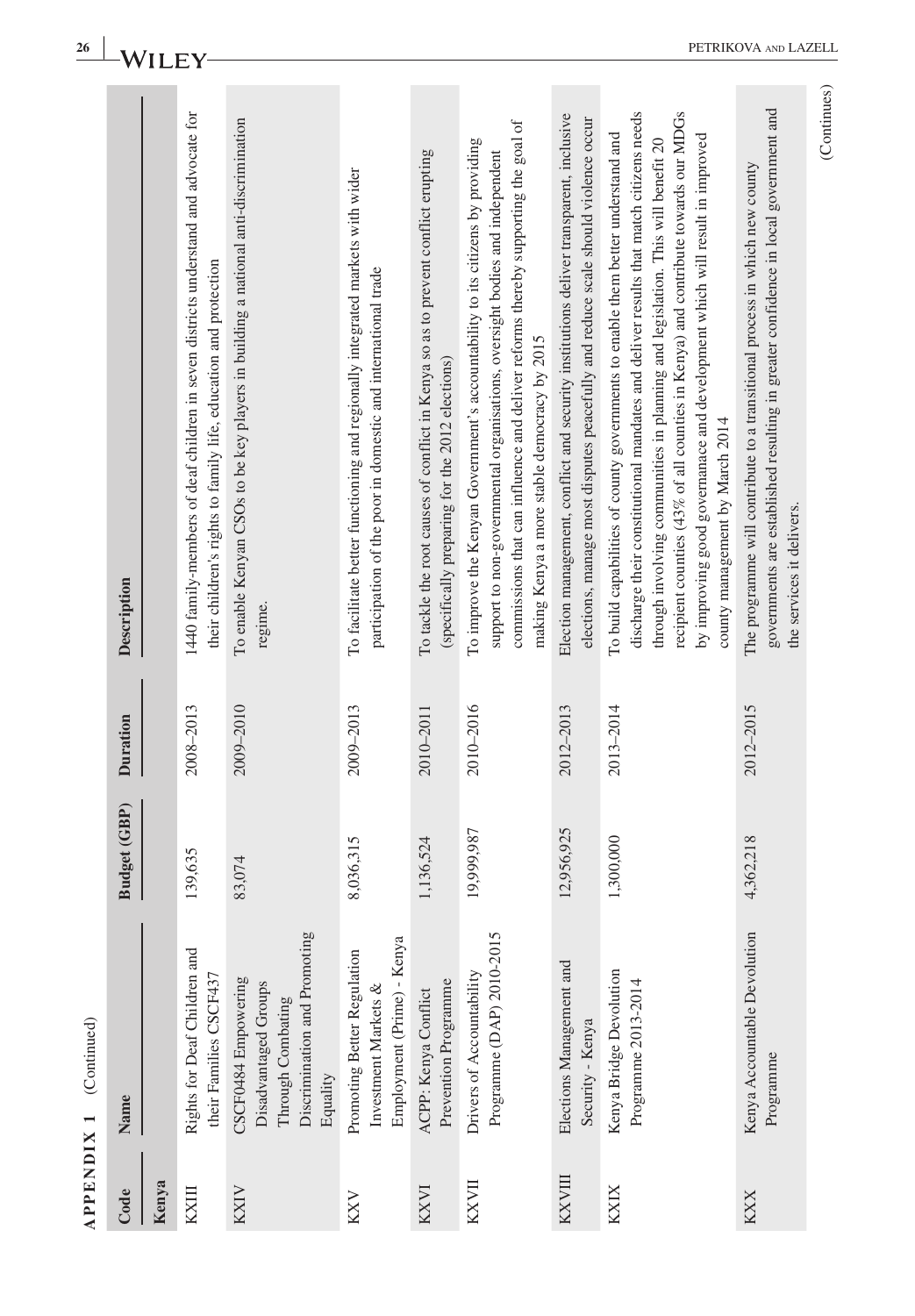|              | $APPENDIX 1$ (Continued)                                                                                                  |              |           |                                                                                                                                                                                                                                                                                                                                                                                                                                                                                                                                                                                                                                                                                                                             |
|--------------|---------------------------------------------------------------------------------------------------------------------------|--------------|-----------|-----------------------------------------------------------------------------------------------------------------------------------------------------------------------------------------------------------------------------------------------------------------------------------------------------------------------------------------------------------------------------------------------------------------------------------------------------------------------------------------------------------------------------------------------------------------------------------------------------------------------------------------------------------------------------------------------------------------------------|
| Code         | Name                                                                                                                      | Budget (GBP) | Duration  | Description                                                                                                                                                                                                                                                                                                                                                                                                                                                                                                                                                                                                                                                                                                                 |
| Kenya        |                                                                                                                           |              |           |                                                                                                                                                                                                                                                                                                                                                                                                                                                                                                                                                                                                                                                                                                                             |
| KXXI         | African Institute For Development<br>Evidence in Kenya and Malawi.<br>Policy(AFIDEP)-Building<br>Capacity to use Research | 107,000      | 2013-2016 | southern-based consortium lead. AFIDEP aims to strengthen the use of evidence by health<br>policy makers through a series of initiatives targeting policy makers at different levels.<br>Evidence (BCURE) programme. It is the only one of the BCURE programmes with a<br>The AFIDEP programme is part of the Building Capacity for the Use of Research and                                                                                                                                                                                                                                                                                                                                                                 |
| <b>KXXII</b> | Building Capacity to Use<br>Research Evidence                                                                             | 1,017,595    | 2013-2017 | countries to access, appraise and use research evidence and rigorous data. This programme<br>countries to access, appraise and use research evidence. This will enable governing bodies<br>This programme aims to build the capacity of decision makers in low and middle income<br>to develop more rapidly and sustainably. It also includes an evaluation to strengthen the<br>global evidence base on whether capacity building approaches to supporting evidence-<br>in the South to make better policy and programme decisions, ultimately enabling them<br>aims to build the skills and knowledge of decision makers in low and middle income<br>informed policy making can be a cost effective way to reduce poverty |
| KXXIII       | Kenya - Strengthening Regional<br>Economic Integration                                                                    | 58,005,901   | 2013-2017 | physical layout for cargo handling at the Port of Mombasa, and improved regulatory<br>framework for trade. This will contribute to increased exports and regional trade in<br>To improve the pace of infrastructure development and enhance regional trade<br>competitiveness, by delivering improvement to the managerial capacity and<br>East Africa benefitting the regional population.                                                                                                                                                                                                                                                                                                                                 |
| <b>KXXIV</b> | Social Protection Programme<br>Phase II                                                                                   | 32,364,043   | 2013-2019 | Extreme Poverty), 2 (Universal Primary Schooling), 3 (Promote Gender Equality and<br>from hunger and under-nutrition and enable those children to get an education and be<br>of Kenya. The programme contributes to Millennium Development Goals 1(Reduce<br>more healthy. This will be achieved through cash payments until 2017. By this date<br>there will also be a better national social protection system, led by the Government<br>To help 40,000 households to protect orphans and vulnerable children in the family<br>Empower Women).                                                                                                                                                                            |
| <b>KXXV</b>  | Hunger Safety Net Programme                                                                                               | 119,854,664  | 2013-2019 | (Continues)<br>by preventing 720,000 people from becoming poorer and help them to increase their<br>Kenya's arid and semi-arid lands with cash transfers. This contributes to our MDGs<br>expenditure on food, health, education and wider livelihood opportunities by 2017.<br>To reduce poverty, hunger and vulnerability by providing the poorest households in                                                                                                                                                                                                                                                                                                                                                          |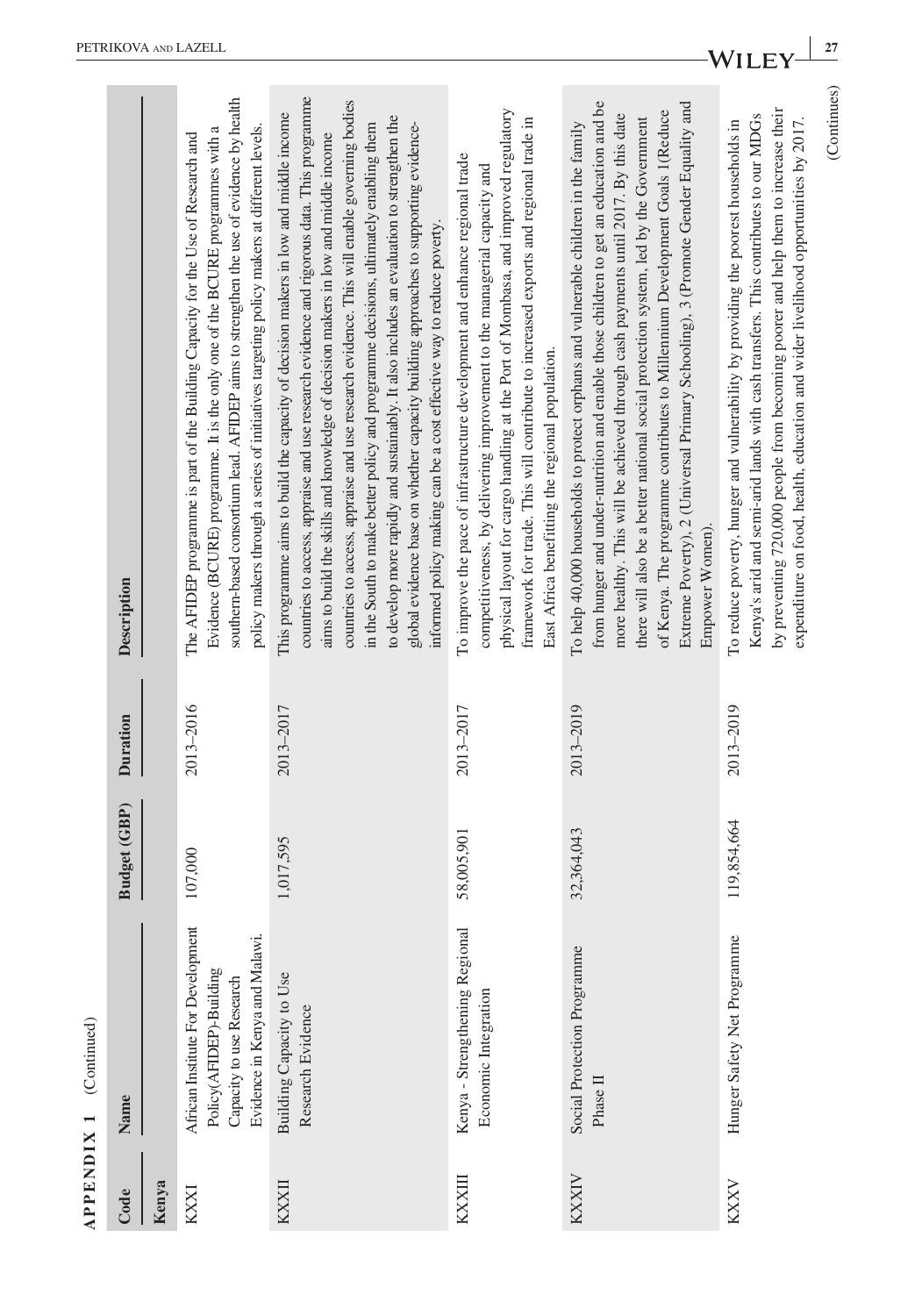| 28                     | Wı              |       |                                                                                                                                                                                                                                                                                                                                                    |                                                                                                                                                                                                                                                                                                                             |                                                                                                                                                                                                                                                                          |                                                                                                                                                 | PETRIKOVA AND LAZEL                                                                                                                                                                                                                                                                                                                                                                                                                                                                                                                                                                                                                                                                                                                                                                                                                                                                                                                                                                                                                                  |             |
|------------------------|-----------------|-------|----------------------------------------------------------------------------------------------------------------------------------------------------------------------------------------------------------------------------------------------------------------------------------------------------------------------------------------------------|-----------------------------------------------------------------------------------------------------------------------------------------------------------------------------------------------------------------------------------------------------------------------------------------------------------------------------|--------------------------------------------------------------------------------------------------------------------------------------------------------------------------------------------------------------------------------------------------------------------------|-------------------------------------------------------------------------------------------------------------------------------------------------|------------------------------------------------------------------------------------------------------------------------------------------------------------------------------------------------------------------------------------------------------------------------------------------------------------------------------------------------------------------------------------------------------------------------------------------------------------------------------------------------------------------------------------------------------------------------------------------------------------------------------------------------------------------------------------------------------------------------------------------------------------------------------------------------------------------------------------------------------------------------------------------------------------------------------------------------------------------------------------------------------------------------------------------------------|-------------|
|                        | Description     |       | protection from violence. Evidence from research will influence national policy and<br>To improve the lives of at least 6500 adolescent girls in Kenya between the age of<br>support scaled up, cost-effective interventions for adolescent girls in the future.<br>10 and 14, by improving their access to health, education, economic assets and | UK Aid Match allows the UK public to have a say in how an element of the aid budget<br>is spent. DFID will match fund, pound for pound, public donations to appeals made<br>by selected not-for-profit organisations, enabling them to increase their poverty<br>reduction and development work in DFID priority countries. | To fill critical gaps in evidence on the effectiveness of sport in changing the dangerous<br>effectiveness of policies and interventions to decrease violence against women and<br>social norms associated with violence against women and girls and assess the<br>girls | To support the police and conflict management in Kenya, to improve safety and<br>security for women, girls, boys and men and their communities. | The purpose of this programme is to build and improve public services for Kenyan<br>management systems (e.g. improving accounting, audit and procurement systems)<br>public service delivery is poor. The programme will improve the ability of county<br>includes a focus on critical services for example health. The programme will help<br>The Kenyan Constitution, adopted by referendum in 2010, introduced far reaching<br>citizens, particularly focusing at the county level where poverty exists and where<br>to ensure that public money is effectively spent and can be accounted for. It also<br>devolution to 47 newly-established counties. Hopes are high that devolution will<br>improve accountability and service delivery and contribute to poverty reduction.<br>county governments to improve planning and allocation of budgets for different<br>governments to better plan, deliver and monitor the delivery of public services.<br>This includes working with county governments to strengthen public financial<br>sectors. | (Continues) |
|                        | <b>Duration</b> |       | 2013-2020                                                                                                                                                                                                                                                                                                                                          | 2013-2020                                                                                                                                                                                                                                                                                                                   | 2014-2018                                                                                                                                                                                                                                                                | 2015-2019                                                                                                                                       | 2015-2019                                                                                                                                                                                                                                                                                                                                                                                                                                                                                                                                                                                                                                                                                                                                                                                                                                                                                                                                                                                                                                            |             |
|                        | Budget (GBP)    |       | 11,115,996                                                                                                                                                                                                                                                                                                                                         | 8,510,619.00                                                                                                                                                                                                                                                                                                                | 1,499,999                                                                                                                                                                                                                                                                | 17,899,750                                                                                                                                      | 23,499,996                                                                                                                                                                                                                                                                                                                                                                                                                                                                                                                                                                                                                                                                                                                                                                                                                                                                                                                                                                                                                                           |             |
| APPENDIX 1 (Continued) | Name            |       | Adolescent Girls Initiative<br>- Kenya                                                                                                                                                                                                                                                                                                             | giving the public a say in how<br>a portion of the aid budget is<br>UK Aid Match 2013-2016:<br>spent                                                                                                                                                                                                                        | Prevention of Violence against<br>Women and Girls through<br>Football                                                                                                                                                                                                    | Improving Community Security<br>Programme                                                                                                       | Kenya Devolution Support<br>Programme                                                                                                                                                                                                                                                                                                                                                                                                                                                                                                                                                                                                                                                                                                                                                                                                                                                                                                                                                                                                                |             |
|                        | Code            | Kenya | KXXVI                                                                                                                                                                                                                                                                                                                                              | KXXVII                                                                                                                                                                                                                                                                                                                      | <b>KXXVIII</b>                                                                                                                                                                                                                                                           | KXXIX                                                                                                                                           | <b>KXXX</b>                                                                                                                                                                                                                                                                                                                                                                                                                                                                                                                                                                                                                                                                                                                                                                                                                                                                                                                                                                                                                                          |             |

PETRIKOVA AND LAZELL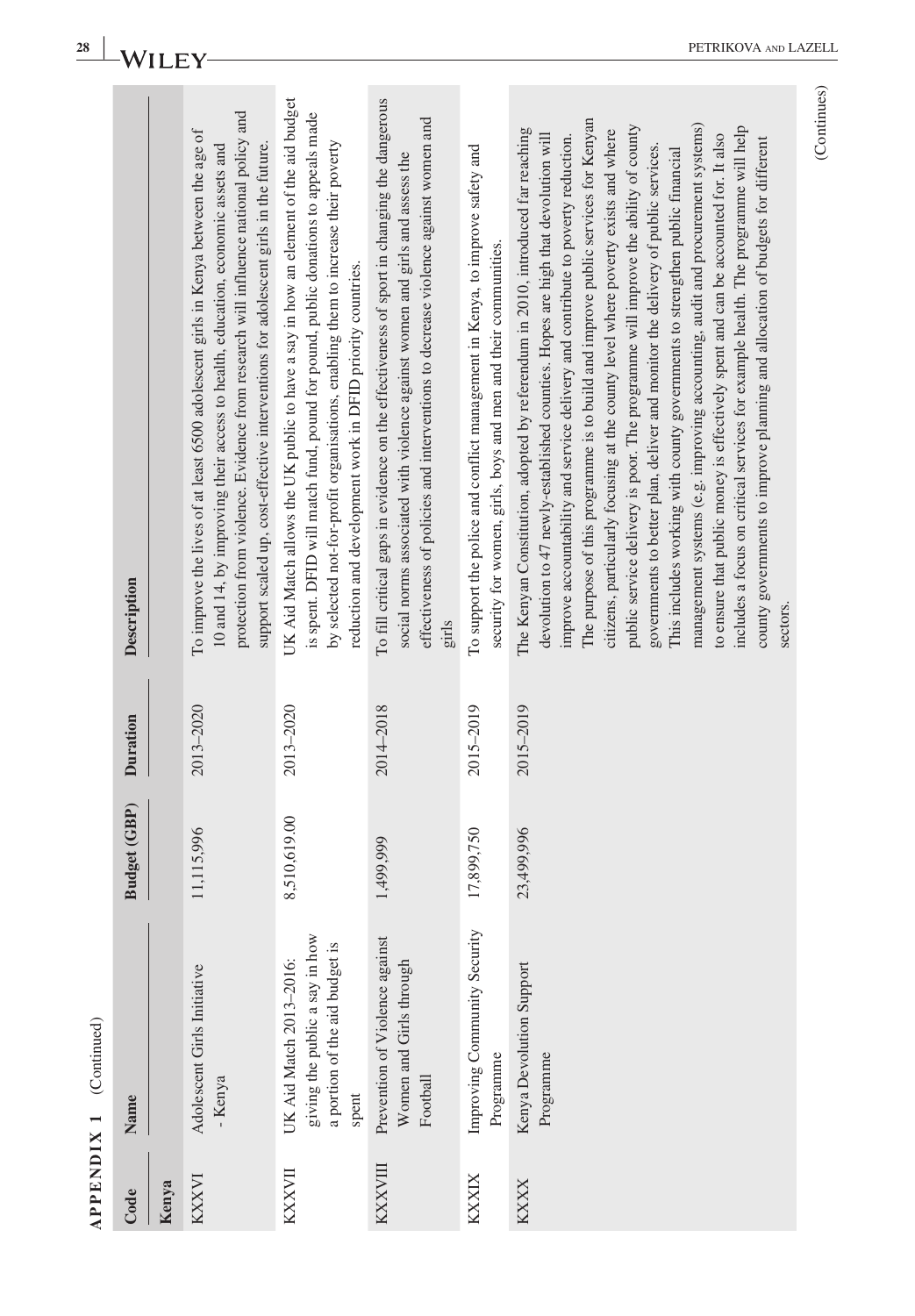| <b>ARTIST</b>            |
|--------------------------|
| Commman,                 |
|                          |
| $\overline{\phantom{0}}$ |
| $\overline{\text{IN}}$   |
|                          |
| END                      |
| $\mathbf{P}[\mathbf{P}]$ |
|                          |

|          | $APPENDIX 1$ (Continued)                                                   |              |           |                                                                                                                                                                                                                                                                                                                                                                                                                                                                                                 |
|----------|----------------------------------------------------------------------------|--------------|-----------|-------------------------------------------------------------------------------------------------------------------------------------------------------------------------------------------------------------------------------------------------------------------------------------------------------------------------------------------------------------------------------------------------------------------------------------------------------------------------------------------------|
| Code     | Name                                                                       | Budget (GBP) | Duration  | Description                                                                                                                                                                                                                                                                                                                                                                                                                                                                                     |
| Kenya    |                                                                            |              |           |                                                                                                                                                                                                                                                                                                                                                                                                                                                                                                 |
| KXXXI    | Deepening Democracy<br>Programme                                           | 28,499,990   | 2015-2019 | peaceful, transparent, inclusive elections and providing support to non-governmental<br>organisations, oversight bodies and independent commissions that can influence<br>To improve the Kenyan Government's accountability to its citizens by delivering<br>and deliver reforms thereby supporting the goal of making Kenya a more stable<br>democracy                                                                                                                                         |
| KXXXII   | Enhancing Kenya's Rule of Law                                              | 307          | 2016-2017 | Supporting the Rule of Law in Kenya-This project will strengthen Kenya's ability to<br>successful investigate, prosecute and convict criminals based on the application of<br>human rights and international law by identifying where legal reform is needed.                                                                                                                                                                                                                                   |
| KXXXXIII | Kenya Maritime Police Unit<br>Capacity Building support to                 | $\circ$      | 2016-2017 | help protect their blue economy against crimes at sea and encourage more trading<br>Maritime Law enforcement training to Kenya's MPU (Maritime Police Unit) to<br>opportunities in the Maritime Sector.                                                                                                                                                                                                                                                                                         |
| KXXXIV   | Partnerships for Development                                               | 3,200,285    | 2016-2023 | partner countries, based on tailored demand. It will initially prioritise the Extractives,<br>institutions and their counterparts in the developing world. It will leverage the skills<br>and expertise from a range of UK institutions and supply them initially to DFID<br>multiply the UK's development impact by boosting partnerships between UK's<br>Partnerships for Development (formerly known as GREAT for Partnership) will<br>Financial Accountability and Anti-Corruption sectors. |
| KXXXV    | corruption in Kenya and East<br>Tackling Cyber Crime and<br>African States | $\circ$      | 2017      | United Nations Convention against Corruption (UNCAC). The key deliverable is an<br>A five day workshop to foster partnerships, and fast track the implementation of the<br>actionable outcome document which East African Association of Anti-Corruption<br>Authorities member states could adopt in fast-tracking the implementation of the<br>United Nations Convention against Corruption.                                                                                                   |
|          |                                                                            |              |           | (Continues)                                                                                                                                                                                                                                                                                                                                                                                                                                                                                     |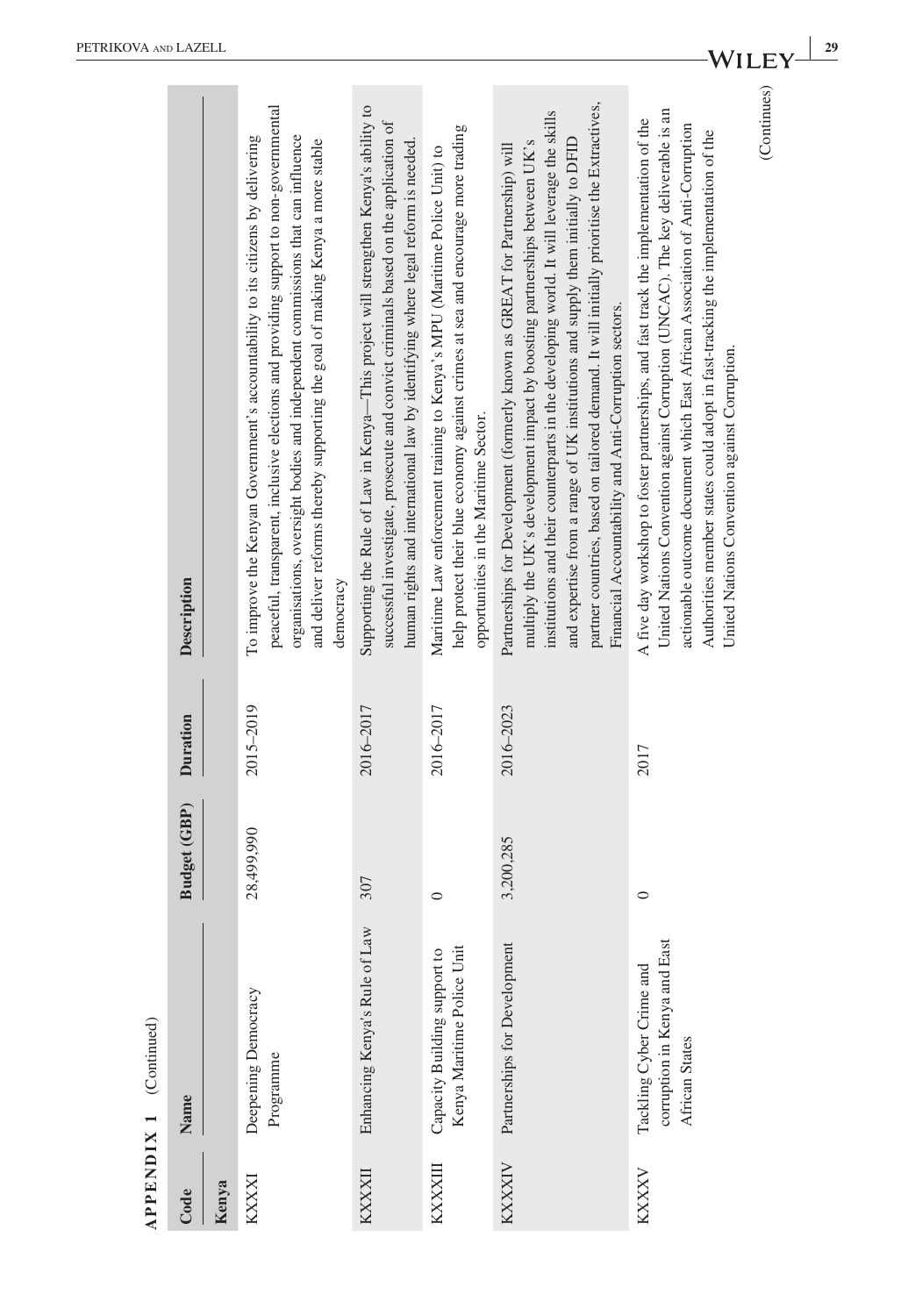|        | APPENDIX 1 (Continued)                                                                          |              |           |                                                                                                                                                                                                                                                                                                                                                                                                                                                                                                                                                                                                                                                                                                                                                                                                                                                                                                                                                                                                                          |
|--------|-------------------------------------------------------------------------------------------------|--------------|-----------|--------------------------------------------------------------------------------------------------------------------------------------------------------------------------------------------------------------------------------------------------------------------------------------------------------------------------------------------------------------------------------------------------------------------------------------------------------------------------------------------------------------------------------------------------------------------------------------------------------------------------------------------------------------------------------------------------------------------------------------------------------------------------------------------------------------------------------------------------------------------------------------------------------------------------------------------------------------------------------------------------------------------------|
| Code   | Name                                                                                            | Budget (GBP) | Duration  | Description                                                                                                                                                                                                                                                                                                                                                                                                                                                                                                                                                                                                                                                                                                                                                                                                                                                                                                                                                                                                              |
| Kenya  |                                                                                                 |              |           |                                                                                                                                                                                                                                                                                                                                                                                                                                                                                                                                                                                                                                                                                                                                                                                                                                                                                                                                                                                                                          |
| KXXXVI | and Trade (REDIT) Programme<br>Development for Investment<br>Regional Economic                  | 84,096,108   | 2017-2023 | transparency in trade processes; (iii) improve the regulatory and policy environment<br>become resilient to climate change. Key objectives include introducing new climate<br>increasing Kenya's trade with the region and the rest of the world. Specifically, the<br>logistics and trade infrastructure at Mombasa Port and key border points; (ii) invest<br>Authority to develop and implement a Green Port Policy to help the port adapt and<br>small and growing businesses in trade. ICF component is supporting Kenya Ports<br>export capacity of Kenyan businesses and the greater participation of women and<br>for trade; and (iv) support private sector advocacy for trade competitiveness, the<br>programme will (i) invest in improving the efficiency and capacity of transport,<br>in systems to improve trading standards, reduce non-tariff barriers and enhance<br>The programme aims to increase sustainable and shared prosperity in Kenya by<br>friendly technologies into the port's operations. |
|        | KXXXVII Reducing Insecurity and Violent<br>Extremism in the Northern<br>Territories (Re-INVENT) | 450,000      | 2018-2023 | To improve safety and security institutions at national level and in 6 counties that<br>provide more effective, accountable and responsive services to a public that is<br>actively engaged in improving safety and security in Kenya.                                                                                                                                                                                                                                                                                                                                                                                                                                                                                                                                                                                                                                                                                                                                                                                   |
|        |                                                                                                 |              |           |                                                                                                                                                                                                                                                                                                                                                                                                                                                                                                                                                                                                                                                                                                                                                                                                                                                                                                                                                                                                                          |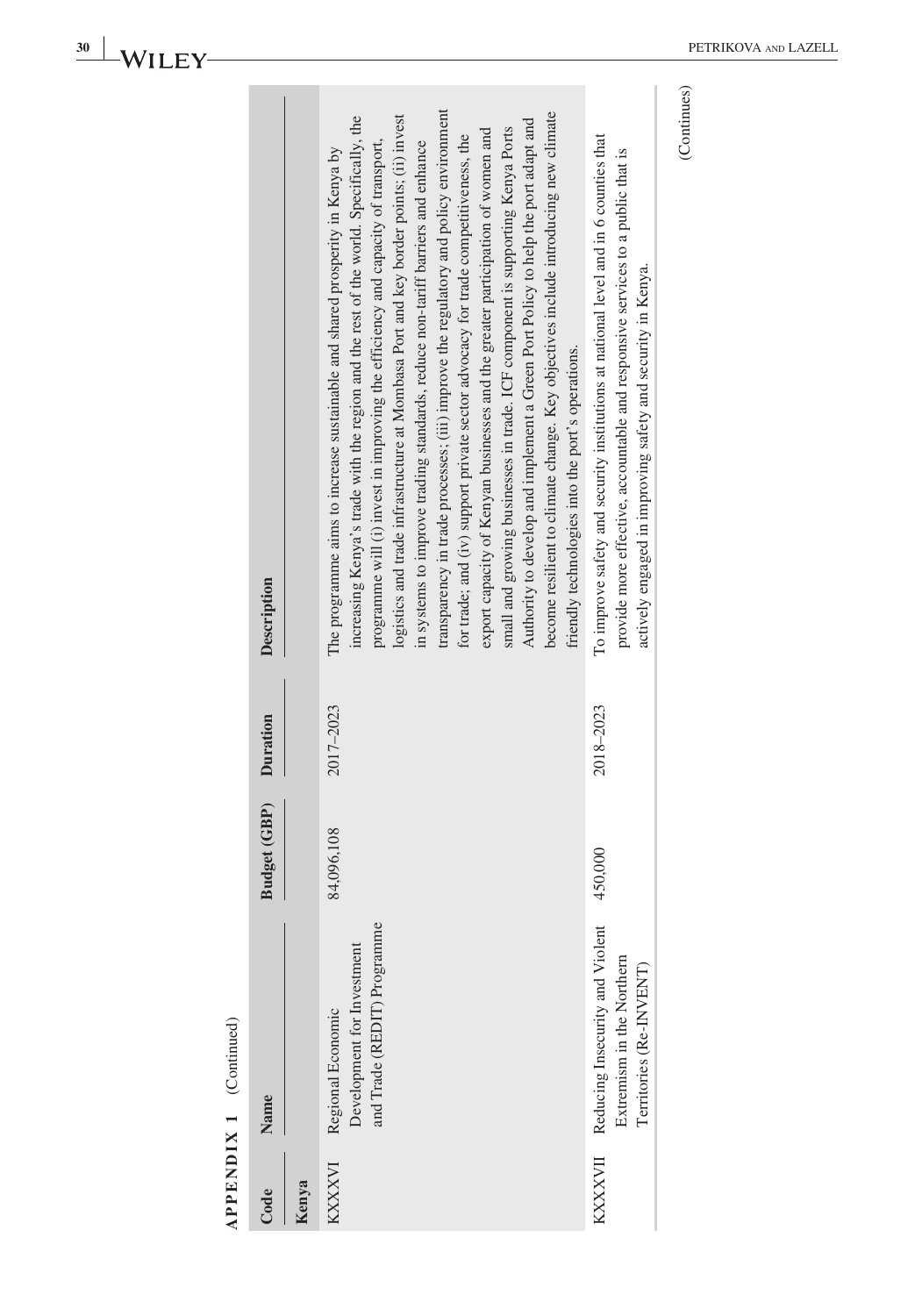|                   | <b>APPENDIX 1</b> (Continued)                                                                              |                           |           |                                                                                                                                                                                                                                                                                                                                                                                                                                                                                                                             |
|-------------------|------------------------------------------------------------------------------------------------------------|---------------------------|-----------|-----------------------------------------------------------------------------------------------------------------------------------------------------------------------------------------------------------------------------------------------------------------------------------------------------------------------------------------------------------------------------------------------------------------------------------------------------------------------------------------------------------------------------|
| Code              | Name                                                                                                       | Budget (GBP)              | Duration  | Description                                                                                                                                                                                                                                                                                                                                                                                                                                                                                                                 |
| Nigeria           |                                                                                                            |                           |           |                                                                                                                                                                                                                                                                                                                                                                                                                                                                                                                             |
| $\overline{z}$    | World Bank Trust Fund<br>Management Technical<br>Programme through<br>Advisory Support<br>Public Financial | 1,539                     | 2011-2012 | Nigeria for better public financial management systems through a World Bank Development<br>A DFID & World Bank Trust fund to provide technical advisory support to selected states of<br>Policy Operation Trust Fund.                                                                                                                                                                                                                                                                                                       |
| $\overline{N}$ II | Accountability<br>Security Sector<br>Programme                                                             | 7,848                     | 2013-2016 | instability by helping to build human rights into policy and training, as well as by strengthening<br>To increase the accountability and capability of the Nigerian security forces in tackling internal<br>stability in the country, thus helping create an environment that promotes achievement of the<br>conflict on the most vulnerable among the Nigeria population, and contribute to longer-term<br>oversight from statutory and civil society bodies. This will reduce the negative impacts of<br>MDG <sub>S</sub> |
| $\Xi$             | Accountability<br>Security Sector<br>Programme                                                             | 31,973,212                | 2002-2010 | To support the development of Nigeria-Led justice sector reform so that pro-poor policies are<br>implemented.                                                                                                                                                                                                                                                                                                                                                                                                               |
| $\frac{N}{N}$     | Drivers of Pro-poor<br>change in Nigeria                                                                   | 805,522<br>$\mathfrak{g}$ | 2003-2013 | make significant progress towards achieving the millemium development goals in Nigeria<br>To better equip DFID Nigeria and international community to support pro-poor reform and                                                                                                                                                                                                                                                                                                                                           |
| $\frac{1}{N}$     | Management Programme<br>Support to Debt                                                                    | 822,039<br>4              | 2003-2009 | To strengthen public debt management through a program to build the capacity of the DMO<br>to world-class standards and develop stronger relationships with stakeholders, financial<br>institutions and the public.                                                                                                                                                                                                                                                                                                         |
| N <sub>VI</sub>   | Pro-poor growth policy &<br>knowledge facility                                                             | 9,430,520                 | 2003-2010 | Improved policy choices that build an enabling environment for pro-poor growth                                                                                                                                                                                                                                                                                                                                                                                                                                              |
| $\rm N\,VII$      | Public Service Reform                                                                                      | 18,442,785                | 2004-2011 | Progress towards a Federal civil service that is affordable, properly resourced, well-structured<br>and appropriately sized, efficient and effective.                                                                                                                                                                                                                                                                                                                                                                       |
| N VIII            | Service Delivery initiative                                                                                | ,331,633<br>$\infty$      | 2004-2009 | service charters, and achieve visible improvements in service delivery through strategic pilots.<br>To refocus the Nigerian public sector on service delivery, through effective implementation of                                                                                                                                                                                                                                                                                                                          |
| N IX              | Relations in Nigeria<br>Improving Labour                                                                   | 36,888                    | 2005-2009 | To support social dialogue between government, employers, trade unions and civil society to<br>support non-oil sector economic growth and strengthen accountability in labour relations.                                                                                                                                                                                                                                                                                                                                    |
|                   |                                                                                                            |                           |           | (Continues)                                                                                                                                                                                                                                                                                                                                                                                                                                                                                                                 |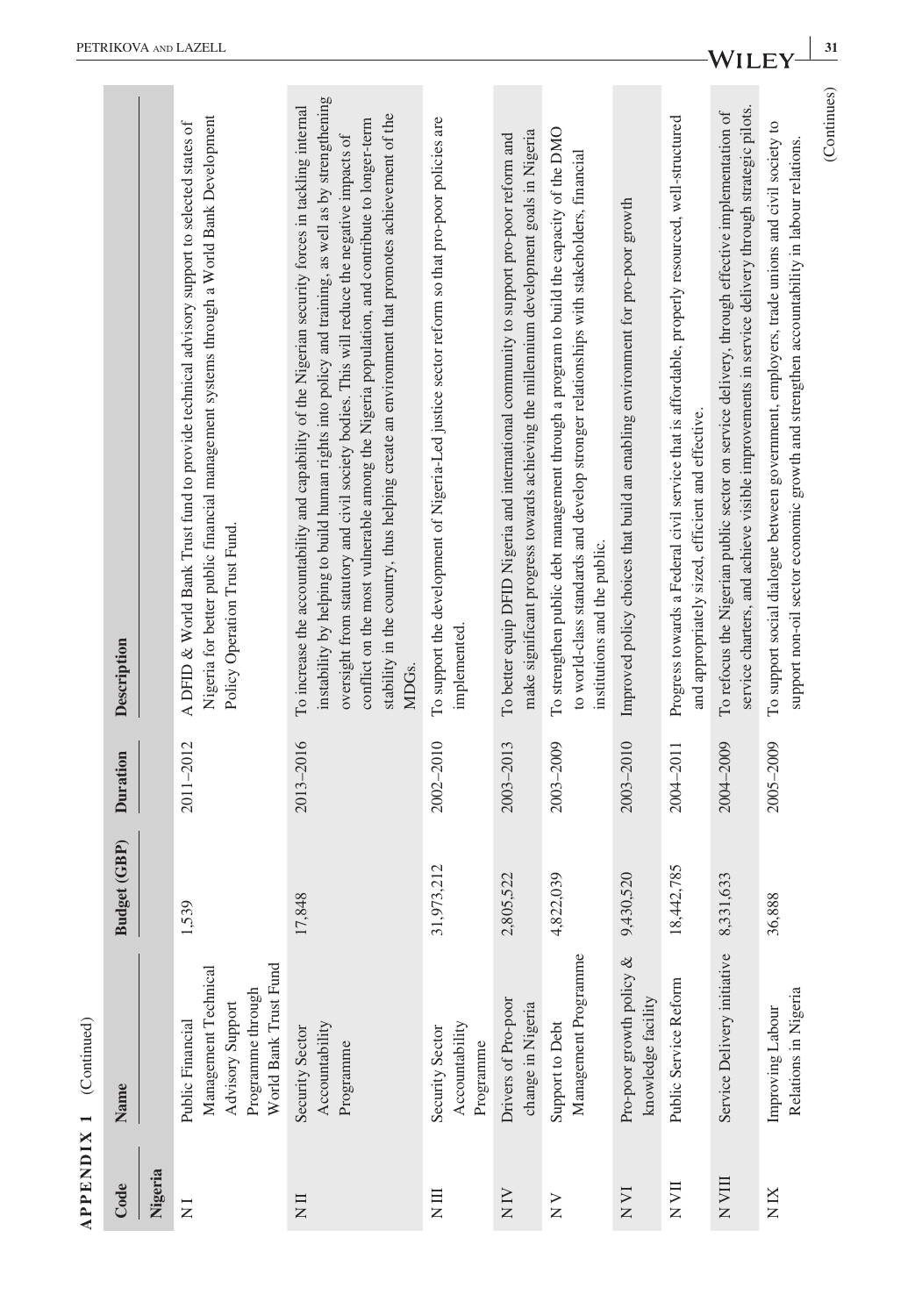| <b>APPENDIX 1</b> | (Continued)                                                                         |                |                 |                                                                                                                                                                                                                         |  |
|-------------------|-------------------------------------------------------------------------------------|----------------|-----------------|-------------------------------------------------------------------------------------------------------------------------------------------------------------------------------------------------------------------------|--|
| Code              | Name                                                                                | Budget (GBP)   | <b>Duration</b> | Description                                                                                                                                                                                                             |  |
| Nigeria           |                                                                                     |                |                 |                                                                                                                                                                                                                         |  |
| $\times N$        | Programme (PPGP)-Pre<br>Pro-Poor Growth<br>Design                                   | 147<br>191.    | 2005-2009       | To promote private sector-led growth in the non-oil sectors by supporting elements of NEEDS<br>and SEEDS                                                                                                                |  |
| <b>IXX</b>        | Strengthening the Nigerian<br>National Assembly                                     | 2,556,449      | 2005-2009       | Develop the National Assembly's ability to support pro-poor reform                                                                                                                                                      |  |
| $N X \amalg$      | Securing Forest Land<br>Rights CSCF352                                              | 381,665        | 2005-2010       | Selected forest-edge communities in Taraba state are empowered to improve their livelihoods by<br>realising their rights to participate in and benefit fully from the management of the forests on<br>which they depend |  |
| N XIII            | Strengthening Transp, and<br>Accountability in Core<br>Niger Delta                  | 52,780<br>3,26 | 2006-2011       | Strengthening Transparency and accountability in the Niger Delta beginning with selected<br>LGAs and diverse communities in the states of Delta, Bayelsa and Rivers.                                                    |  |
| N XIV             | Country Partnership<br>Facility                                                     | ,006<br>444.   | 2006-2010       | To strengthen systems and processes for improved donor harmonisation in Nigeria                                                                                                                                         |  |
| N X V             | Subnational Investment<br>Climate Assessments                                       | 6,533,050      | 2006-2011       | To assess the performance of state governments in creating an enabling environment for<br>business                                                                                                                      |  |
| <b>NXVI</b>       | Institutional Support to<br>HIV/AIDS - Continued<br>National Response               | ,084<br>631.   | 2006-2009       | National Strategic Framework 2005-2009 and look to improve the effectiveness of the World<br>To reinforce the National Coordination Mechanism, explore areas that will feed into the<br><b>Bank Credit</b>              |  |
| NXVII             | Coalitions For Change                                                               | 7,352,362      | 2007-2011       | Nigeria's Public Resources are used in a more accountable and effective fashion in the delivery<br>of Pro-Poor Services                                                                                                 |  |
| NXVIII            | Responsiveness and<br>for Accountability,<br>State Partnership<br>Capability        | 63,929,433     | 2007-2016       | To improve the efficiency and effectiveness of selected State level Governments' use of public<br>resources.                                                                                                            |  |
| N XIX             | Industries Transparency<br>Nigerian Extractive<br>Phase II Support to<br>Initiative | 961<br>179     | 2007-2009       | (Continues)<br>sustained improvement in transparency and accountability relating to the flow of Nigeria's<br>extractive industries revenues                                                                             |  |

**APPENDIX 1** (Continued) $\overline{a}$ Š J, **DDENDIV**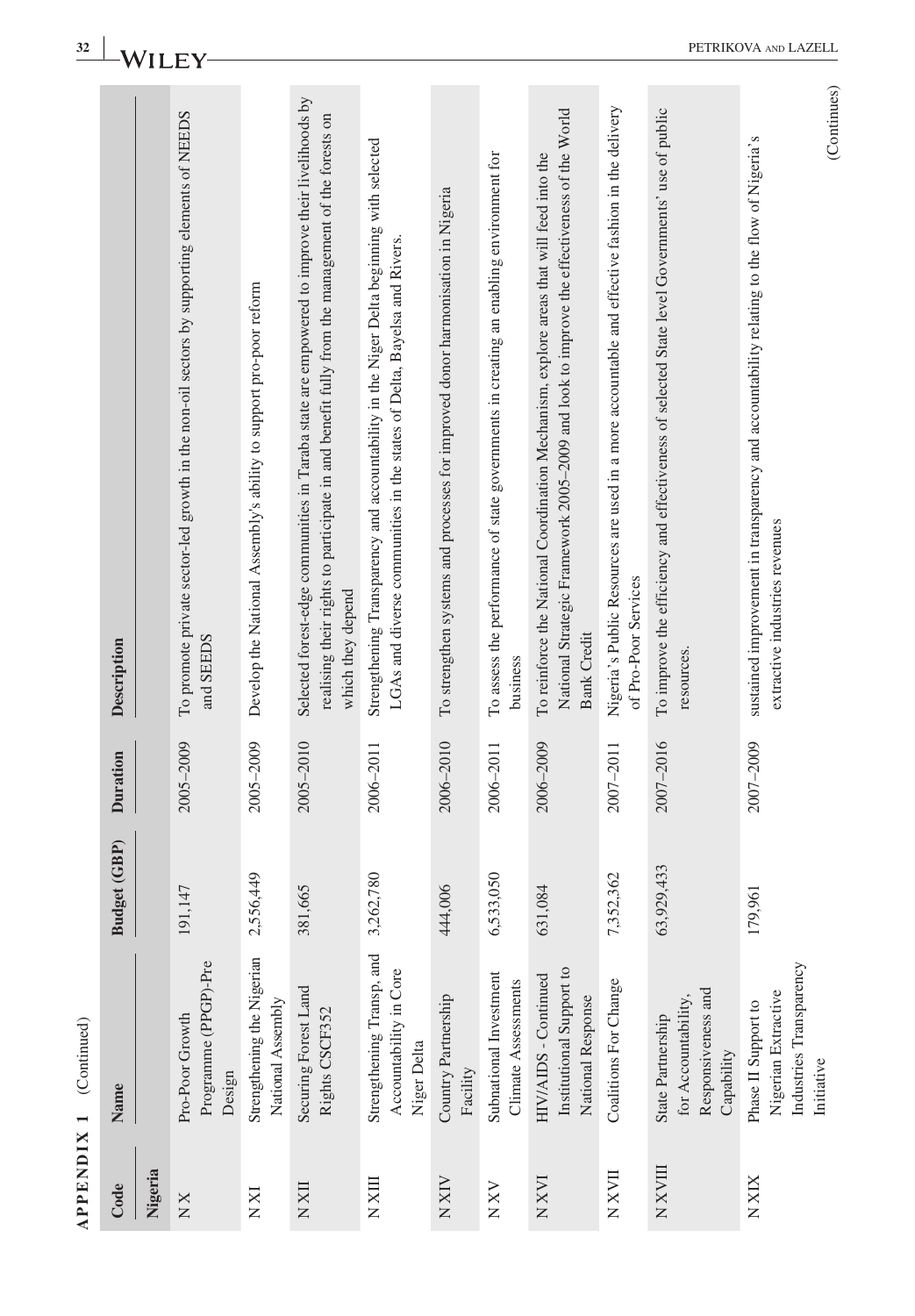|               | $APPENDIX 1$ (Continued)                                       |              |                 |                                                                                                                                                                                                                                                                                                                                                                                                                                                                              |
|---------------|----------------------------------------------------------------|--------------|-----------------|------------------------------------------------------------------------------------------------------------------------------------------------------------------------------------------------------------------------------------------------------------------------------------------------------------------------------------------------------------------------------------------------------------------------------------------------------------------------------|
| Code          | Name                                                           | Budget (GBP) | <b>Duration</b> | Description                                                                                                                                                                                                                                                                                                                                                                                                                                                                  |
| Nigeria       |                                                                |              |                 |                                                                                                                                                                                                                                                                                                                                                                                                                                                                              |
| <b>XX</b> N   | Advisory Facility (NIAF)<br>Nigeria Infrastructure             | 32,917,406   | 2007-2012       | To enhance Government of Nigeria's capacity to better plan, prioritise and budget for<br>infrastructure development at federal and state level.                                                                                                                                                                                                                                                                                                                              |
| <b>NXXI</b>   | Transforming Health<br>Partnership for<br>Systems <sub>2</sub> | 175,386,347  | 2008-2018       | Improve the delivery and use of effective, replicable, pro-poor health services for the<br>management of common health problems                                                                                                                                                                                                                                                                                                                                              |
| <b>NXXII</b>  | Justice for All Programme                                      | 52,287,258   | 2008-2017       | access to justice for all citizens and create an environment that will promote the achievement of<br>selected state level to deliver efficient, effective and accountable policing and remand services,<br>Nigerian security and justice sector including the anti-corruption agencies at the Federal and<br>To improve the capability, accountability and responsiveness of the key organisations in the<br>the MDGs.                                                       |
| NXXIII        | Debt Management Office<br>- Phase III                          | 2,409,907    | 2009-2014       | To strengthen the sustainable capacity of the Debt Management Office to help meet its strategic<br>objectives                                                                                                                                                                                                                                                                                                                                                                |
| NXXIV         | Growth and Employment<br>in States Programme<br>(GEMS)         | 84,718,487   | 2009-2018       | To improve the performance and inclusiveness of key market systems that are important for<br>poor people                                                                                                                                                                                                                                                                                                                                                                     |
| N XXV         | Deepening Democracy in<br>Nigeria                              | 35,139,989   | 2009-2010       | providing support to key electoral bodies with technical assistance. This will benefit numerous<br>will contribute to broader good governance by encouraging Nigerians to turn out massively to<br>Nigerians and change their perception about the non-counting of votes during elections. This<br>To strengthen the democratic character of Nigerian political processes and outcomes by<br>vote during elections and this will result in the election of credible leaders. |
| <b>NXXVI</b>  | Facility Programme (PDF)<br>Policy Development                 | 14,056,248   | 2009-2016       | To increase the capacity of Federal Government of Nigeria to implement evidence based<br>policies more effectively.                                                                                                                                                                                                                                                                                                                                                          |
| <b>NXXVII</b> | Corruption Programme<br>UK Action Against<br><b>UKACT</b>      | 39,126,318   | 2009-2020       | nationals or their agents to bribe in developing countries. The programme will increase UK law<br>enforcement's capacity to trace, confiscate and return stolen assets to developing countries and<br>individuals in developing countries to use the UK to launder money; and for UK business and<br>UK Action Against Corruption (UKACT) Programme reduces the incentives of corrupt<br>to tackle bribery in developing countries.                                          |
|               |                                                                |              |                 | (Continues)                                                                                                                                                                                                                                                                                                                                                                                                                                                                  |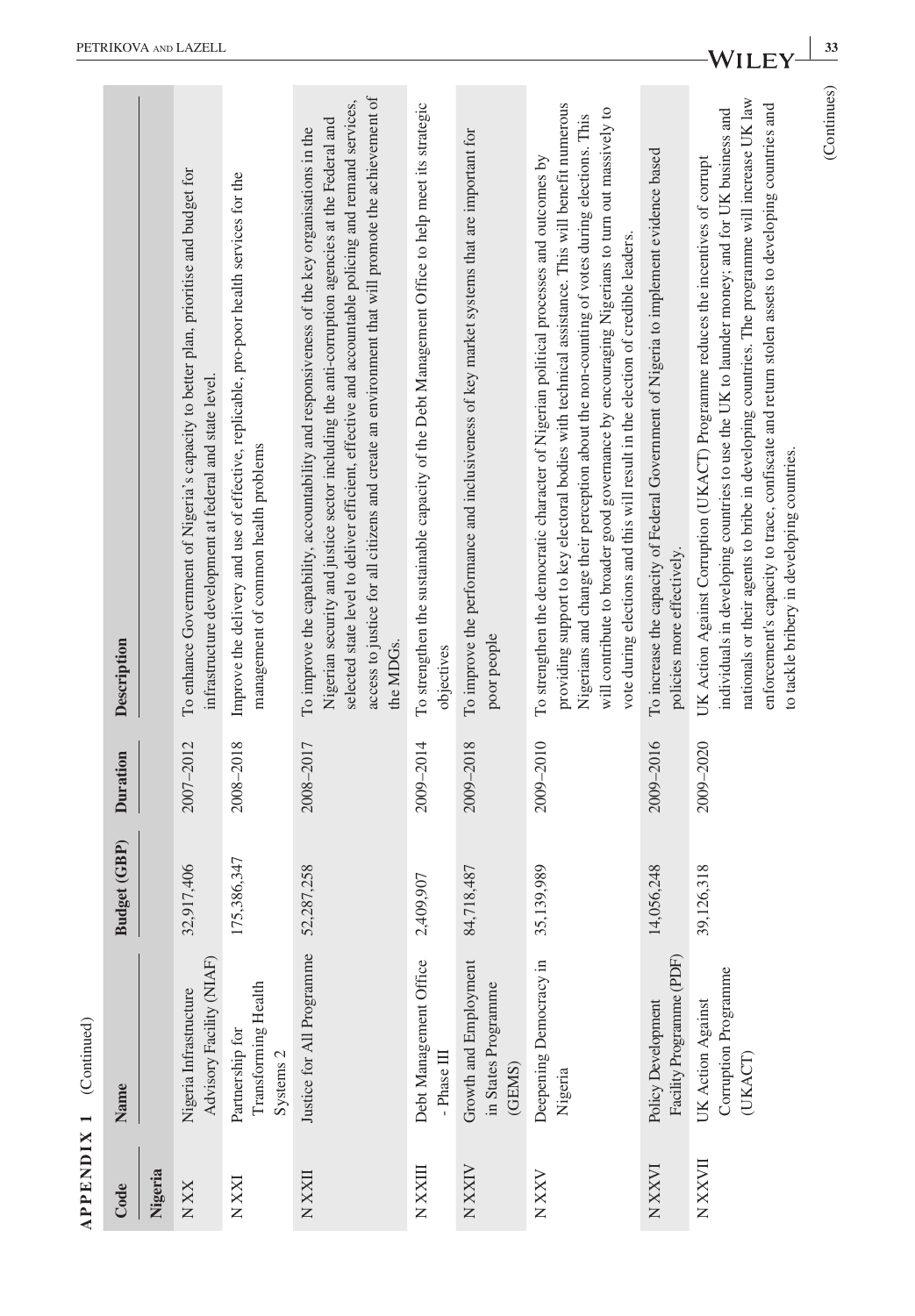|                | Description         |         | To encourage members of Jos communities to find creative alternatives to violence, as a<br>response to conflicts emanating from interaction among them. | To support and empower stakeholders (people, electoral and security agencies) to organise<br>peaceful elections and avoid electoral violence in Anambara State. | Assessing fiscal performance and public financial management in participating States. | providing technical assistance and support to key Federal Ministries and Agencies, as well as<br>delivery of services to meeting the MDGs. Hence, it will benefit Nigerians, improving their<br>increasing the voice of external accountability actors. This will contribute to reduced levels<br>of corruption, greater transparency and efficiency of the civil service, and ultimately, better<br>To strengthen core Federal Government systems and capacity to deliver public services by<br>satisfaction with basic services provided by the Federal Government by 2016. | extractive industry revenues, and improved policy outcomes for local communities affected by<br>Improved transparency and accountability in oil sector governance. Through ensuring increase<br>in extractive industries revenues identified, improved management and accountability of<br>natural resource extraction. | mitigation. This is expected to result to increased economic growth, job creation and contribute<br>towards the MDGs by significantly reducing poverty for the majority of the Nigeria populace<br>To enhance the management of Nigeria's infrastructure development towards power sector<br>reform, capital spending, repair and maintenance of roads, climate change adaptation and<br>by year $2020$ . | responsive to citizens by improving the quality, accessibility and relevance of economic and<br>social services to 650,000 people (of which at least 30,000 are adolescent girls) by 2018<br>To ensure service providers, particularly local governments are more accountable and | (Continues) |
|----------------|---------------------|---------|---------------------------------------------------------------------------------------------------------------------------------------------------------|-----------------------------------------------------------------------------------------------------------------------------------------------------------------|---------------------------------------------------------------------------------------|-------------------------------------------------------------------------------------------------------------------------------------------------------------------------------------------------------------------------------------------------------------------------------------------------------------------------------------------------------------------------------------------------------------------------------------------------------------------------------------------------------------------------------------------------------------------------------|-------------------------------------------------------------------------------------------------------------------------------------------------------------------------------------------------------------------------------------------------------------------------------------------------------------------------|-----------------------------------------------------------------------------------------------------------------------------------------------------------------------------------------------------------------------------------------------------------------------------------------------------------------------------------------------------------------------------------------------------------|-----------------------------------------------------------------------------------------------------------------------------------------------------------------------------------------------------------------------------------------------------------------------------------|-------------|
|                | <b>Duration</b>     |         | 2009-2012                                                                                                                                               | 2009-2010                                                                                                                                                       | 2010-2013                                                                             | 2010-2016                                                                                                                                                                                                                                                                                                                                                                                                                                                                                                                                                                     | 2010-2016                                                                                                                                                                                                                                                                                                               | 2011-2017                                                                                                                                                                                                                                                                                                                                                                                                 | 2011-2018                                                                                                                                                                                                                                                                         |             |
|                | <b>Budget (GBP)</b> |         | 805,530                                                                                                                                                 | 209,150                                                                                                                                                         | 576,800                                                                               | 25,081,132                                                                                                                                                                                                                                                                                                                                                                                                                                                                                                                                                                    | 3,213,809                                                                                                                                                                                                                                                                                                               | 04,576,861                                                                                                                                                                                                                                                                                                                                                                                                | 9,969,986                                                                                                                                                                                                                                                                         |             |
| (Command)      | Name                |         | Enduring Peace in JOS:<br>Arresting the Cycle of<br>Violent Conflicts                                                                                   | Strengthening Action<br>Violence in Nigeria<br>Against Electoral                                                                                                | FUNDED OUTPUTS<br><b>EXTERNALLY</b><br>WORLD BANK                                     | Administration Reform<br>Federal Public<br>Programme                                                                                                                                                                                                                                                                                                                                                                                                                                                                                                                          | Transparency (FOSTER)<br>Facility for Oil Sector                                                                                                                                                                                                                                                                        | Infrastructure Advisory<br>NIAF 2 - Nigeria<br>Facility Phase 2                                                                                                                                                                                                                                                                                                                                           | Development (M4D)<br>Mobilisation for<br>Programme                                                                                                                                                                                                                                |             |
| $\overline{1}$ | Code                | Nigeria | <b>NXXXIII</b>                                                                                                                                          | N XXIX                                                                                                                                                          | N XXX                                                                                 | <b>NXXXI</b>                                                                                                                                                                                                                                                                                                                                                                                                                                                                                                                                                                  | <b>NXXXII</b>                                                                                                                                                                                                                                                                                                           | N XXXIII                                                                                                                                                                                                                                                                                                                                                                                                  | N XXXIV                                                                                                                                                                                                                                                                           |             |

 $APPENDIX 1$  (Continued) **APPENDIX 1** (Continued)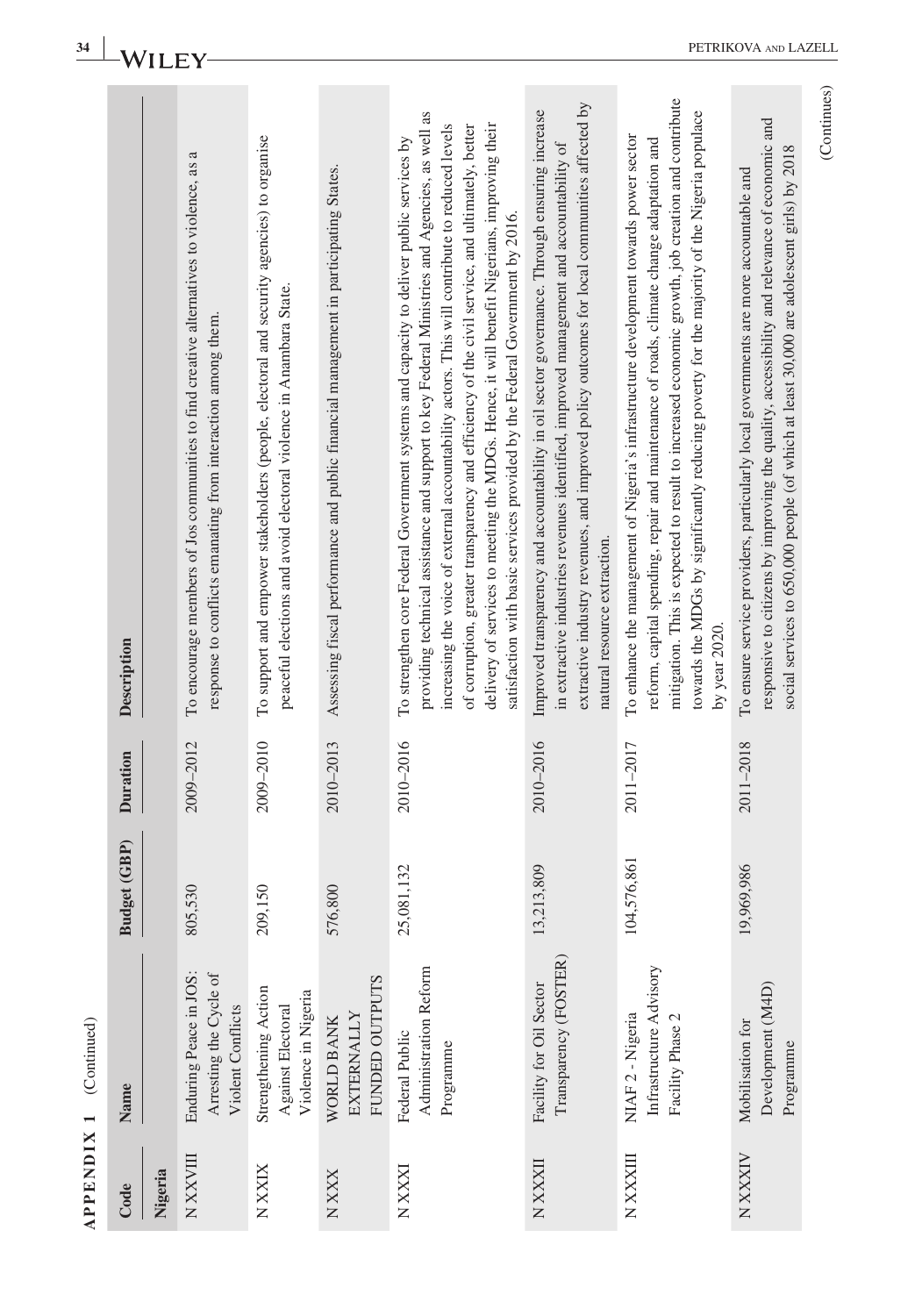| itinu<br>(Continu     |
|-----------------------|
| ۹                     |
| ×<br>⊣                |
| $\blacksquare$<br>NH. |
| PF.                   |
| ï                     |

|                     |             | in greater inclusion of adolescent girls and women issues in political and governance processes<br>Nigeria by 2017. This will improve the lives of 120000 adolescent girls and women, resulting<br>and improved use of evidence in policy and practice. | technical assistance and support. This contributes towards meeting the MDGs by improving the<br>increasing citizen engagement in their use, and on better service delivery. It will work with the<br>Federal Government of Nigeria, selected State Governments and civil society by providing<br>developing impact of public finances in Nigeria by 2020. | conflict in Nigeria and reduce the negative impacts of conflict on the most vulnerable among<br>the Nigerian population. | DFID will match fund, pound for pound, public donations to appeals made by selected not-for-<br>profit organisations, enabling them to increase their poverty reduction and development work<br>in DFID priority countries. | policy in Nigeria by providing technical support to reformers within Nigerian Government to<br>increase both capacity and use of evidence in policy formulation and implementation. | programmes to deliver improvements for poor people. This contributes towards our MDG's by<br>the States in which DFID works and improve the ability of DFID Nigeria's whole portfolio of<br>providing better analysis and making policies more coherent; it will result in improved focus<br>Society Organisations with technical advice and support. This will benefit the populations of<br>and targeting of service delivery and other programmes by 2016. | (Continues)                                                                             |
|---------------------|-------------|---------------------------------------------------------------------------------------------------------------------------------------------------------------------------------------------------------------------------------------------------------|-----------------------------------------------------------------------------------------------------------------------------------------------------------------------------------------------------------------------------------------------------------------------------------------------------------------------------------------------------------|--------------------------------------------------------------------------------------------------------------------------|-----------------------------------------------------------------------------------------------------------------------------------------------------------------------------------------------------------------------------|-------------------------------------------------------------------------------------------------------------------------------------------------------------------------------------|---------------------------------------------------------------------------------------------------------------------------------------------------------------------------------------------------------------------------------------------------------------------------------------------------------------------------------------------------------------------------------------------------------------------------------------------------------------|-----------------------------------------------------------------------------------------|
| Duration            |             | 2011-2018                                                                                                                                                                                                                                               | 2012-2021                                                                                                                                                                                                                                                                                                                                                 | 2012-2017                                                                                                                | 2013-2020                                                                                                                                                                                                                   | 2013-2021                                                                                                                                                                           | 2014-2017                                                                                                                                                                                                                                                                                                                                                                                                                                                     |                                                                                         |
| <b>Sudget (GBP)</b> |             | 41,099,990                                                                                                                                                                                                                                              | 8,999,999                                                                                                                                                                                                                                                                                                                                                 | 8,327,176<br>m                                                                                                           | 22,799,944                                                                                                                                                                                                                  | 8,499,998                                                                                                                                                                           | 2,338,016                                                                                                                                                                                                                                                                                                                                                                                                                                                     |                                                                                         |
| Name                |             | Empowering Women<br>and Adolescent Girls<br>Voices for Change:<br>Programme                                                                                                                                                                             | World Bank Governance<br>Partnership Facility<br>Programme                                                                                                                                                                                                                                                                                                | and Reconciliation<br>Nigeria Stability<br>Programme                                                                     | a say in how a portion of<br>2016: giving the public<br>the aid budget is spent<br>UK Aid Match 2013-                                                                                                                       | Policy Development<br>Facility Phase II                                                                                                                                             | Regional Initiative Fund<br>2 (RIF 2)                                                                                                                                                                                                                                                                                                                                                                                                                         |                                                                                         |
| Code                | Nigeria     | N XXXV                                                                                                                                                                                                                                                  | N XXXVI                                                                                                                                                                                                                                                                                                                                                   | <b>NXXXVII</b>                                                                                                           | XXXXVIII<br>$\square$                                                                                                                                                                                                       | N XXXIX                                                                                                                                                                             | <b>NXL</b>                                                                                                                                                                                                                                                                                                                                                                                                                                                    |                                                                                         |
|                     | Description |                                                                                                                                                                                                                                                         | To strengthen the enabling environment for adolescent girls' and women's empowerment in                                                                                                                                                                                                                                                                   | To improve management of public finances, by working to improve their transparency,                                      | Enhance collective efforts to identify and respond effectively to potential sources of violent                                                                                                                              | UK Aid Match allows the UK public to have a say in how an element of the aid budget is spent.                                                                                       | This second phase of Policy Development Facility will continue improving economic and social                                                                                                                                                                                                                                                                                                                                                                  | To improve state level policy-making processes by providing State Governments and Civil |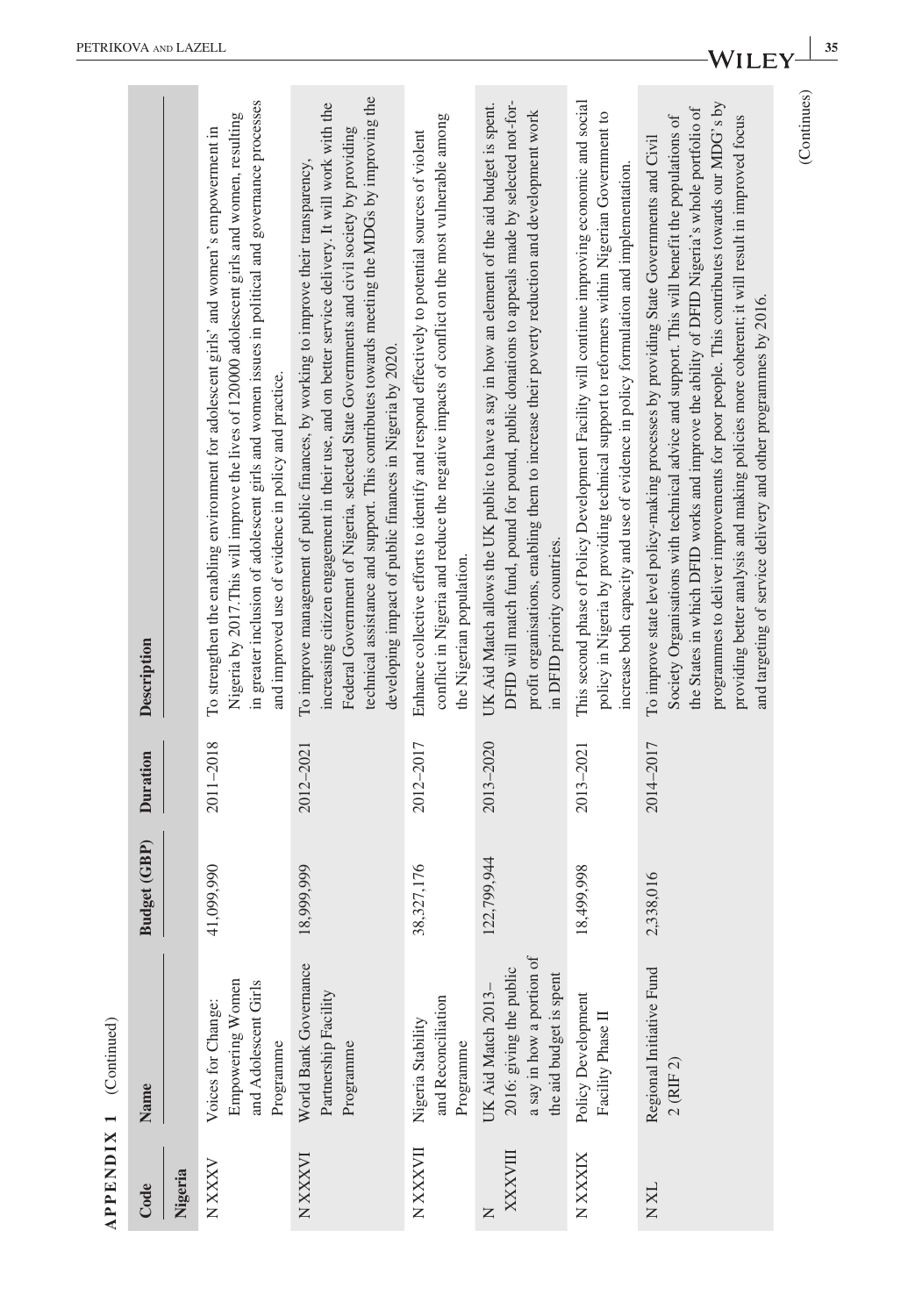|                   | Description<br><b>Duration</b><br><b>Budget (GBP)</b> |         | the scrutiny of government performance by an informed society will motivate government to<br>Legislature) and civil society organisations. Credible elections, an efficient legislature and<br>providing support to key electoral bodies, other relevant arms of government (such as the<br>To strengthen the democratic character of Nigerian political processes and outcomes by<br>perform better and be more responsive to the needs of citizens.<br>2014-2022<br>57,446,946 | research that will address the needs of policy makers by providing them with primary evidence<br>Cash Transfers, Aid Transparency, Tax Policy, Social Protection, Energy, Payment by Results,<br>review will be undertaken looking at Social Protection and Tax in South Asia and sub-Saharan<br>that can subsequently be used for policy analysis in such areas as Health, Education, Conflict,<br>To make DFIDs Research agenda more responsive through the production of short term policy<br>Economics and Innovation. Short term policy driver research studies will be commissioned<br>on Electricity Access and Electricity Insecurity will be reviewed for India. A study will be<br>in the following sectors and regions. A series of case studies will be developed for Higher<br>undertaken on assessing the Cuban Model of Medical Education in sub-Saharan Africa. A<br>Education covering Burma, Ghana, Pakistan and Sierra Leone. The information available<br>Africa and Activity based Learning will be reviewed in Tamil Nadu, India.<br>2014-2020<br>7,505,493 | To ensure that children can continue to safely access education in Northern Nigeria by providing<br>within communities, promote vigilance and awareness of threats and ultimately help prevent<br>an educational and security response for the protection of schools that will build resilience<br>future attacks on schools.<br>2014-2018 | To improve early warning, rapid crisis prevention and response to improve stabilisation efforts<br>in North Eastern Nigeria. This contributes towards our MDGs by helping to build free,<br>transparent and accountable political systems and strengthening security and justice.<br>2014-2016<br>1,000,000 | Programmes through the provision of independent monitoring and evaluation information and<br>To increase the individual and collective performance and impact of the State-Level<br>analysis.<br>2015-2016<br>2,115,213 |
|-------------------|-------------------------------------------------------|---------|----------------------------------------------------------------------------------------------------------------------------------------------------------------------------------------------------------------------------------------------------------------------------------------------------------------------------------------------------------------------------------------------------------------------------------------------------------------------------------|-----------------------------------------------------------------------------------------------------------------------------------------------------------------------------------------------------------------------------------------------------------------------------------------------------------------------------------------------------------------------------------------------------------------------------------------------------------------------------------------------------------------------------------------------------------------------------------------------------------------------------------------------------------------------------------------------------------------------------------------------------------------------------------------------------------------------------------------------------------------------------------------------------------------------------------------------------------------------------------------------------------------------------------------------------------------------------------|--------------------------------------------------------------------------------------------------------------------------------------------------------------------------------------------------------------------------------------------------------------------------------------------------------------------------------------------|-------------------------------------------------------------------------------------------------------------------------------------------------------------------------------------------------------------------------------------------------------------------------------------------------------------|-------------------------------------------------------------------------------------------------------------------------------------------------------------------------------------------------------------------------|
|                   |                                                       |         |                                                                                                                                                                                                                                                                                                                                                                                                                                                                                  |                                                                                                                                                                                                                                                                                                                                                                                                                                                                                                                                                                                                                                                                                                                                                                                                                                                                                                                                                                                                                                                                                   | 346,050                                                                                                                                                                                                                                                                                                                                    |                                                                                                                                                                                                                                                                                                             |                                                                                                                                                                                                                         |
| (Continued)       | Name                                                  |         | Deepening Democracy in<br>Nigeria 2 (DDIN2)                                                                                                                                                                                                                                                                                                                                                                                                                                      | Policy Research Fund                                                                                                                                                                                                                                                                                                                                                                                                                                                                                                                                                                                                                                                                                                                                                                                                                                                                                                                                                                                                                                                              | Safe Schools Initiative                                                                                                                                                                                                                                                                                                                    | Support to Stabilisation in<br>North East Nigeria                                                                                                                                                                                                                                                           | Independent Monitoring<br>Programmes (IMEP)<br>and Evaluation of                                                                                                                                                        |
| <b>APPENDIX 1</b> | Code                                                  | Nigeria | <b>NXLI</b>                                                                                                                                                                                                                                                                                                                                                                                                                                                                      | <b>NXLII</b>                                                                                                                                                                                                                                                                                                                                                                                                                                                                                                                                                                                                                                                                                                                                                                                                                                                                                                                                                                                                                                                                      | NXLII                                                                                                                                                                                                                                                                                                                                      | <b>NXXIV</b>                                                                                                                                                                                                                                                                                                | <b>NXX</b>                                                                                                                                                                                                              |

PETRIKOVA AND LAZELL

**36** WILEY-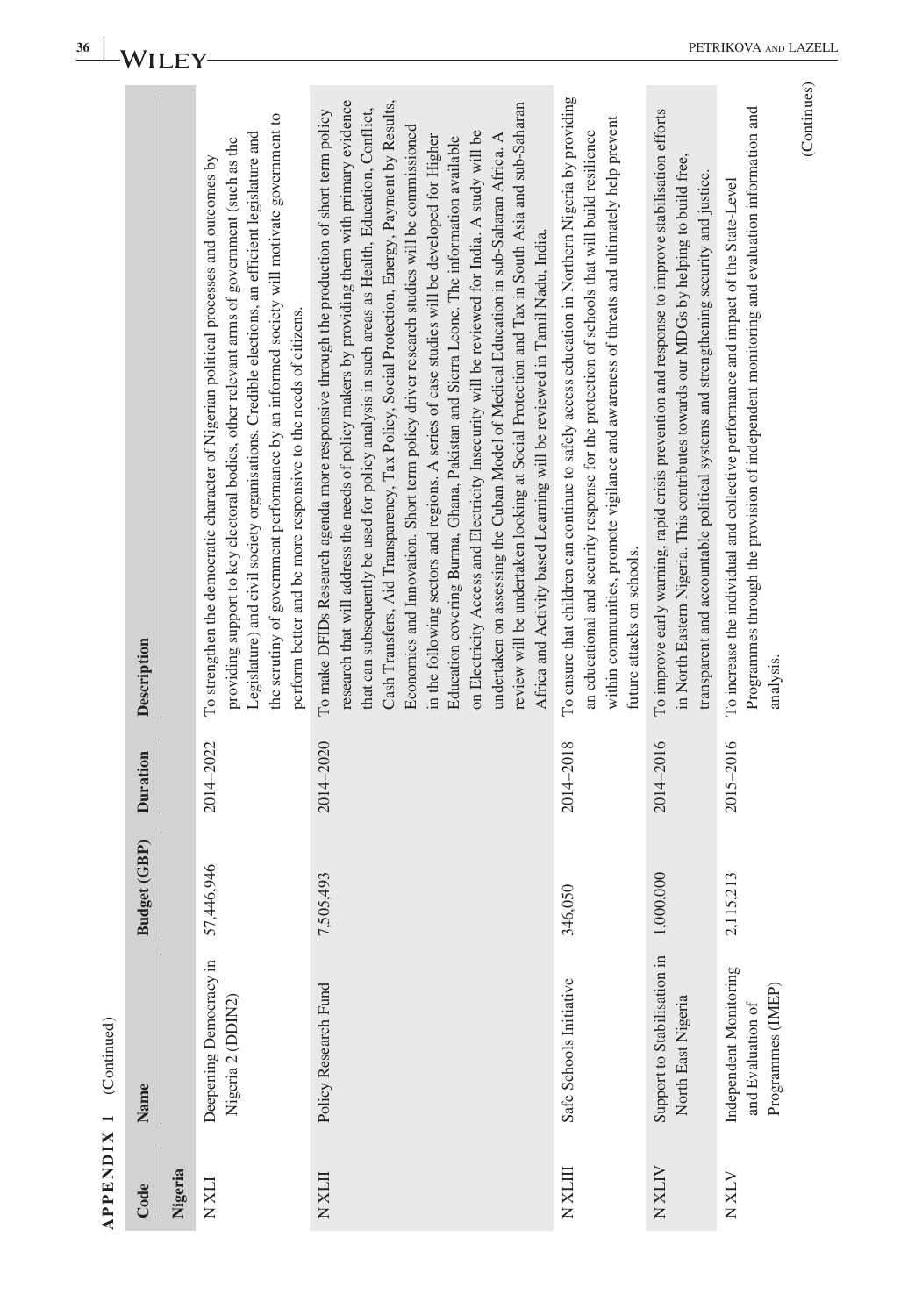| ţ            |
|--------------|
| ×            |
|              |
|              |
| $\mathbf{r}$ |
|              |
| 7<br>Ę       |
| Œ            |
| ≏            |
| ≃            |

|                        |                     |         | against Torture. It will develop a legal framework for the NPM and provide expert assistance<br>Mechanism (NPM), established in accordance with the Optional Protocol to the Convention<br>This project will contribute to the effective operation of Nigeria's National Preventative<br>and training to its personnel. | improve accountability for use of resources including improving processes for raising revenue,<br>of services, including for women, girls and persons with disability. It does this in partnership<br>The programme works with government and civil society at federal and state levels to reduce<br>with other DFID programmes supporting service delivery by helping Nigerian stakeholders<br>inefficiency and corruption in the use of Nigerian resources and therefore improve delivery<br>allocating resources, planning and programme implementation. | The purpose of the programme is to enhance management of Nigeria's resources from extractive<br>industries through prevention of revenue losses, strengthening management, transparency and<br>accountability of extractive industries and improving policy outcomes for local communities<br>affected by extractive industries. | for better performance from government by building their collective credibility, confidence and<br>by contributing to improved use of public resources essential to the achievement of the MDGs<br>commitment. This will benefit 62.5 million people (the total population of 10 Nigeria States)<br>To improve the capability of state houses of assembly, civil society, media and citizens to ask<br>by July 2015. | training prominent villagers on how to de-radicalise and mentor young people returning to their<br>To work for the de-radicalisation and the re-integration of young people who have been exposed<br>to violent extremist groups, therefore reducing the risk that they become violent and a danger<br>to peace and stability in Nigeria and beyond. It will do this by setting up community forums,<br>communities, and teaching these young people professional skills. | (Continues) |
|------------------------|---------------------|---------|-------------------------------------------------------------------------------------------------------------------------------------------------------------------------------------------------------------------------------------------------------------------------------------------------------------------------|-------------------------------------------------------------------------------------------------------------------------------------------------------------------------------------------------------------------------------------------------------------------------------------------------------------------------------------------------------------------------------------------------------------------------------------------------------------------------------------------------------------------------------------------------------------|----------------------------------------------------------------------------------------------------------------------------------------------------------------------------------------------------------------------------------------------------------------------------------------------------------------------------------|----------------------------------------------------------------------------------------------------------------------------------------------------------------------------------------------------------------------------------------------------------------------------------------------------------------------------------------------------------------------------------------------------------------------|---------------------------------------------------------------------------------------------------------------------------------------------------------------------------------------------------------------------------------------------------------------------------------------------------------------------------------------------------------------------------------------------------------------------------------------------------------------------------|-------------|
|                        | Description         |         |                                                                                                                                                                                                                                                                                                                         |                                                                                                                                                                                                                                                                                                                                                                                                                                                                                                                                                             |                                                                                                                                                                                                                                                                                                                                  |                                                                                                                                                                                                                                                                                                                                                                                                                      |                                                                                                                                                                                                                                                                                                                                                                                                                                                                           |             |
|                        | <b>Duration</b>     |         | 2015-2016                                                                                                                                                                                                                                                                                                               | 2015-2023                                                                                                                                                                                                                                                                                                                                                                                                                                                                                                                                                   | 2015-2021                                                                                                                                                                                                                                                                                                                        | 2016-2016                                                                                                                                                                                                                                                                                                                                                                                                            | 2016-2017                                                                                                                                                                                                                                                                                                                                                                                                                                                                 |             |
|                        | <b>Budget (GBP)</b> |         | $\circ$                                                                                                                                                                                                                                                                                                                 | 32,999,987                                                                                                                                                                                                                                                                                                                                                                                                                                                                                                                                                  | 19,499,993                                                                                                                                                                                                                                                                                                                       | 33,821,172                                                                                                                                                                                                                                                                                                                                                                                                           | 59,406                                                                                                                                                                                                                                                                                                                                                                                                                                                                    |             |
| APPENDIX 1 (Continued) | Name                |         | Combating torture in<br>Nigeria                                                                                                                                                                                                                                                                                         | Partnership to Engage,<br>Reform and Learn<br>(PERL)                                                                                                                                                                                                                                                                                                                                                                                                                                                                                                        | Facility for Oil Sector<br>Transformation II                                                                                                                                                                                                                                                                                     | States Accountability and<br>Voice Initiative (SAVI)                                                                                                                                                                                                                                                                                                                                                                 | <b>Tackling Radicalisation</b><br>In Nigeria                                                                                                                                                                                                                                                                                                                                                                                                                              |             |
|                        | Code                | Nigeria | <b>NXLVI</b>                                                                                                                                                                                                                                                                                                            | <b>IIATX N</b>                                                                                                                                                                                                                                                                                                                                                                                                                                                                                                                                              | <b>NXLVIII</b>                                                                                                                                                                                                                                                                                                                   | <b>NXLIX</b>                                                                                                                                                                                                                                                                                                                                                                                                         | $\frac{1}{N}$                                                                                                                                                                                                                                                                                                                                                                                                                                                             |             |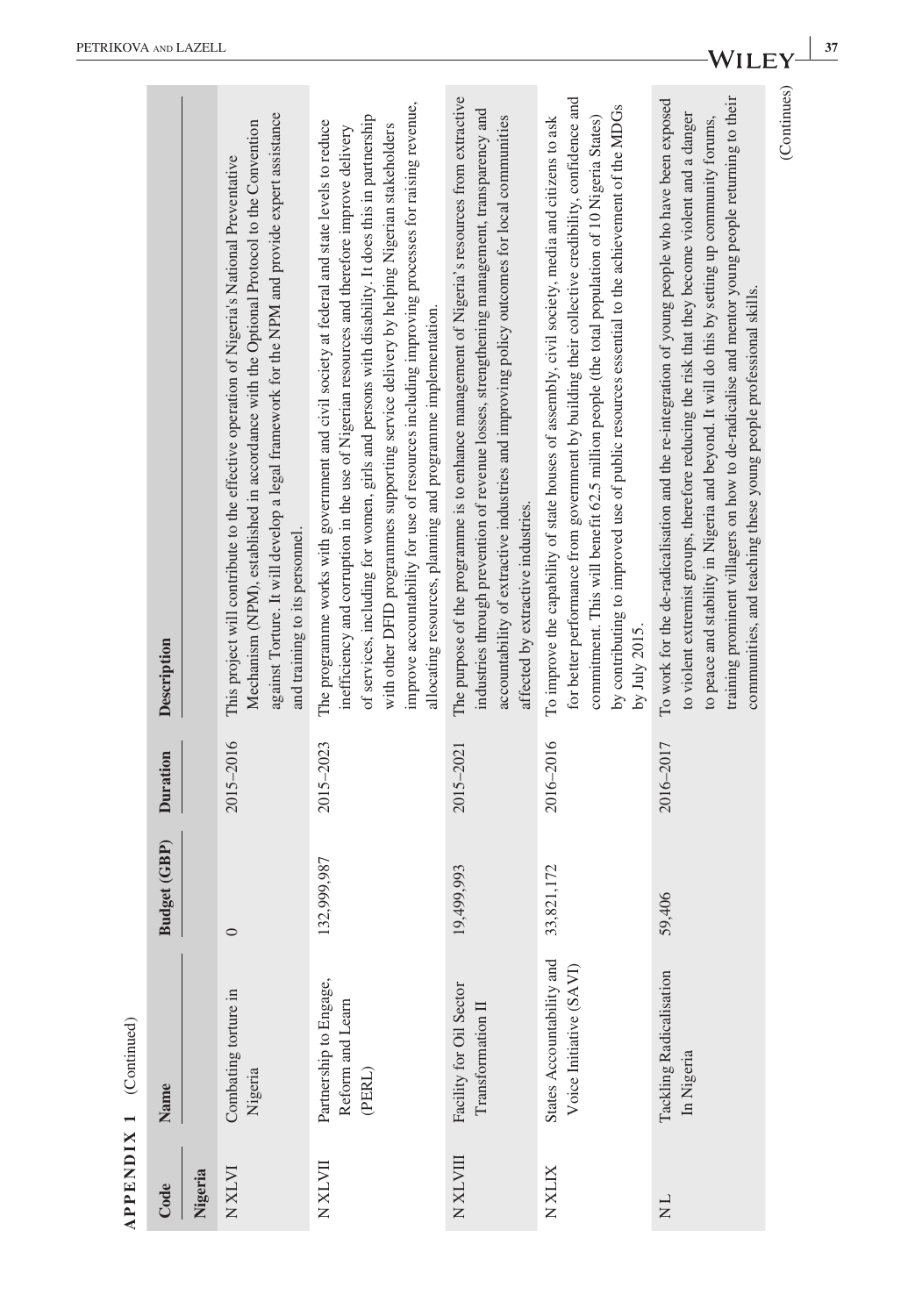| hiad<br>م<br>م                                   |  |
|--------------------------------------------------|--|
| ⊣                                                |  |
| ×<br>Ē<br>١<br>Ĩ,<br>2<br>띄<br>è<br>J.<br>≏<br>⋖ |  |

| Description<br><b>Duration</b><br><b>Budget (GBP)</b> | This UK contribution will support programmes in development in the Horn of Africa: Djibouti,<br>crimes, helping people return to their countries of origin and dealing with human rights abuses.<br>migration management processes including fighting human trafficking and other trans-border<br>was approved before the referendum on the UK's membership of the EU. Work is now under<br>To work through the EU Emergency Trust Fund to promote stability in three regions of Africa<br>of forced displacement and irregular migration through creating job opportunities, improving<br>Eritrea, Ethiopia, Kenya, Somalia, South Sudan, Sudan, Tanzania and Uganda. This project<br>and enable better migration management. This will be achieved by tackling the root causes<br>food security and access to health and education services. It will work to improve regional<br>way to understand the implications of leaving the EU for the UK's development work.<br>2016-2020<br>18,899,114 | To contribute to preventing further conflict in Nigeria's Northeast by reducing the vulnerability<br>of male and female youth to recruitment by violent extremists in Borno through strengthening<br>government and civil-society led efforts to address key grievances, increase opportunities for<br>youth and promote effective counter violent extrimism messages.<br>2016-2021<br>21,199,999 | unlooking investment opportunities by reviewing private equity franchise investing in Nigeria;<br>corruption; an initiative to promote trade, reduce corruption and improve cooperation between<br>and mapping potential to improve business productivity through use of technology in the<br>improving the business environment for growth and development, and building capacity<br>assistance to develop a beneficial ownership register to increase transparency and tackle<br>in Nigeria to identify and tackle barriers to trade and investment. Work-strands include:<br>Multiple strands of activity aimed at improving the quality of economic policy making,<br>public and private stakeholders along trade routes in Nigeria's gateway state of Ogun;<br>priority sectors of Agriculture and Education.<br>2016-2017<br>$\circ$ | The project will build on success of existing Anti-Corruption programmes and will deepen the<br>technical assistance to key crime fighting agencies to improve the gathering of evidence and<br>National Crime Agency's work on corruption in Nigeria. The work is focused on providing<br>2016-2017<br>$\circ$ |
|-------------------------------------------------------|---------------------------------------------------------------------------------------------------------------------------------------------------------------------------------------------------------------------------------------------------------------------------------------------------------------------------------------------------------------------------------------------------------------------------------------------------------------------------------------------------------------------------------------------------------------------------------------------------------------------------------------------------------------------------------------------------------------------------------------------------------------------------------------------------------------------------------------------------------------------------------------------------------------------------------------------------------------------------------------------------|---------------------------------------------------------------------------------------------------------------------------------------------------------------------------------------------------------------------------------------------------------------------------------------------------------------------------------------------------------------------------------------------------|--------------------------------------------------------------------------------------------------------------------------------------------------------------------------------------------------------------------------------------------------------------------------------------------------------------------------------------------------------------------------------------------------------------------------------------------------------------------------------------------------------------------------------------------------------------------------------------------------------------------------------------------------------------------------------------------------------------------------------------------------------------------------------------------------------------------------------------------|-----------------------------------------------------------------------------------------------------------------------------------------------------------------------------------------------------------------------------------------------------------------------------------------------------------------|
| Name                                                  | and displaced persons in<br>addressing root causes<br>Fund for stability and<br>of irregular migration<br>Emergency Trust<br>European Union<br>Africa                                                                                                                                                                                                                                                                                                                                                                                                                                                                                                                                                                                                                                                                                                                                                                                                                                             | CSSF North East Nigeria<br>Conflict Management<br>and Stabilisation                                                                                                                                                                                                                                                                                                                               | development in Nigeria<br>economic reform and<br>Political advocacy for                                                                                                                                                                                                                                                                                                                                                                                                                                                                                                                                                                                                                                                                                                                                                                    | secondment and training<br>Anti-corruption<br>in Nigeria                                                                                                                                                                                                                                                        |
| Nigeria<br>Code                                       | LIN                                                                                                                                                                                                                                                                                                                                                                                                                                                                                                                                                                                                                                                                                                                                                                                                                                                                                                                                                                                               | <b>ITIN</b>                                                                                                                                                                                                                                                                                                                                                                                       | N LII                                                                                                                                                                                                                                                                                                                                                                                                                                                                                                                                                                                                                                                                                                                                                                                                                                      | NLIV                                                                                                                                                                                                                                                                                                            |

(Continues)

 $(Continuous)$ 

**STATISTICS**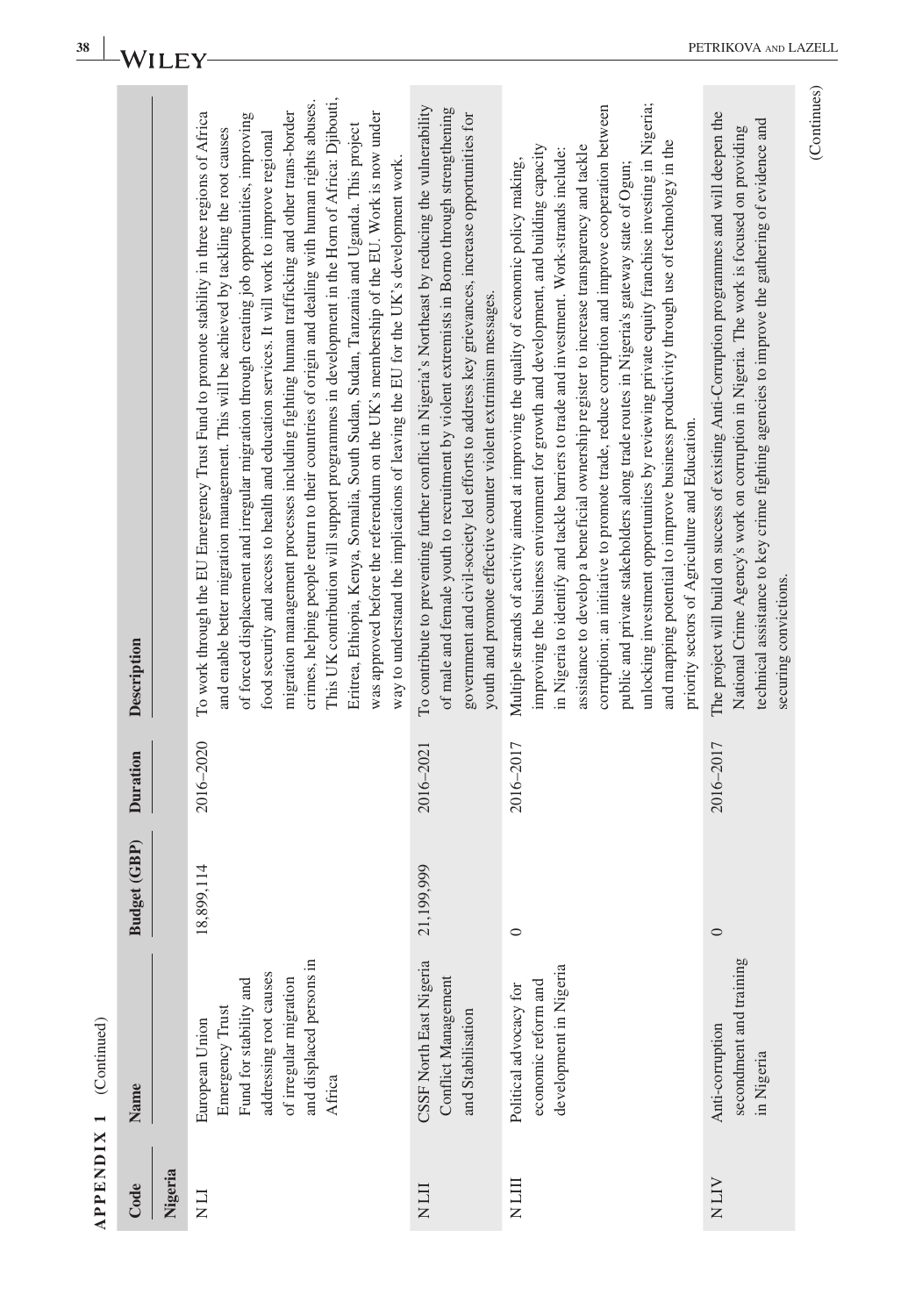|                          | Description     |         | agencies to develop capacity to prosecute suspected pirates and protect seafarers around the<br>Maritime mentoring and training to support the Nigerian judiciary and law enforcement<br>Gulf of Guinea | enforcement efforts as part of the HMG Nigeria Anti-Corruption Strategy. Nigerian authorities<br>To support Nigeria's effort of tackling corruption by reducing public tolerance and improving<br>effectively investigated, prosecuted and convicted. Civil society would build public support<br>for anti-corruption and progressively change social norms that currently facilitate (or even<br>(including anti-corruption agencies) would be supported to achieve an effective sanction<br>regime by legislation and public policies to combat corruption, and ensuring looters are<br>encourage) corruption. | the media. (2) Democratic Oversight and Accountability of the Nigerian Security Sector. (3)<br>This programme will deliver defence, security and justice priorities in Nigeria through three<br>interconnected components: (1) Strengthening security and justice accountability through<br>Strategic assistance to the Nigerian Police Force (NPF). | This programme aims to respond to interrelated issues in the northeast of Nigeria. By supporting<br>allow displaced people and former insurgent group fighters to return to their communities. This<br>is an ODA and non-ODA integrated programme. The spend reported against this programme is<br>civilians and uphold the rule of law in areas recently recovered from insurgent groups and to<br>the Nigerian Police Force and other security and justice actors in their efforts to protect<br>the ODA element alone. | (Continues)<br>the media. (2) Democratic Oversight and Accountability of the Nigerian Security Sector. (3)<br>This programme will deliver defence, security and justice priorities in Nigeria through three<br>interconnected components: (1) Strengthening security and justice accountability through<br>Strategic assistance to the Nigerian Police Force (NPF). |
|--------------------------|-----------------|---------|---------------------------------------------------------------------------------------------------------------------------------------------------------------------------------------------------------|------------------------------------------------------------------------------------------------------------------------------------------------------------------------------------------------------------------------------------------------------------------------------------------------------------------------------------------------------------------------------------------------------------------------------------------------------------------------------------------------------------------------------------------------------------------------------------------------------------------|------------------------------------------------------------------------------------------------------------------------------------------------------------------------------------------------------------------------------------------------------------------------------------------------------------------------------------------------------|---------------------------------------------------------------------------------------------------------------------------------------------------------------------------------------------------------------------------------------------------------------------------------------------------------------------------------------------------------------------------------------------------------------------------------------------------------------------------------------------------------------------------|---------------------------------------------------------------------------------------------------------------------------------------------------------------------------------------------------------------------------------------------------------------------------------------------------------------------------------------------------------------------|
|                          | <b>Duration</b> |         | 2017-2018                                                                                                                                                                                               | 2017-2021                                                                                                                                                                                                                                                                                                                                                                                                                                                                                                                                                                                                        | 2017-2020                                                                                                                                                                                                                                                                                                                                            | 2017-2020                                                                                                                                                                                                                                                                                                                                                                                                                                                                                                                 | 2017-2021                                                                                                                                                                                                                                                                                                                                                           |
|                          | Budget (GBP)    |         | $\circ$                                                                                                                                                                                                 | 15,549,996                                                                                                                                                                                                                                                                                                                                                                                                                                                                                                                                                                                                       | 5,200,000                                                                                                                                                                                                                                                                                                                                            | 800,000<br>5,                                                                                                                                                                                                                                                                                                                                                                                                                                                                                                             | ,700,000                                                                                                                                                                                                                                                                                                                                                            |
| $APPENDIX 1$ (Continued) | Name            |         | Drugs & Crime Judicial<br>United Nations Office<br>Maritime support to<br>Nigeria                                                                                                                       | Anti-corruption in Nigeria<br>Programme                                                                                                                                                                                                                                                                                                                                                                                                                                                                                                                                                                          | Nigeria Security & Justice<br>Reform Programme                                                                                                                                                                                                                                                                                                       | Security and Conflict<br>North East Nigeria<br>and Stabilisation<br>Programme                                                                                                                                                                                                                                                                                                                                                                                                                                             | Nigeria Security & Justice<br>Reform Programme                                                                                                                                                                                                                                                                                                                      |
|                          | Code            | Nigeria | NIV                                                                                                                                                                                                     | <b>NLVI</b>                                                                                                                                                                                                                                                                                                                                                                                                                                                                                                                                                                                                      | NLVII                                                                                                                                                                                                                                                                                                                                                | NLVIII                                                                                                                                                                                                                                                                                                                                                                                                                                                                                                                    | <b>XITN</b>                                                                                                                                                                                                                                                                                                                                                         |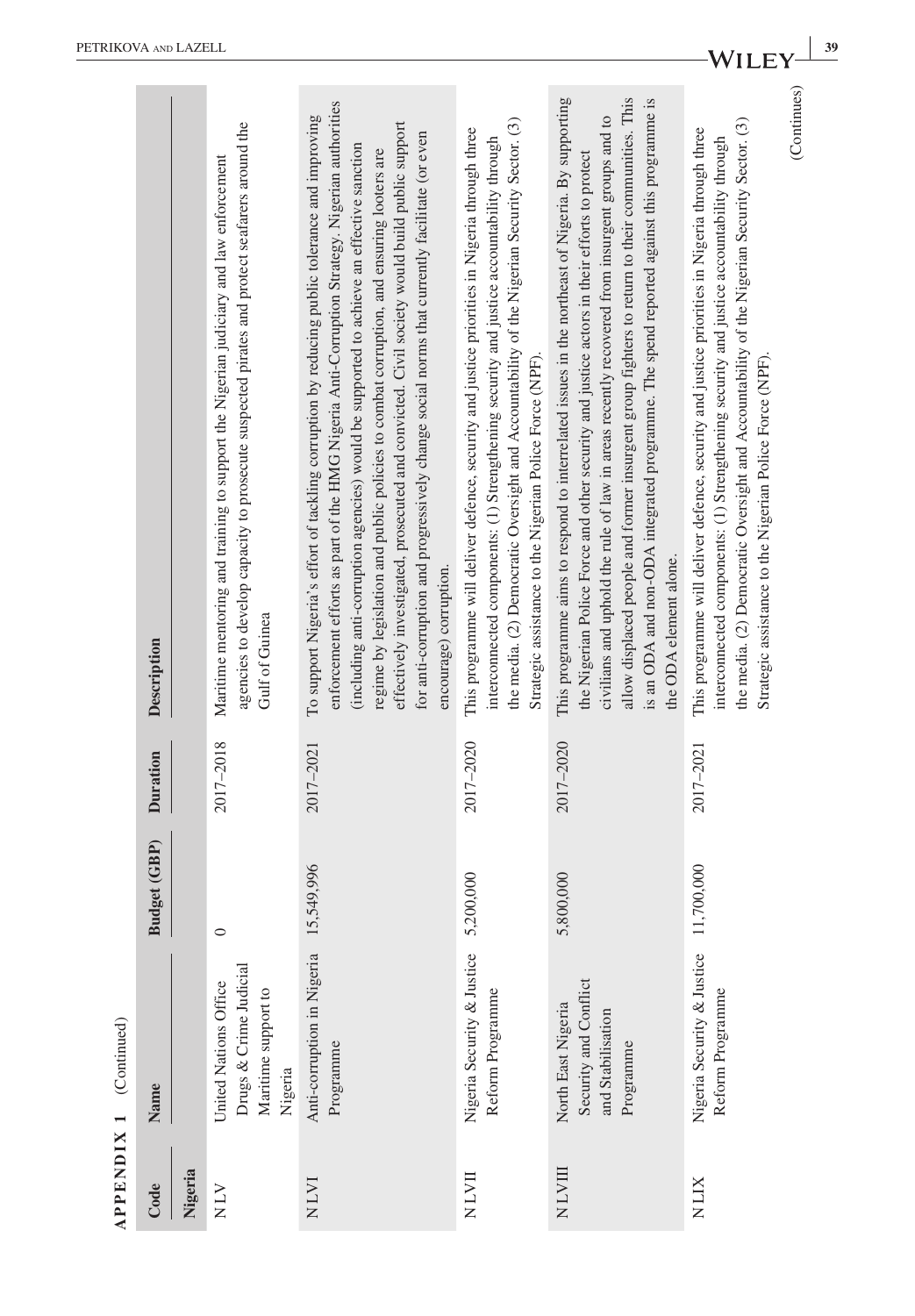| 40                | Wı                    |         |                                                                                                                                                                                                                                                                                                                                                                                                                                                                                                                           |                                                                                                                                                                                                                                                                                                                                                                                                                                                                                                                      |                                                                                                                                                                                                                                                                                                                                                                                                                              |                                                                                                                                           | PETRIKOVA AND LAZEI                                                                                                                                                                                                                                                                                                                                                                                                                                                                                                                                                                                                                                                                                                                                                                                                                                                                                                                                                                                                                          |
|-------------------|-----------------------|---------|---------------------------------------------------------------------------------------------------------------------------------------------------------------------------------------------------------------------------------------------------------------------------------------------------------------------------------------------------------------------------------------------------------------------------------------------------------------------------------------------------------------------------|----------------------------------------------------------------------------------------------------------------------------------------------------------------------------------------------------------------------------------------------------------------------------------------------------------------------------------------------------------------------------------------------------------------------------------------------------------------------------------------------------------------------|------------------------------------------------------------------------------------------------------------------------------------------------------------------------------------------------------------------------------------------------------------------------------------------------------------------------------------------------------------------------------------------------------------------------------|-------------------------------------------------------------------------------------------------------------------------------------------|----------------------------------------------------------------------------------------------------------------------------------------------------------------------------------------------------------------------------------------------------------------------------------------------------------------------------------------------------------------------------------------------------------------------------------------------------------------------------------------------------------------------------------------------------------------------------------------------------------------------------------------------------------------------------------------------------------------------------------------------------------------------------------------------------------------------------------------------------------------------------------------------------------------------------------------------------------------------------------------------------------------------------------------------|
|                   | Description           |         | This programme aims to respond to interrelated issues in the northeast of Nigeria. By supporting<br>allow displaced people and former insurgent group fighters to return to their communities. This<br>is an ODA and non-ODA integrated programme. The spend reported against this programme is<br>civilians and uphold the rule of law in areas recently recovered from insurgent groups and to<br>the Nigerian Police Force and other security and justice actors in their efforts to protect<br>the ODA element alone. | To deliver an effective response to the basic needs of vulnerable people impacted by the crisis in the<br>including strengthened government planning, budgeting and coordination; and risk management.<br>North East of Nigeria. The programme will deliver humanitarian assistance in nutrition and food<br>security; protection and Education in Emergencies; multi-sector support including health, water,<br>shelter and livelihoods interventions; as well as enabling a more efficient response to the crisis, | Federal level and in the North-East of Nigeria. This is expected to result to increased economic<br>reform, Public Private Partnerships, capital spending, repair and maintenance of roads at the<br>To enhance the management of Nigeria's infrastructure development towards power sector<br>growth, job creation and contribute towards the Global Goals by reducing poverty for the<br>majority of the Nigeria populace. | Assistance in line with UK objectives on Maritime Security in Nigeria which promotes a secure<br>and stable international maritime domain | conflict, through creating economic opportunities, especially for women and youth. This geographic<br>which is looking to consolidate and intensify DFID focus on a reduced number of northern States. It<br>successful work streams. However the change will be a focusing of resources in specific geographic<br>economic growth. Important additionality will include environmental benefits from renewable energy<br>will incorporate key themes from the wider DFID agriculture and economic growth global strategies.<br>and improved agricultural land and water use planning, as well as easing the tensions that lead to<br>focus will be Kaduna and Kano, and the design will be in line with DFID Nigeria's strategic plan,<br>areas, under more cross cutting models. This will achieve both a high targeted impact and a strong<br>The project will aim to build on previous economic growth programmes, ensuring continuity of<br>demonstration effect, delivering large scale job creation, income improvements and inclusive |
|                   | <b>Duration</b>       |         | 2017-2021                                                                                                                                                                                                                                                                                                                                                                                                                                                                                                                 | 2017-2022                                                                                                                                                                                                                                                                                                                                                                                                                                                                                                            | 2017-2023                                                                                                                                                                                                                                                                                                                                                                                                                    | 2017                                                                                                                                      | 2018-2026                                                                                                                                                                                                                                                                                                                                                                                                                                                                                                                                                                                                                                                                                                                                                                                                                                                                                                                                                                                                                                    |
|                   | GBP)<br><b>Budget</b> |         | 16,800,000                                                                                                                                                                                                                                                                                                                                                                                                                                                                                                                | 410817423                                                                                                                                                                                                                                                                                                                                                                                                                                                                                                            | 79,999,999                                                                                                                                                                                                                                                                                                                                                                                                                   | 435,000                                                                                                                                   | 2,450,000                                                                                                                                                                                                                                                                                                                                                                                                                                                                                                                                                                                                                                                                                                                                                                                                                                                                                                                                                                                                                                    |
| (Continued)       | Name                  |         | Security and Conflict<br>North East Nigeria<br>and Stabilisation<br>Programme                                                                                                                                                                                                                                                                                                                                                                                                                                             | North East Nigeria<br>Development<br>Transition to<br>Programme                                                                                                                                                                                                                                                                                                                                                                                                                                                      | UK Nigeria Infrastructure<br>Advisory Facility<br>(UKNIAF)                                                                                                                                                                                                                                                                                                                                                                   | Maritime Security in<br>Nigeria                                                                                                           | Economic Growth in<br>LINKS-Powering<br>Northern Nigeria                                                                                                                                                                                                                                                                                                                                                                                                                                                                                                                                                                                                                                                                                                                                                                                                                                                                                                                                                                                     |
| <b>APPENDIX 1</b> | Code                  | Nigeria | <b>NLX</b>                                                                                                                                                                                                                                                                                                                                                                                                                                                                                                                | <b>IXTN</b>                                                                                                                                                                                                                                                                                                                                                                                                                                                                                                          | NLXII                                                                                                                                                                                                                                                                                                                                                                                                                        | NLXIII                                                                                                                                    | <b>NLXIV</b>                                                                                                                                                                                                                                                                                                                                                                                                                                                                                                                                                                                                                                                                                                                                                                                                                                                                                                                                                                                                                                 |

PETRIKOVA AND LAZELL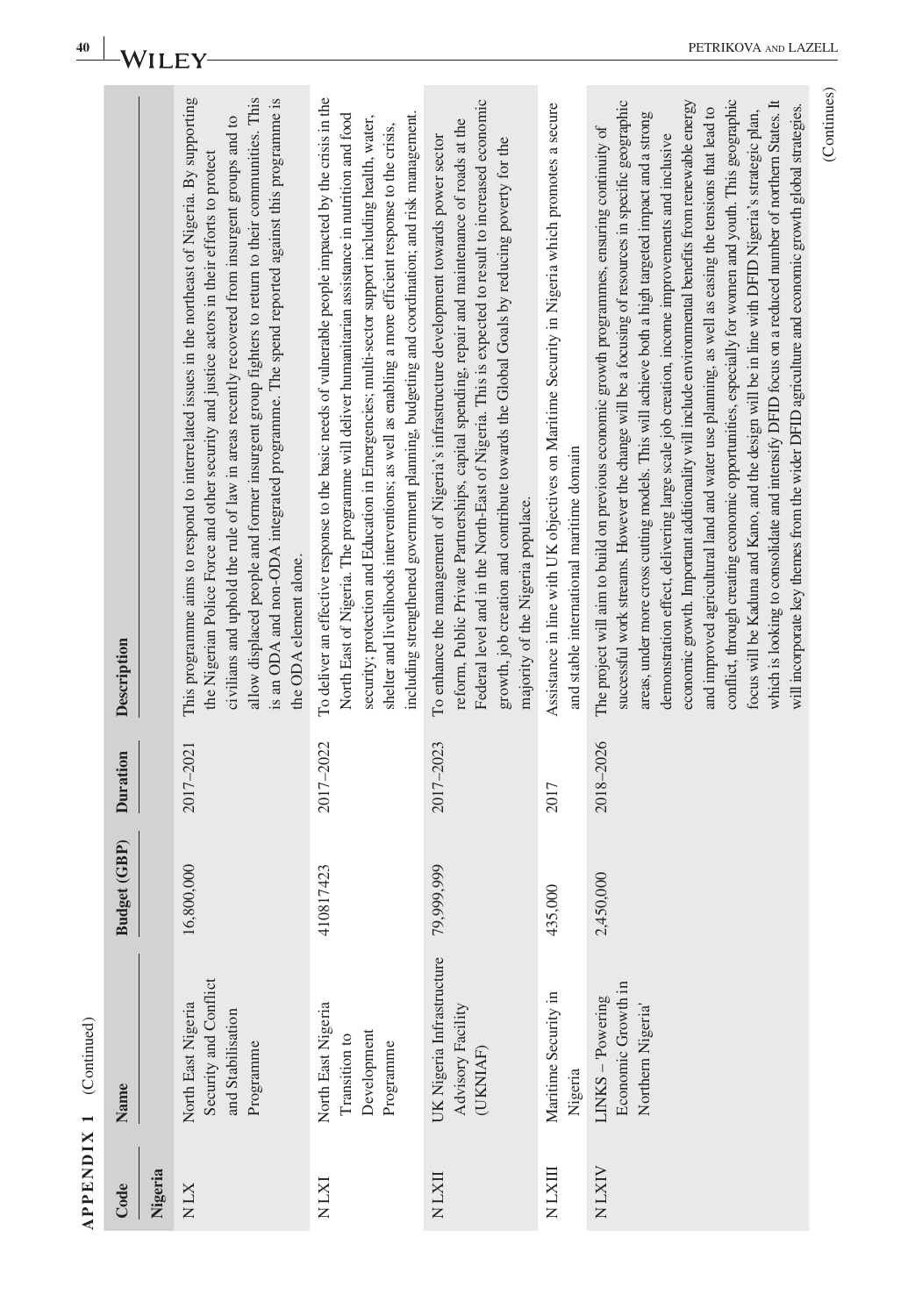|             | $APPENDIX 1$ (Continued)                                        |                     |           |                                                                                                                                                                                                                                                                                                                                                                                                                                                                                                                                                                                                                                                                                                                                                                                                                                                                                                             |
|-------------|-----------------------------------------------------------------|---------------------|-----------|-------------------------------------------------------------------------------------------------------------------------------------------------------------------------------------------------------------------------------------------------------------------------------------------------------------------------------------------------------------------------------------------------------------------------------------------------------------------------------------------------------------------------------------------------------------------------------------------------------------------------------------------------------------------------------------------------------------------------------------------------------------------------------------------------------------------------------------------------------------------------------------------------------------|
| Code        | Name                                                            | <b>Budget (GBP)</b> | Duration  | Description                                                                                                                                                                                                                                                                                                                                                                                                                                                                                                                                                                                                                                                                                                                                                                                                                                                                                                 |
| Nigeria     |                                                                 |                     |           |                                                                                                                                                                                                                                                                                                                                                                                                                                                                                                                                                                                                                                                                                                                                                                                                                                                                                                             |
| <b>NLXV</b> | Organised Crime and<br>Nigeria Countering<br>Corruption         | 2,700,000           | 2018-2020 | existing strong relationships with Nigerian law enforcement to deliver capacity building in the<br>This programme aims to strengthen local law enforcement capability building and border<br>integrity by supporting the development of the Joint Border Task Force and to build on<br>management of kidnap cases.                                                                                                                                                                                                                                                                                                                                                                                                                                                                                                                                                                                          |
| NLXVI       | Nigeria Delta & Maritime<br>Security and Stability<br>Programme | 900,000             | 2018-2020 | Conflict. This is an ODA and non-ODA integrated programme. The spend reported against this<br>operational capability and the institutions to deliver improved security in Nigeria's territorial<br>waters and the Gulf of Guinea. This will promote the importance of operating in accordance<br>with maritime and domestic law, International Humanitarian Law and the Law of Armed<br>This programme aims to encourage and support Nigerian decision makers to address the<br>prominent issues of instability in the Niger Delta and the Gulf of Guinea by supporting<br>clean-up. Training and operational capacity building for the Nigerian Navy to develop<br>governance, economic diversification, oil theft and illegal refining, and environmental<br>research and pilot projects to deepen understanding in the Niger Delta on security and<br>programme is the ODA element alone.                |
| NLXVII      | Nigeria Delta & Maritime<br>Security and Stability<br>Programme | 2,000,000           | 2018-2021 | (Continues)<br>Conflict. This is an ODA and non-ODA integrated programme. The spend reported against this<br>operational capability and the institutions to deliver improved security in Nigeria's territorial<br>waters and the Gulf of Guinea. This will promote the importance of operating in accordance<br>with maritime and domestic law, International Humanitarian Law and the Law of Armed<br>This programme aims to encourage and support Nigerian decision makers to address the<br>prominent issues of instability in the Niger Delta and the Gulf of Guinea by supporting<br>clean-up. Training and operational capacity building for the Nigerian Navy to develop<br>governance, economic diversification, oil theft and illegal refining, and environmental<br>research and pilot projects to deepen understanding in the Niger Delta on security and<br>programme is the ODA element alone. |